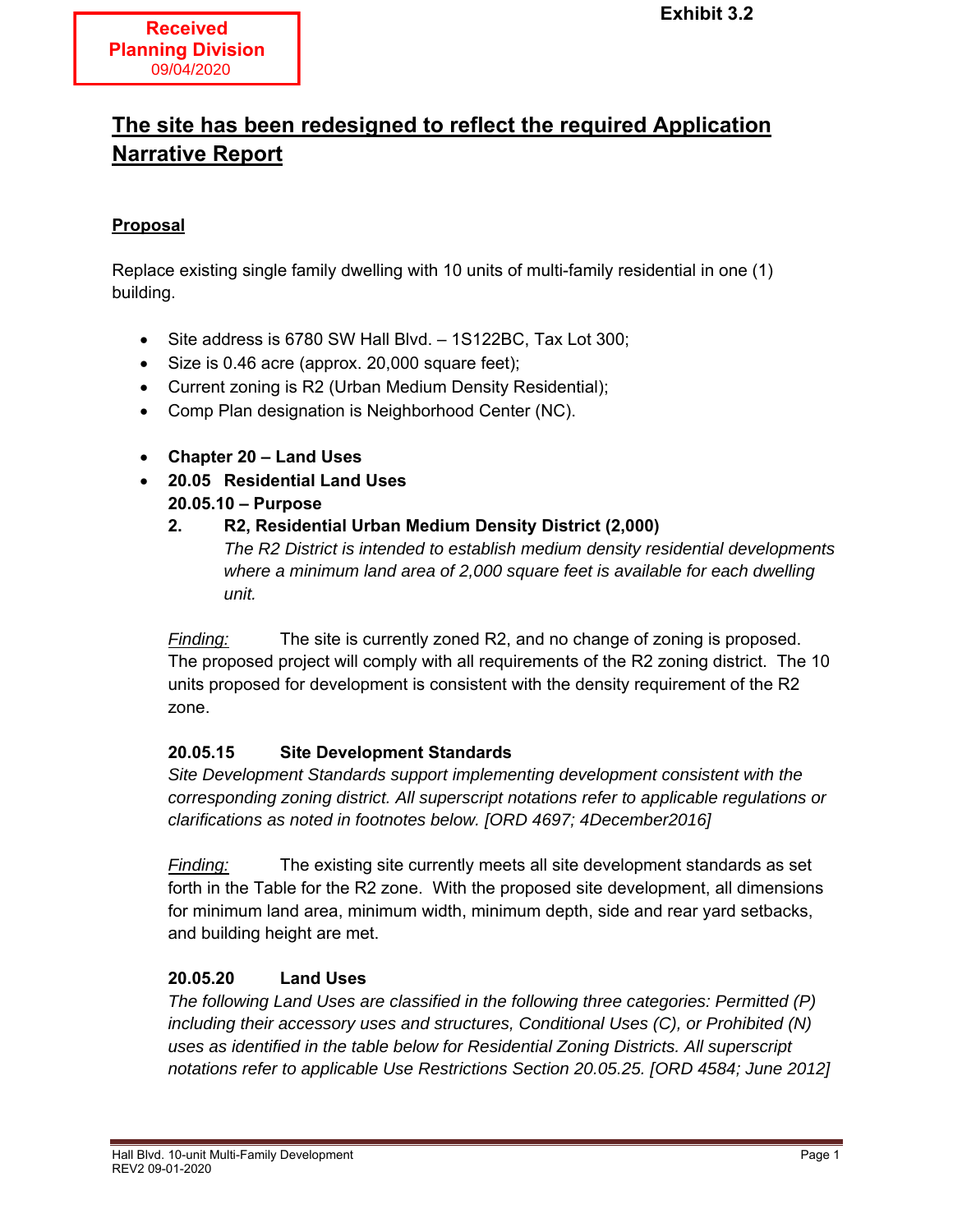*Finding:* In the Table under 20.05.20, the R2 zoning district allows "*2. Dwelling. B. Detached*" as a permitted use. Because multi-family housing is considered "attached" housing, the proposed 10-unit multi-family use of the subject site represents an allowed permitted use. Under 20.05.25, Use Restrictions, there are no listings of items in 1. through 12. that would apply to the proposed 10-unit multi-family project. In the end, the proposed project is an allowed permitted use in the R2 zoning district.

 Process according to Beaverton Development Code (BDC) is set forth in Chapter 40, below:

**Chapter 40 – Permits and Applications** 

# **40.03 – Facilities Review Committee**

*Consistent with Section 10.95.3.(Facilities Review Committee)of this Code, the Facilities Review Committee shall review the following Type 2 and Type 3 land use applications: all Conditional Use, Design Review Two, Design Review Three, Public Transportation Facility Reviews, Street Vacations, and applicable Land Divisions. Applicable land division applications are Replats, Partitions, Subdivisions, Fee Ownership Partitions, and Fee Ownership Subdivisions. In making a recommendation on an application to the decision making authority, the Facilities Review Committee shall base its recommendation on a determination of whether the application satisfies all the following technical criteria. The applicant for development must establish that the application complies with all relevant standards in conformance with Section 50.25.1.B., and all the following criteria have been met, as applicable:[ORD 4265; October2003][ORD 4404; October2006] [ORD 4487; August2008]*

- **1.** All Conditional Use, Design Review Two, Design Review Three, and applicable Land Division applications:
- *Finding:* This will be a Design Review Two process, which requires review by the Facilities Review Committee.

# *A. All critical facilities and services related to the proposed development have, or can be improved to have, adequate capacity to serve the proposed development at the time of its completion.*

*Finding:* Because the city is the water provider to the subject site, water will be provided through the existing 12 inch line currently located in the Hall Blvd. right of way.

 There is an 8 inch sanitary sewer in the Hall Blvd. right of way, as well as a 15 inch storm drainage line. Both should be adequate to accommodate the proposed 10 multi family units on the subject site.

 Hall Blvd. is a developed public street that will require 5 feet additional right-of-way width to be dedicated by this project. Current right of way is 86 feet, and required right of way is 96 feet. The remaining 5 feet will come from the property on the opposite side of Hall Blvd. at the appropriate time. It should be noted that Hall Blvd., while a designated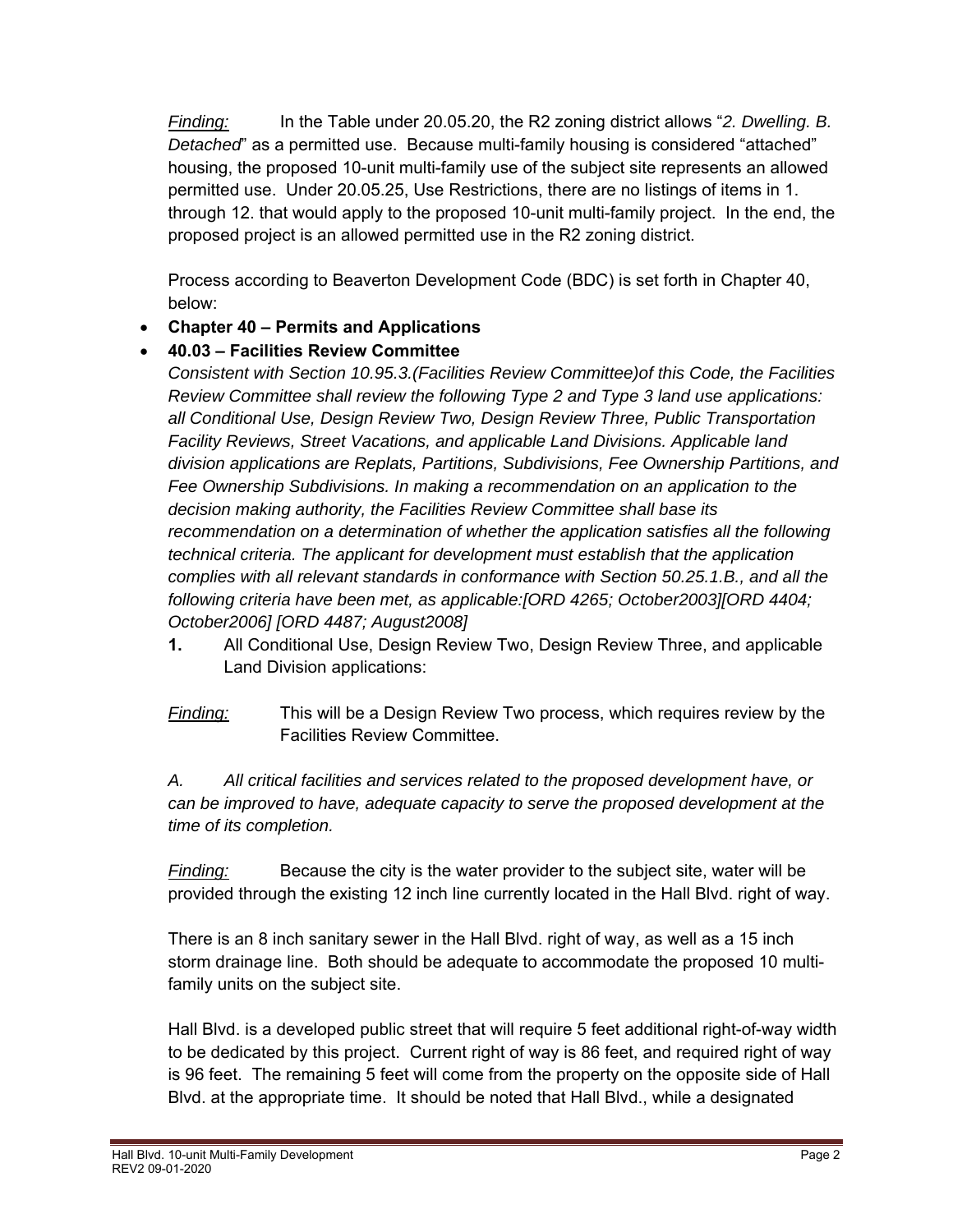Arterial, is not a "Major Pedestrian Route", as noted on the **Pre-Application Conference Worksheet for Design Review Standards**.

 Fire service is provided through Tualatin Valley Fire and Rescue which is able to service the proposed 10-unit multi-family structure.

 Please see attached Service Provider Letters (SPL) from the appropriate agencies for this project.

*B. Essential services and facilities related to the proposed development . . . . . . .* 

*Finding:* Essential services such as police, transit, schools, parks, and libraries are currently in place within the local vicinity to provide services to and for the proposed 10 unit multi-family development. According to the Service Provider Letters (SPL), these essential services can be provided by the various service providers.

*C. The proposed development is consistent with all applicable provisions of Chapter 20 (Land Uses) unless the applicable provisions are modified by means of one or more applications which shall be already approved or which shall be considered concurrently with the subject application; . . . . .* 

*Finding:* The proposed 10-unit multi-family development on the subject site is in conformance with the allowable uses in the R2 (Urban Medium Density Residential) zone. No zone change is required or requested. However, in order for the proposed project to meet the requirements of the city, the following applications are also required:

- 1. Design Review Two to address Threshold #3 in 40.20.15.2;
- 2. Tree Plan Two based on the existence of several trees on the site that must be removed to allow for development of the proposed 10-unit multi-family structure.

*D. The proposed development is consistent with all applicable provisions of Chapter 60 (Special Requirements) and all improvements, dedications, or both, as required by the applicable provisions of Chapter 60 . . . . .* 

*Finding:* The various provisions of Chapter 60 as identified in the **Pre-Application Conference Worksheet for Design Review Standards** including 60.05.15, 60.05.20, and 60.05.25 have been addressed as part of this application narrative. The addressing provides evidence that the project will conform to those standards identified above.

*E. Adequate means are provided or can be provided to ensure continued periodic maintenance and necessary normal replacement of the following private common facilities and areas, as applicable: drainage facilities, roads and other improved rights of-way, structures, recreation facilities, landscaping, fill and excavation areas, screening*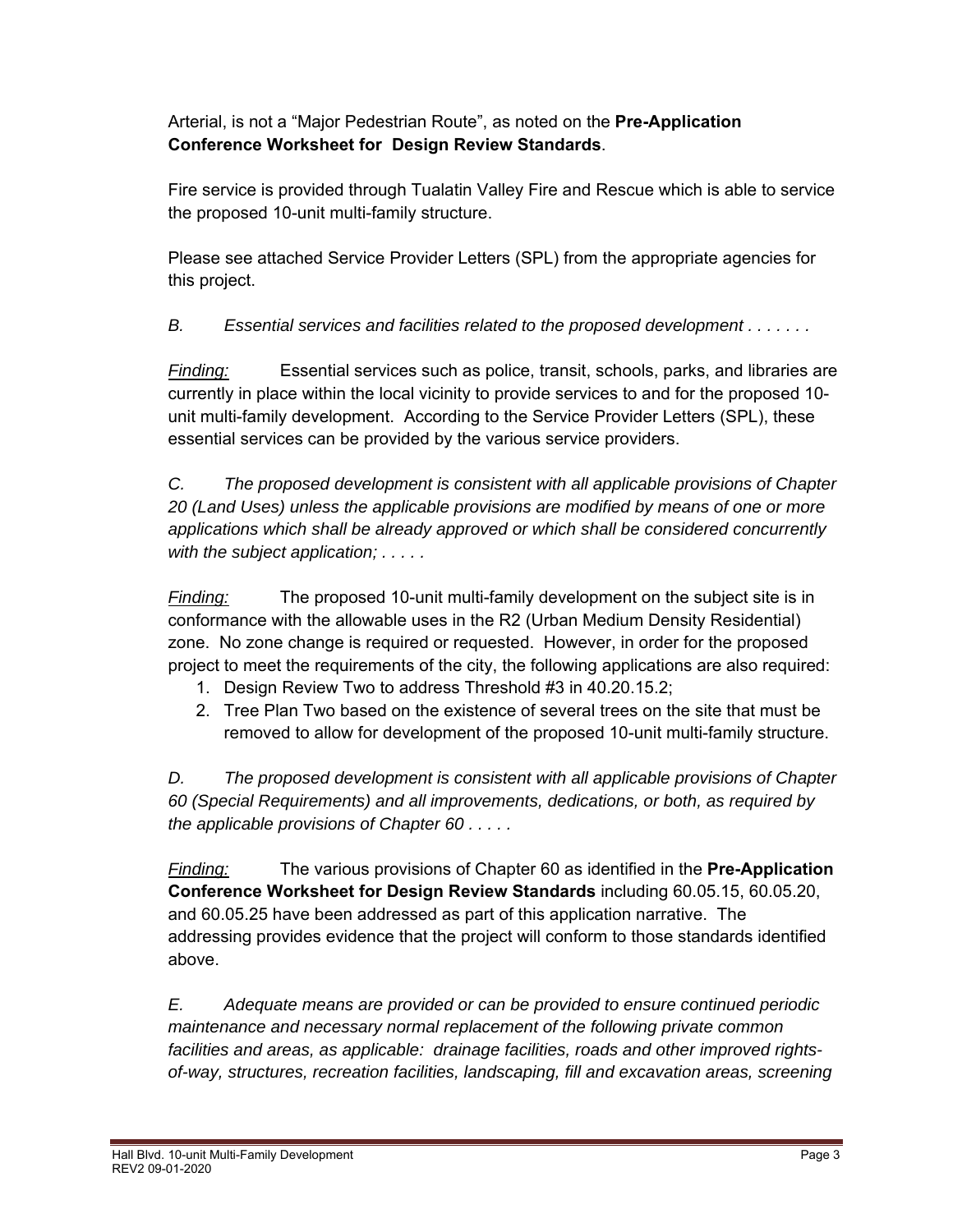*and fencing, ground cover, garbage and recycling storage areas, and other facilities not subject to maintenance by the City or other public agency.* 

*Finding:* The 10-unit multi-family project will be privately owned and operated, with the property owner providing all necessary maintenance for onsite storm drainage, internal parking and circulation, the building structure itself, all site landscaping (including ground cover), any perimeter screening and fencing, garbage and recycling areas, bicycle parking area, and any onsite recreation facilities. As replacement may be required for any of the above referenced facilities, the property owner will provide such replacement.

# *F. There are safe and efficient vehicular and pedestrian circulation patterns within the boundaries of the development.*

*Finding:* Parking for vehicles is provided within the bounds of the site, as well as pedestrian pathways to the entries to the building and to the parking areas. See Sheets 4, 5, 6, and 8 of 8.

 The site has been redesigned to reflect all of the required standards for interior pedestrian and vehicular circulation. The redesign of the site attempts to maintain a difference between the pedestrian circulation and the vehicular circulation, as much as possible. The driveway is located at the northerly side of the site, opposite from the living units that are located in the southeasterly portion of the site. Parking is located to the rear of the site and to the north of the units. A paved walkway will allow pedestrians to access the parking areas without having to walk through the parking areas or across the driveway.

 Crossing the driveway can be accomplished safely by using the designated pedestrian crossing that will be made of permeable pavers and color differences to ensure that the pedestrian crossing area is clearly a different visual representation. With the driveway and parking areas separated from the living areas, pedestrian and vehicular access, as well as internal movements of pedestrians and vehicles will be safe and efficient.

 The driveway is a full 24 feet in width, as required, and is a two-way traffic pattern, meaning that additional turning motions will not be necessary to change directions. Vehicles can turn around at the end of the driveway area. In addition, the driveway is set back from the northerly property line by the required setback dimension of ten (10) feet. The standard parking spaces meet the required dimensions of 8.5 feet in wi9odth and 18.5 feet in length for the 90 degree parking spaces. Also as required, no interior parking space is located less than 20 feet from the street (Hall Blvd.) right-of-way. Finally, parking spaces in the interior parking areas are not located along the outer boundaries, but a curb at least four (4) inches in height separates the pedestrian walkways from the parking stalls.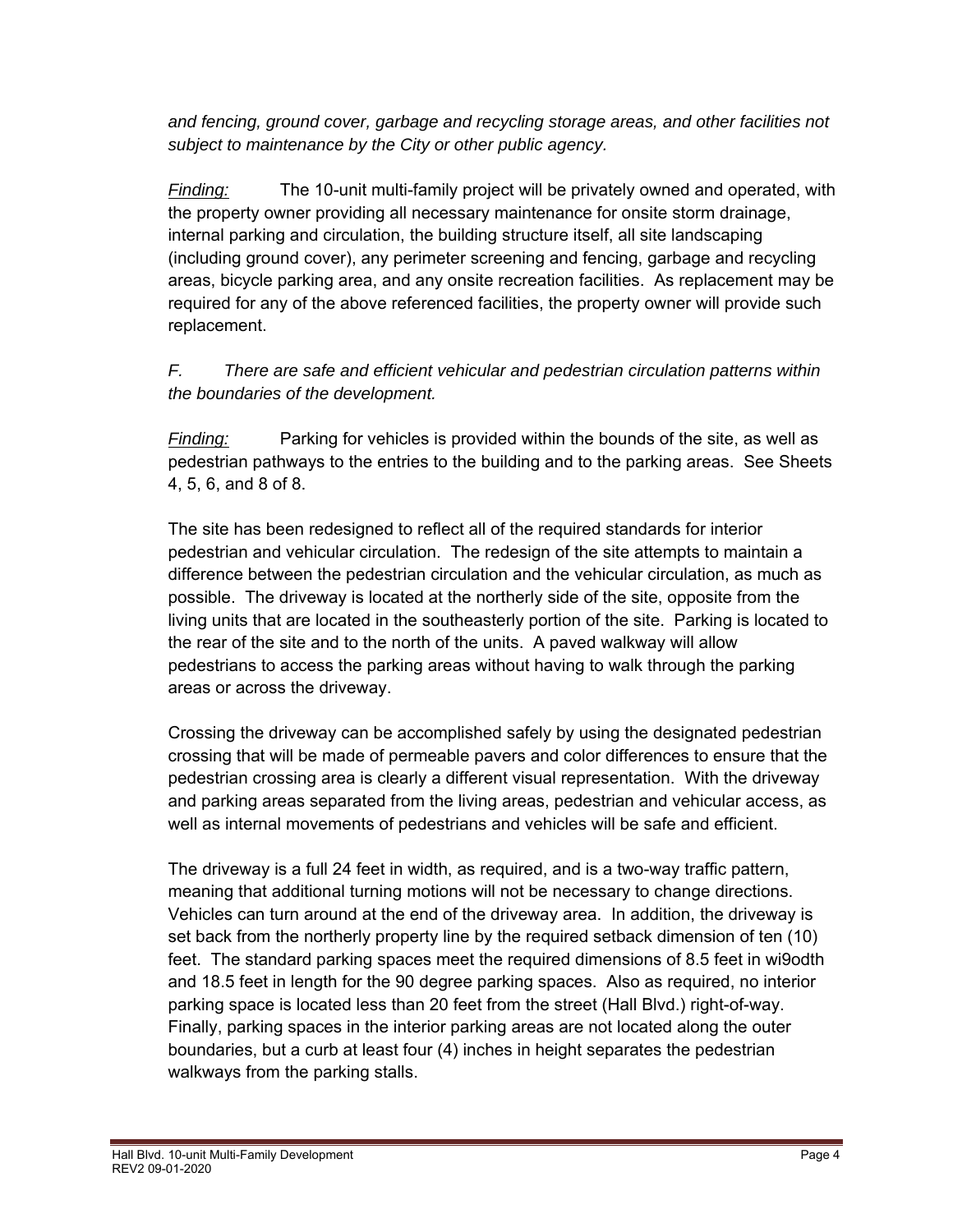*G. The development's on-site vehicular and pedestrian circulation systems connect to the surrounding circulation systems in a safe, efficient, and direct manner.* 

*Finding:* As illustrated on the Site Map, the vehicular access to/from Hall Blvd. is at a location where access is safe, efficient, and direct. This point of access will be in the same location as the access to the prior single family detached dwelling on the subject site. Pedestrian connections to the public sidewalk in Hall Blvd. provide the same safe, efficient, and direct connections for pedestrians going to and coming from the apartments on the site.

 Access onto Hall Blvd. will utilize the pre-existing driveway from the prior residential development as the location of the driveway to the redeveloped site. The 24-foot wide driveway meets the required standards, and is separated from the northerly property line by ten (10) feet. Within this 10 foot separation, the pedestrian connection from the living units to the pedestrian sidewalk on Hall Blvd. is safe and clearly in evidence to those pedestrian who will be going from or coming to the living units. Noting the information for "*F.*" above, much of that information may also apply to this criterion. The depiction of the circulation systems and the connections to the surrounding circulation systems is clearly illustrated on Sheets 4, 5, 6, and 8 of the plan set. Sight distance certification for the driveway has been provided by the project engineer. In addition, the driveway apron, or the connection between the on-site driveway and Hall Blvd., has been designed to applicable standards by the project engineer. The paved pedestrian walkway (sidewalk) along Hall Blvd. has been designed to city standards and connects directly with the pedestrian walkway accessing the site along the northerly property line. The design and location of the internal pedestrian walkway provides as direct a connection as may be possible, resulting in a safe and efficient connection between both the pedestrian and vehicular travel routes, on-site and off-site.

# *H. Structures and public facilities serving the development are designed in accordance with the adopted City codes and standards and provide adequate fire protection, including but not limited to, fire flow.*

*Finding:* All connections to public facilities (i.e., water, sanitary sewer, storm drainage) have been designed by a register professional civil engineer with NW Engineers. All designs have been designed according to accepted City codes, standards, and requirements, and are shown on the various plans and drawings for the project as prepared by NW Engineers.

 The service provider letter from Tualatin Valley Fire & Rescue indicates that adequate fire protection service is available to the site. This includes fire flow, or TVFR would not have responded in the positive. The water meter on Hall Blvd. that serves this site may be inadequate for 10 units, as opposed to a single dwelling being served previously, but it will be replaced with a new meter that will better suit the proposed development. All sizes are shown on the engineer's plan set, based on city standards, requirements, and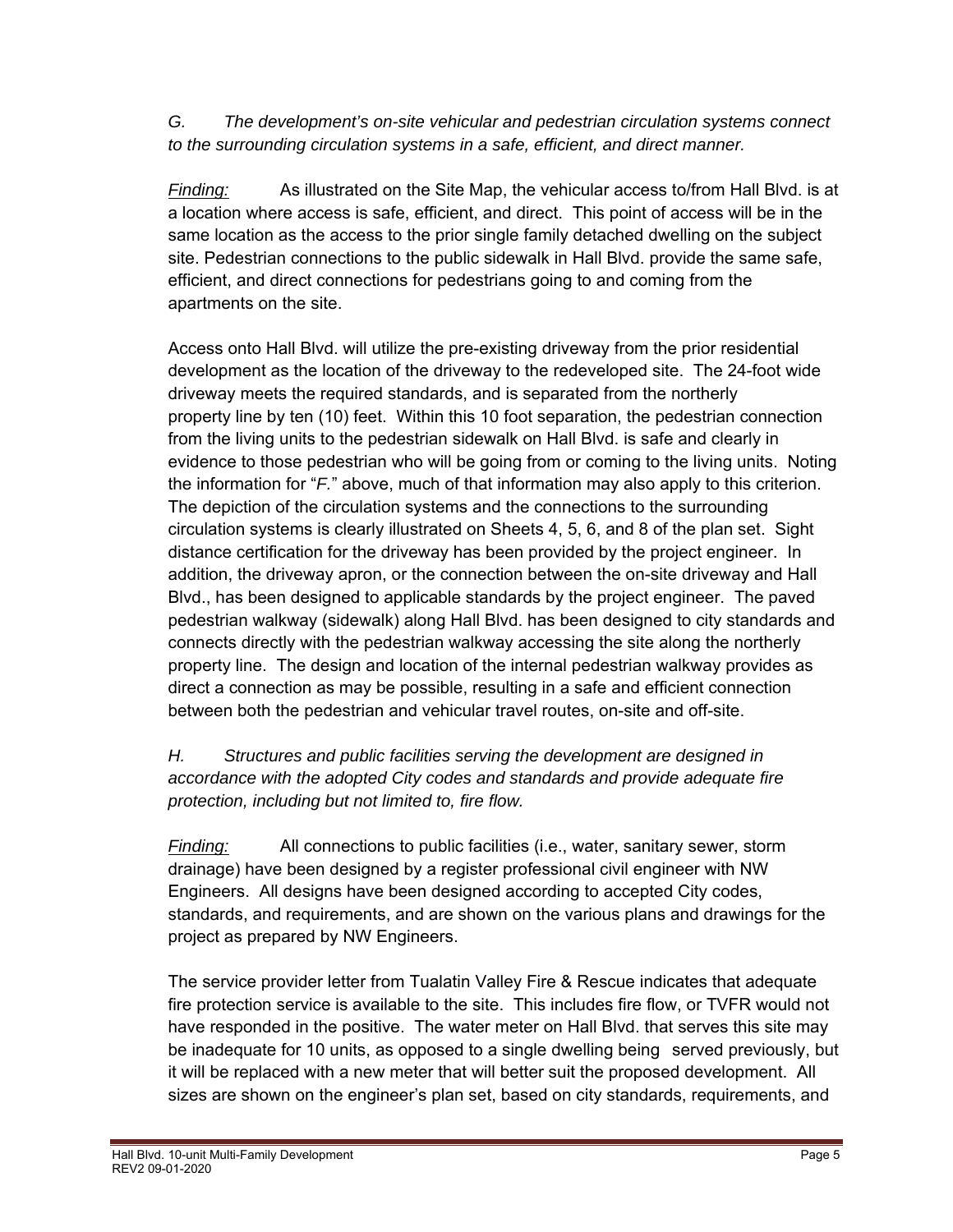input by city staff. Based on these standards, requirements and comments, city standards have been met and are satisfactory for the proposed development. Further technical review by city staff of the complete application package will reveal compliance with the city's standards, requirements, comments, and recommendations.

*I. Structures and public facilities serving the development site are designed in accordance with the adopted City codes and standards and provide adequate protection from crime and accident, as well as protection from hazardous conditions due to inadequate, substandard or ill-designed development.* 

*Finding:* Again, the necessary and required facilities and services for the site have been designed in accordance with City codes and standards by a registered professional civil engineer with NW Engineers. Site distances, storm drains, plus trees and vegetation have all been designed to provide as much protection as possible for residents of and visitors to the site.

 The entire design of the proposed development has been done within the criteria, standards, requirements, and recommendation from city staff that has been utilized by the project engineer. Since all structures and public facilities serving the subject site are required to be designed and built to city standards, the designs provided by the project engineer meet the requirements of the Code. When taken together, the preliminary plans a nd the project narrative combine to provide the information on compliance and conformance.

*J. Grading and contouring of the development site is designed to accommodate the proposed use and to mitigate adverse effect(s) on neighboring properties, public rights of-way, surface drainage, water storage facilities, and the public storm drainage system.* 

*Finding:* No new site grading has taken place for the proposed 10-unit multi-family redevelopment. Preliminary grading plans have been submitted showing that the project closely matches existing grades. Surface water will be conveyed to proposed catch basins then into the extended public storm system in SW hall Boulevard. No impacts to surrounding properties is anticipated with this project. At the appropriate time, the final grading plans prepared by the project engineer will be submitted.

*K. Access and facilities for physically handicapped people are incorporated into the development site and building design, with particular attention to providing continuous, uninterrupted access routes.* 

*Finding:* The ground floor units are handicapped accessible. There will be at least one (1) handicapped parking space within the grade level parking area on the site. The bicycle parking area, as well as the garbage and recycling area, are also handicapped accessible. The internal pedestrian pathways will be hard surfaced and will meet ADA requirements in providing access to the public right of way in Hall Blvd.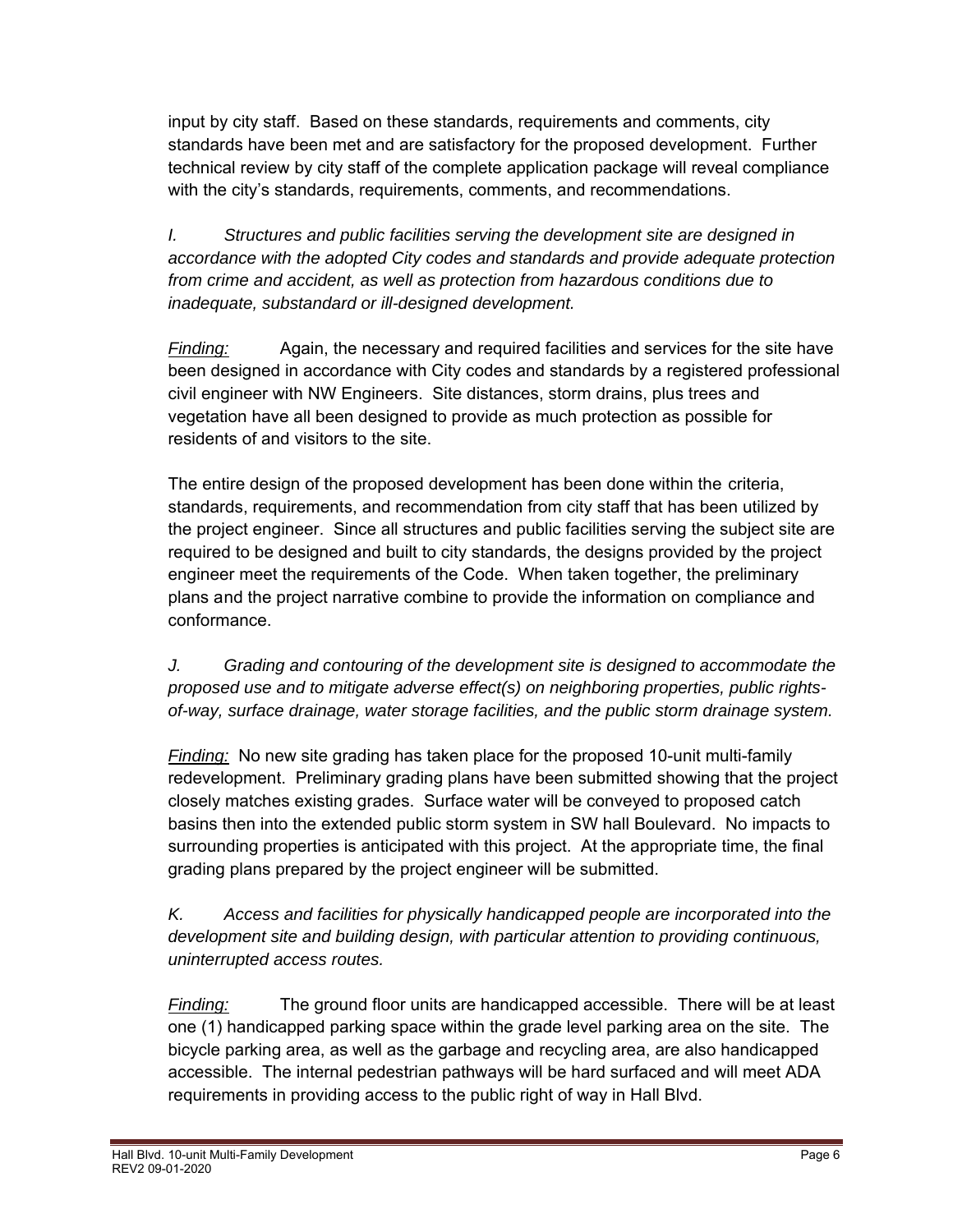*L. The application includes all required submittal materials as specified in Section 50.25.1 of the Development Code.* 

*Finding:* In accordance with 50.25.1 of the Code, all required materials and information have been provided, as noted in the addressing of 50.25.1 of this application narrative.

# **40.45.15.5 – Design Review Two**

*Finding:* The Pre-Application Summary Notes identifies a Code Reference of 40.45.15.5, Threshold #3 for determination of a Design Review Two process. However, on page AP-107 of the Code, there is no 40.45.15.5.A.3, which would identify the Threshold #3. Since this application does not involve a "Preliminary Subdivision", it does not apply to this application. However, Design Review Two is found under 40.20.15.2. on page AP-45 of the Code. Assuming a mistake was made in identifying which section number is appropriate, we have proceeded in addressing 40.20.15.2.

# **40.20.15.2 - Design Review Two**

*A. Threshold: An application for Design Review Two shall be required when an application is subject to applicable design standards and one or more of the following thresholds describe the proposal*

*Finding:* Because the proposed project involves "*New construction of attached residential dwellings excluding duplexes, in any zone where attached dwellings are a Permitted or Conditional Use",* this application will be a Design Review Two.

*B. Procedure Type: The Type 2 procedure, as described in Section 50.40.of this Code, shall apply to an application for Design Review Two. The decision making authority is the Director.* 

*Finding:* As stated, this Design Review Two will be a Type 2 procedure.

- *C. Approval Criteria: In order to approve a Design Review Two application, the decision making authority shall make findings of fact based on evidence provided by the applicant demonstrating that all the following criteria are satisfied:*
- *1. The proposal satisfies the threshold requirements for a Design Review Two application.*

*Finding:* Because the proposed use is a permitted use in the R2 zone, and is attached residential housing, it meets the threshold requirements for a Design Review Two.

*2. All City application fees related to the application under consideration . . . . .*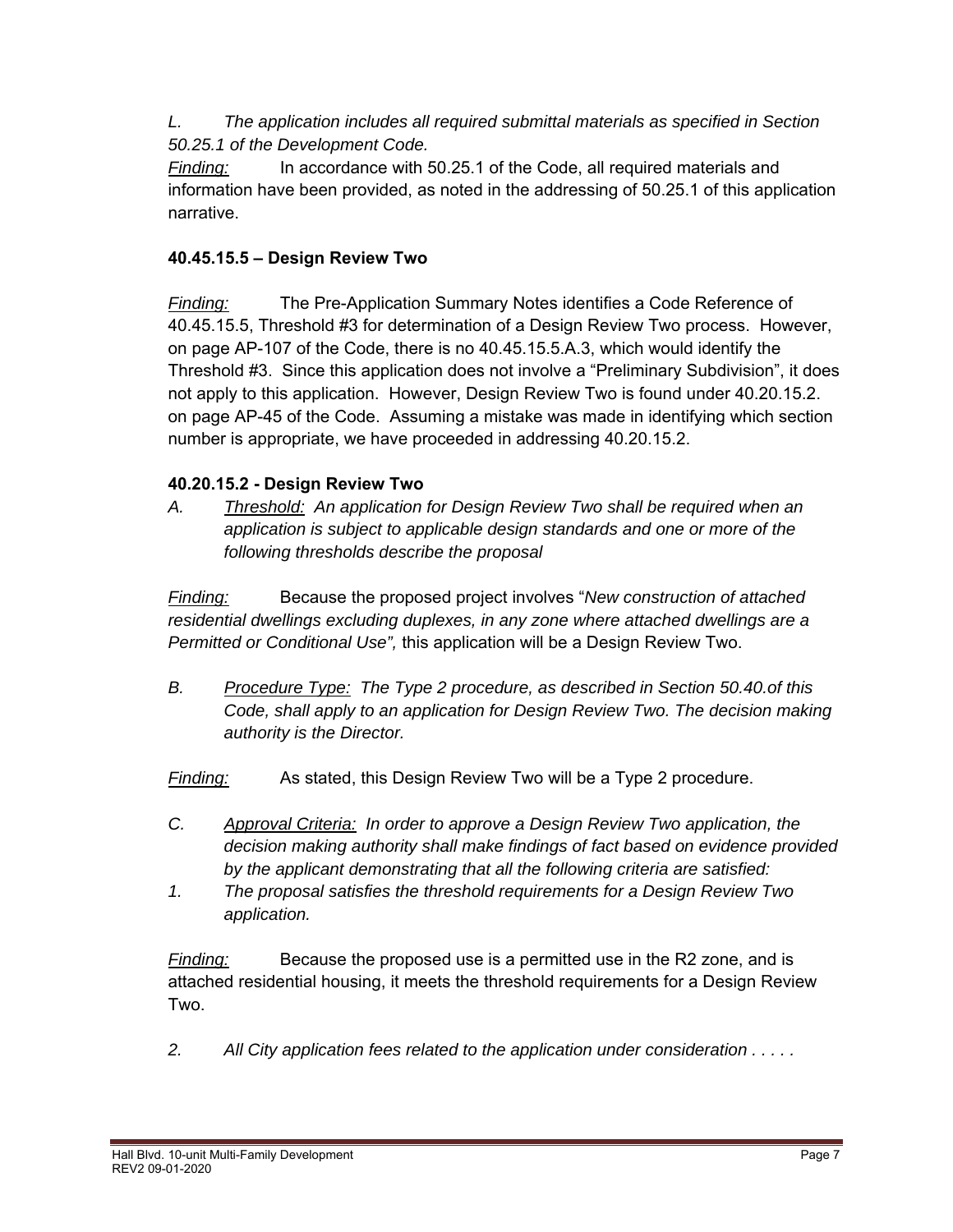*Finding:* The appropriate application fee for a Design Review Two has been paid with the submittal of this application package.

*3. The proposal contains all applicable application submittal requirements . . . . .* 

*Finding:* Section 50.25.1 has been addressed elsewhere in this narrative. Because all submittal requirements have been met, this criterion has been satisfied.

*4. The proposal is consistent with all applicable provisions of Sections 60.05.15 through 60.05.30 (Design Standards).* 

*Finding:* Sections 60.05.15 through 60.05.30 have been addressed later in this narrative, thus satisfying this requirement.

*5. For additions to or modifications of existing development, . . . . . .* 

*Finding:* This criterion does not apply because the project does not involve any additions to or modifications of any existing development. The previous single family dwelling on the site has been demolished and a new 10-unit multi-family building will be constructed.

*6. Applications and documents related to the requires, which will require further city approval, shall be submitted to the city in proper sequence.* 

*Finding:* This application package includes a Design Review Two and a Tree Plan Two, in addition to review of civil plans prepared by NW Engineers. All of these parts of the application package comprise the whole package, thus satisfying this criterion.

*D. Submission Requirements: An application for a Design Review Two shall be made by the owner of the subject property, or the owner's authorized agent, on a form provided by the Director and shall be filed with the Director. The Design Review Two application shall be accompanied by the information required by the application form, and by Section 50.25.(Application Completeness), and any other information identified through a Pre-Application Conference.*

*Finding:* The application for Design Review Two has been made on the proper city application form, signed by the property owner, and accompanied by all required parts of Section 50.25, and all information identified in the "Pre-Application Summary Notes". Thus this criterion has been fulfilled.

**40.90.15.2 – Tree Plan Two:** *An application for Tree Plan Two shall be required when none of the actions listed in Section 40.90.10.apply, none of the thresholds listed in Section 40.90.15.1.apply, and one or more of the following thresholds apply*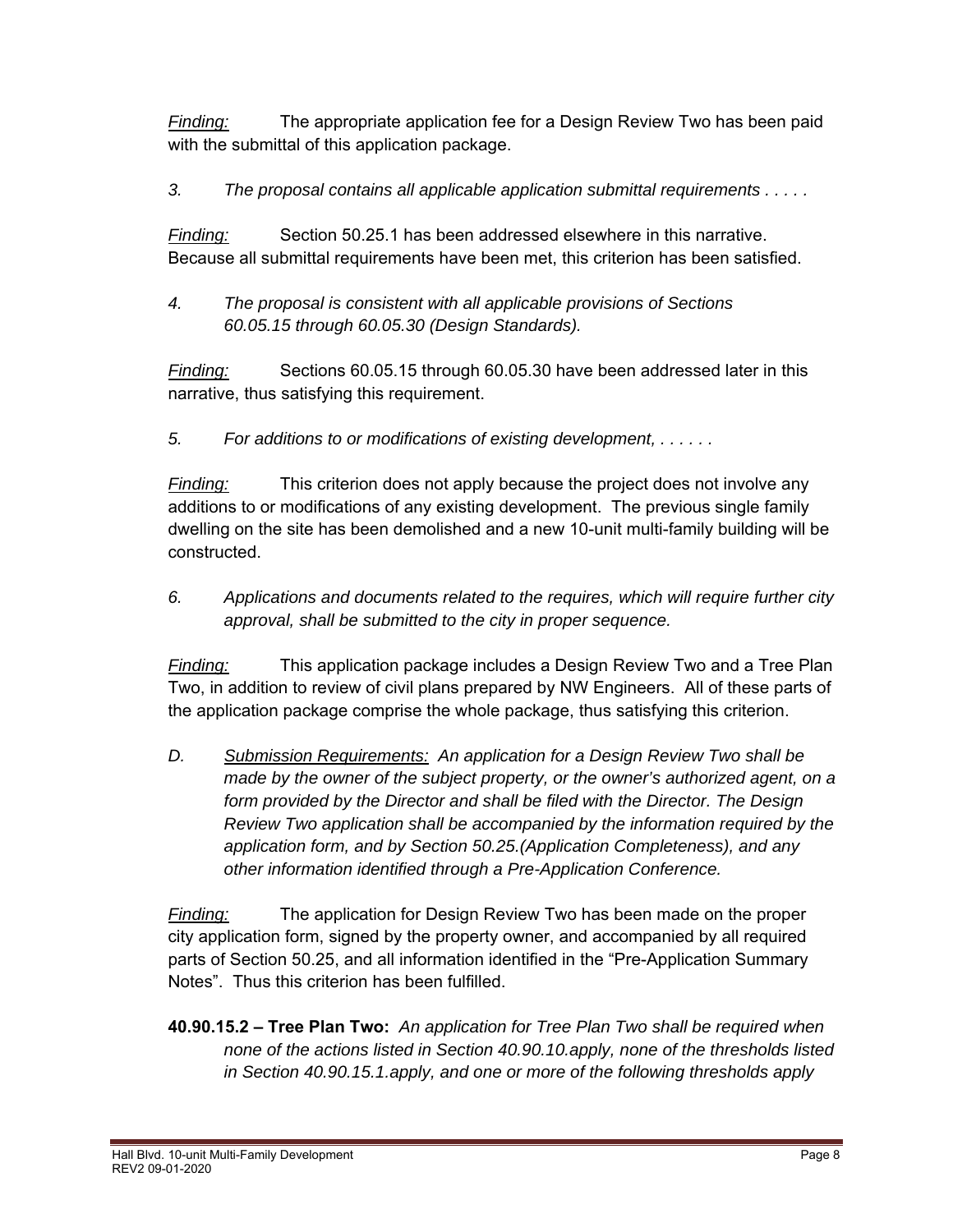*Finding:* Based on the Existing Conditions map (Sheet 3 of 8), the trees identified for removal as shown on the Preliminary Grading Plan, Tree Removal & Erosion Control Plan (Sheet 5 of 8), the Preliminary Landscape Plan (Sheets 8 and 8a), and the Tree Inventory, a total of nine (9) trees of the total of 19 inventoried trees on the subject site will be removed. These are trees  $#1, #2, #3, #4, #\%, #10, #13, #16, and #17 as listed$ on the Tree Inventory. Eight (8) of the nine (9) trees are classified as "Community Trees". According to 40.90.15.A.1., Threshold 1 includes the "*Removal of five(5) or more Community Trees, or more than 10% of the number of Community Trees on the site, whichever is greater, . . . . .".* Because this proposed development plan meets both of these standards, this action will be a Tree Plan Two. This will be a Type 2 procedure (40.90.15.B.).

- 40.90.15.2.C. Approval Criteria: *In order to approve a Tree Plan Two application, the decision making authority shall make findings of fact based on evidence provided by the applicant demonstrating that all the following criteria are satisfied:*
- 1. *The proposal satisfies the threshold requirements for a Tree Plan Two application.*

*Finding:* This application meets the requirements for a Threshold 1 for a Tree Plan Two.

2. *All application fees related to the application . . . . .* 

*Finding:* The proper fee for a Tree Plan Two has been submitted with the total application package.

3. If applicable, removal of any tree is necessary . . . . .

*Finding:* Please see "Comments" by the project arborist, Teragan & Associates, Inc. on the inventory spreadsheet for need to observe good forestry practices.

4. *If applicable, removal of any tree is necessary to accommodate physical development where no reasonable alternative exists.* 

*Finding:* Removal of trees numbers 1, 2, 3, and 4 across the frontage of the site must be removed in order to allow for the additional five (5) foot for right-of-way dedication. Tree 5 must be removed to allow for the placement of the proposed building, while trees 10 and 13 must be removed to allow for the proposed parking area to be properly located. Trees 17 must be removed to make way for the refuse area, and tree 16 should be removed because it is on the property/fence line, is in fair condition, and has "multiple leaders at ground level". As such, the removal of all nine (9) trees is justified and no viable and practical alternatives exist for any of the trees.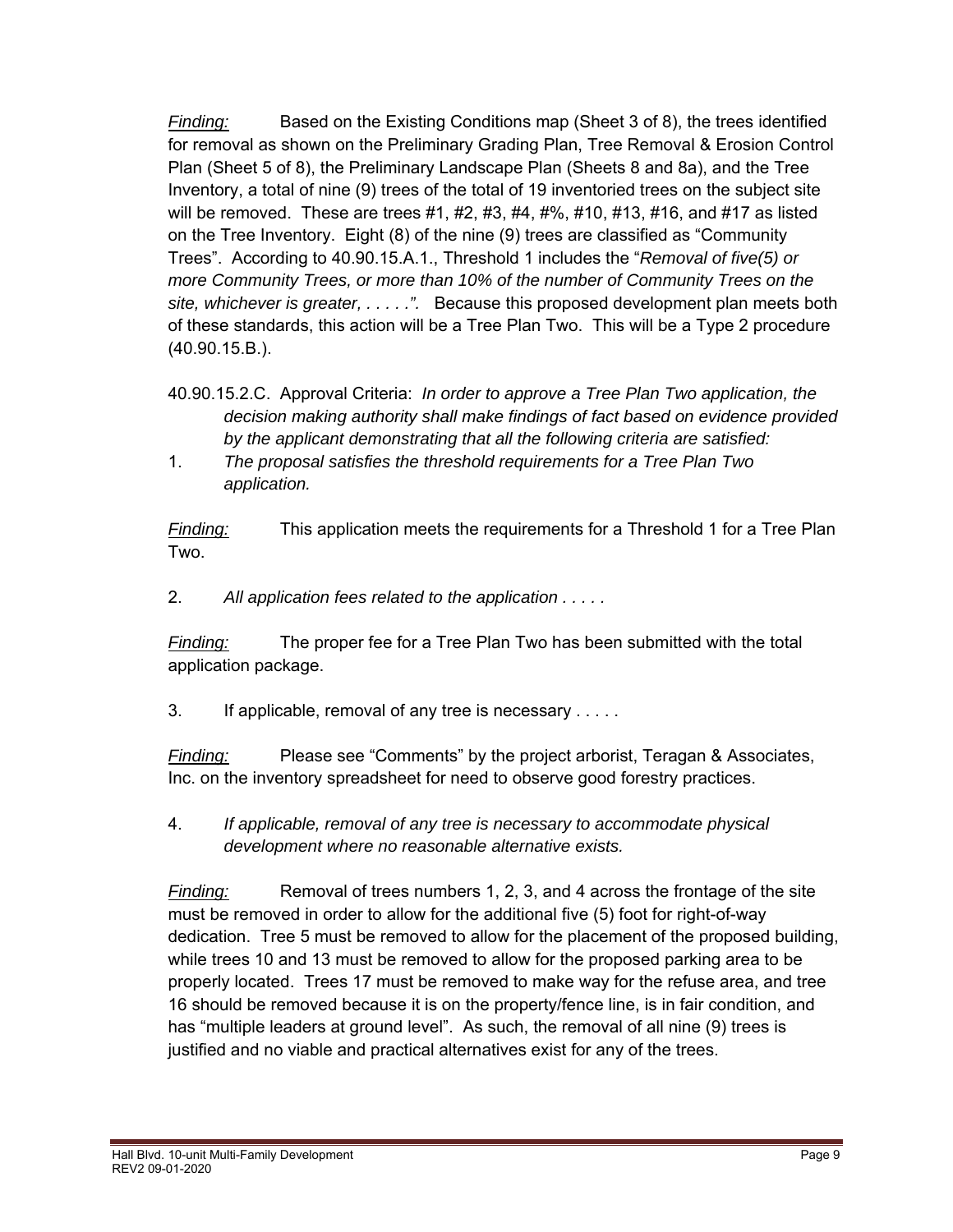5. *If applicable, removal of any tree is necessary because it has become a nuisance* 

*Finding:* No tree on the site is truly a nuisance, but tree #8 is classified as "poor", but is not scheduled for removal. Other trees, classified as "fair", have issues as noted under "Comments" on the inventory.

6. *If applicable, removal is necessary to accomplish public purposes, . . . . .* 

*Finding:* Trees 1, 2, 3, and 4 must be removed to allow for the expansion of the right-of-way for Hall Blvd. and the 8-foot public utility easement along the frontage of the subject site. There is no alternative to removing these specific trees.

7. *If applicable, removal of any tree is necessary to enhance the health . . . . .* 

*Finding:* Removal of tree 5 is necessary to allow for location of the proposed building, while trees 10 and 13 are necessary to allow for the required parking area to serve the residents of the proposed 10-unit building. Tree 17 must be removed to allow for the location of the refuse collection area.

8. *If applicable, removal of tree(s) within a SNRA or Significant Grove . . . . .*

*Finding:* Because there is no SNRA or designated Significant Grove on the subject site, this criterion does not apply.

9. *If applicable, removal of a tree(s) within a SNRA or Significant Grove . . . . .* 

*Finding:* Because there is no SNRA or designated Significant Grove on the subject site, this criterion does not apply.

10. *The proposal is consistent with all applicable provisions of Section 60.60 (Trees and Vegetation) and Section 60.67 (Significant Natural Resources).* 

*Finding:* See addressing of Section 60.60 elsewhere in this narrative. Section 60.67 does not apply because there is no designated Significant Natural Resource area on the subject site.

11. *Grading and contouring of the site is designed to accommodate the proposed use and to mitigate adverse impacts on neighboring properties, public right-of way, surface drainage, water storage facilities, and the public storm drainage system.* 

*Finding:* The site has previously been developed for a single family dwelling which was recently demolished. A preliminary grading plan has been prepared for this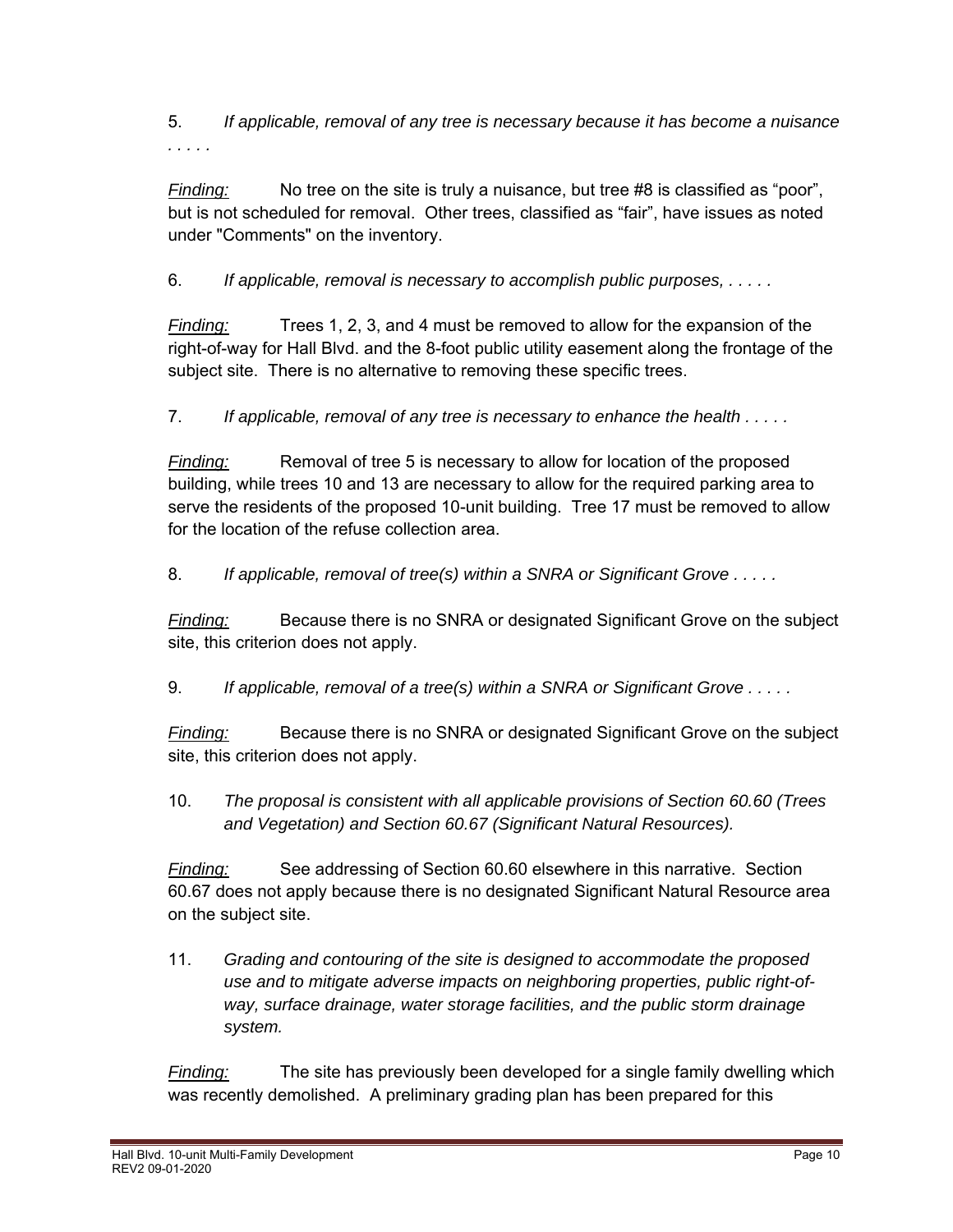application. Because the site is already basically flat and level, with little topographic relief, it will not be difficult to design the final site configuration to mitigate any potential adverse impacts. With the new use of the site, local storm drainage will be directed to the local public system via an upgraded storm drainage line in Hall Blvd. Direction of flow on the site will be towards the collection area and new onsite catch basins. Curbs within the site will assist in directing the flow of onsite stormwater. Overall, the development of the subject site will lead to less and fewer potential adverse impacts than is the existing situation resulting from prior development for the single family detached dwelling.

12. *The proposal contains all applicable application submittal requirements . . . . .* 

*Finding:* All application materials, with required signatures, fees, and engineering design have been submitted as part of the total application package, as required.

13. *Applications and documents related to the request, which require . . . . .* 

*Finding:* The application for review and approval of a Tree Plan Two has been included in the total application package which will be reviewed and approved by the city as part of the Type 2 procedure.

**40.90.15.2.D.** Submission Requirements: *An application for a Tree Plan Two shall be made by the owner of the subject property, or the owner's authorized agent, on a form provided by the Director and shall be filed with the Director. The Tree Plan Two application shall be accompanied by the information required by the application form, and by Section 50.25.(Application Completeness), and any other information identified through a Pre-Application Conference.*

*Finding:* As required under this standard, the application for a Tree Plan Two is made by the owner of the property, on the required form, and accompanied by the required fee for a Tree Plan Two. Because the Tree Plan Two is part of a greater application package which includes Design Review Two, the total application package meets all submission requirements as set forth in this section.

#### **Chapter 50 – Procedures**

 **50.05 – Initiation of an Application:** *An application subject to a Type 1, Type 2, or Type 3 procedure may be filed by: A. The owner or the contract purchaser of the subject property, or any person authorized in writing to act as agent of the owner or contract purchaser. B. The City Council, Mayor, or Director, as to property owned by the City, including public right of way and easements, or which the City intends to acquire. C. Public agencies that own the property or have passed a resolution declaring that they intend to exercise their statutory authority to condemn the property.*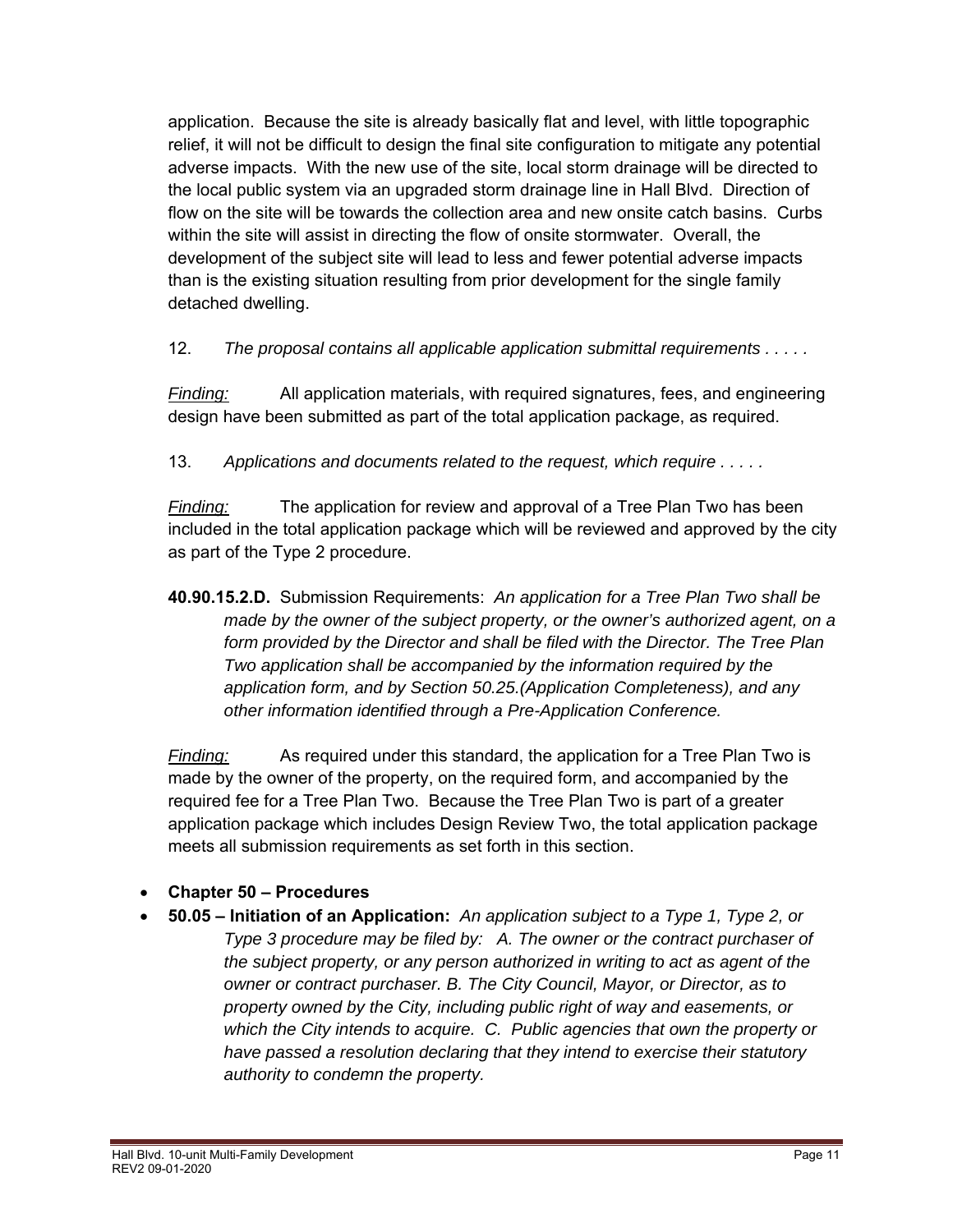*Finding:* In accordance with subsection 1., an application subject to a Type 1, Type 2, or Type 3 procedure may be filed by "A. *The owner or the contract purchaser of the subject property, or any person authorized in writing to act as agent of the owner or contract purchaser.*". In the case of this application for the 10-unit multi-family development on the subject site, the application is filed by the property owner. Thus, the requirement of this standard is met.

 **50.15 – Classification of Applications:** *An application shall be subject to the procedure type specified in the Code, if any. If the Code does not specify a procedure type for a given application and another procedure is not required by law, the Director shall determine the appropriate procedure based on the following guidelines. Where two or more procedure types could be applied to a particular application, the selected procedure will be the type providing the broadest notice and opportunity to participate.* 

 *A. A Type 1 procedure typically involves an application that is subject to non discretionary criteria or criteria that require the exercise of professional judgment only about technical issues.* 

 *B. A Type 2 procedure typically involves an application that is subject to criteria that require the exercise of limited discretion about non-technical issues and about which there may be limited public interest.* 

 *C. A Type 3 procedure typically involves an application that is subject to criteria that require the exercise of substantial discretion and about which there may be broad public interest, although the application applies to a limited number of land owners and properties.* 

 *D. A Type 4 procedure typically involves the adoption, implementation or amendment of policy or law by ordinance. The subject of a Type 4 procedure generally applies to a relatively large geographic area containing many property owners.* 

 *Finding:* The Design Review Two and the Tree Plan Two are both Type 2 procedures, as identified in 50.15.1.B of this subsection. There are no Type 3 procedures as part of this application package. Under 50.15.3., more than one application requires that the total package be considered under the highest procedure. In this case, since both the Design Review Two and the Tree Plan Two are both Type 2 procedures, the total package is considered under the Type 2 procedure.

 **50.20 – Pre-Application Conference:** *With the exception of City initiated or Wireless Facility applications, a pre-application conference shall be required for all proposals which require Type 2, Type 3, or Type 4 applications. An applicant may choose to forgo the required pre-application conference for a Type 2 application upon completion of a form for that purpose provided by the Director. A pre-application conference is optional for an applicant for proposals which require only Type 1 applications.*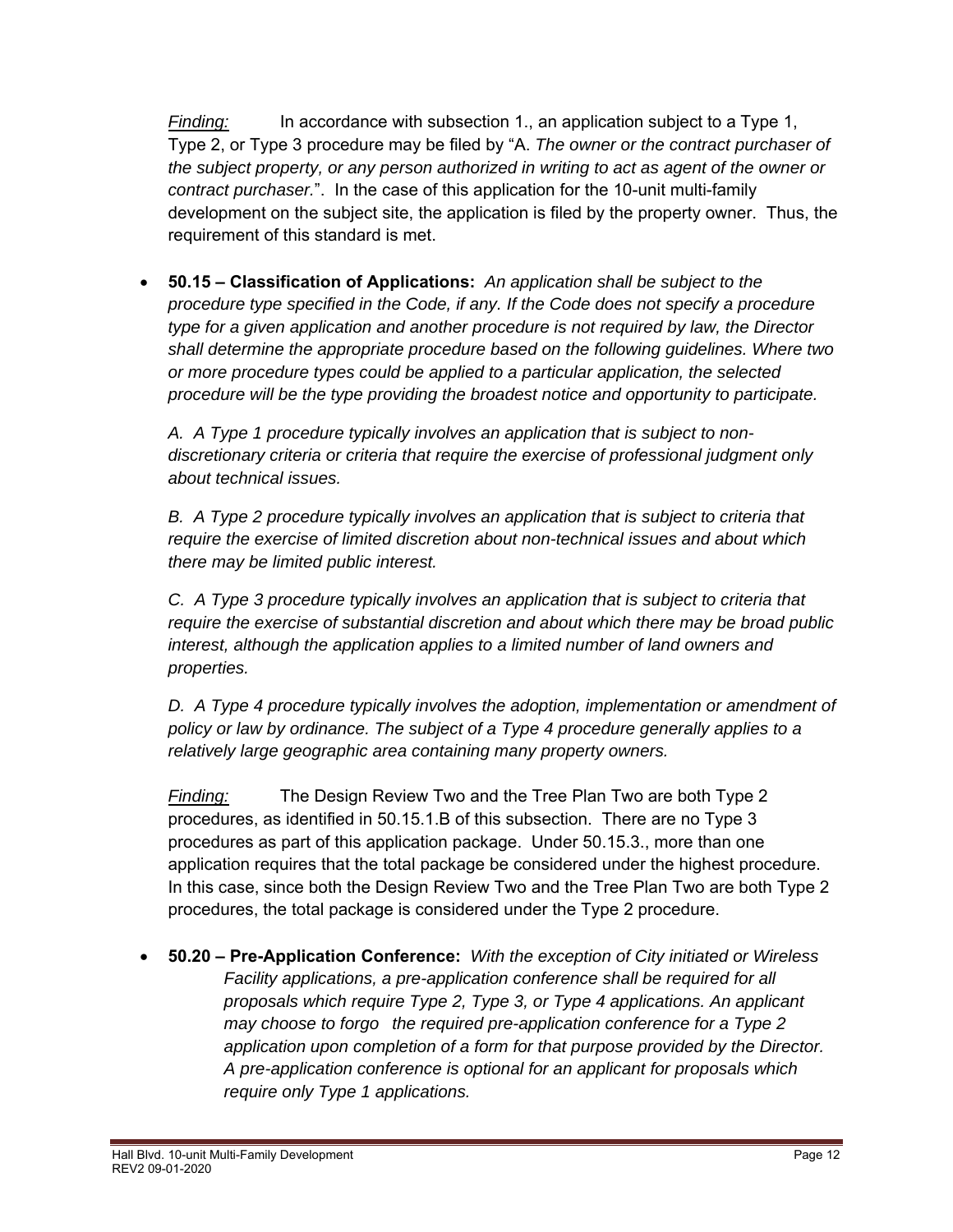*Finding:* As required by this section, ". . . . . *a pre-application conference shall be required for all proposals which require a Type 2, Type 3, or Type 4 application*s.". In keeping with this requirement, a pre-application conference was held on June 5, 2019 with appropriate City of Beaverton staff. As required, a copy of the "*Pre-Application Summary Notes for Hall 10-unit (PA2019-0036)*" have been included with the total application package, thus fulfilling this requirement.

- **50.25 Application Completeness:** *A complete application is one which contains the information required by the Director to address the relevant criteria, development requirements, and procedures of this Code. Non-Discretionary Annexation Related Zoning Map Amendment and Discretionary Annexation Zoning Map Amendment applications processed by the City shall be determined to be complete upon submittal of a valid annexation petition or executed annexation agreement. All other complete application shall consist of the requisite number of copies of the following:*
	- *A. A completed original application form provided by the Director and application checklist provided by the Director, signed by:* 
		- *1. The applicant.*
	- *B. A written statement, supported by substantial evidence, that identifies the criteria and development regulations considered relevant to the application, states the facts alleged to show that the application complies with applicable criteria and development regulations, and explains why the application should be approved based on the criteria and development regulations and facts set forth in the application. In addition to addressing applicable criteria and development regulations relevant to the application type, the written statement shall address all the applicable technical criteria specified in Section 40.03. (Facilities Review Committee) of the Code.[ORD 4265; October2003] [ORD 4404; October2006] [ORD 4487; August2008] [ORD 4584; June 2012]*
	- *C. The Director may require an applicant to submit information in addition to that required on the form to aid in deciding whether an application satisfies applicable criteria and development regulations. The Director shall attempt to identify additional necessary information in the pre-application conference.*
	- *D. The information required by Section 50.30.4. regarding Neighborhood Meeting requirements, if applicable.*
	- *E. For a Type 2, Type 3, or Type 4 application, a copy of the pre-application conference summary.*
	- *F. Documentation from Clean Water Services stating that water quality will not be adversely affected by the proposal.*
	- *G. The applicable fee in effect at the date of submittal.*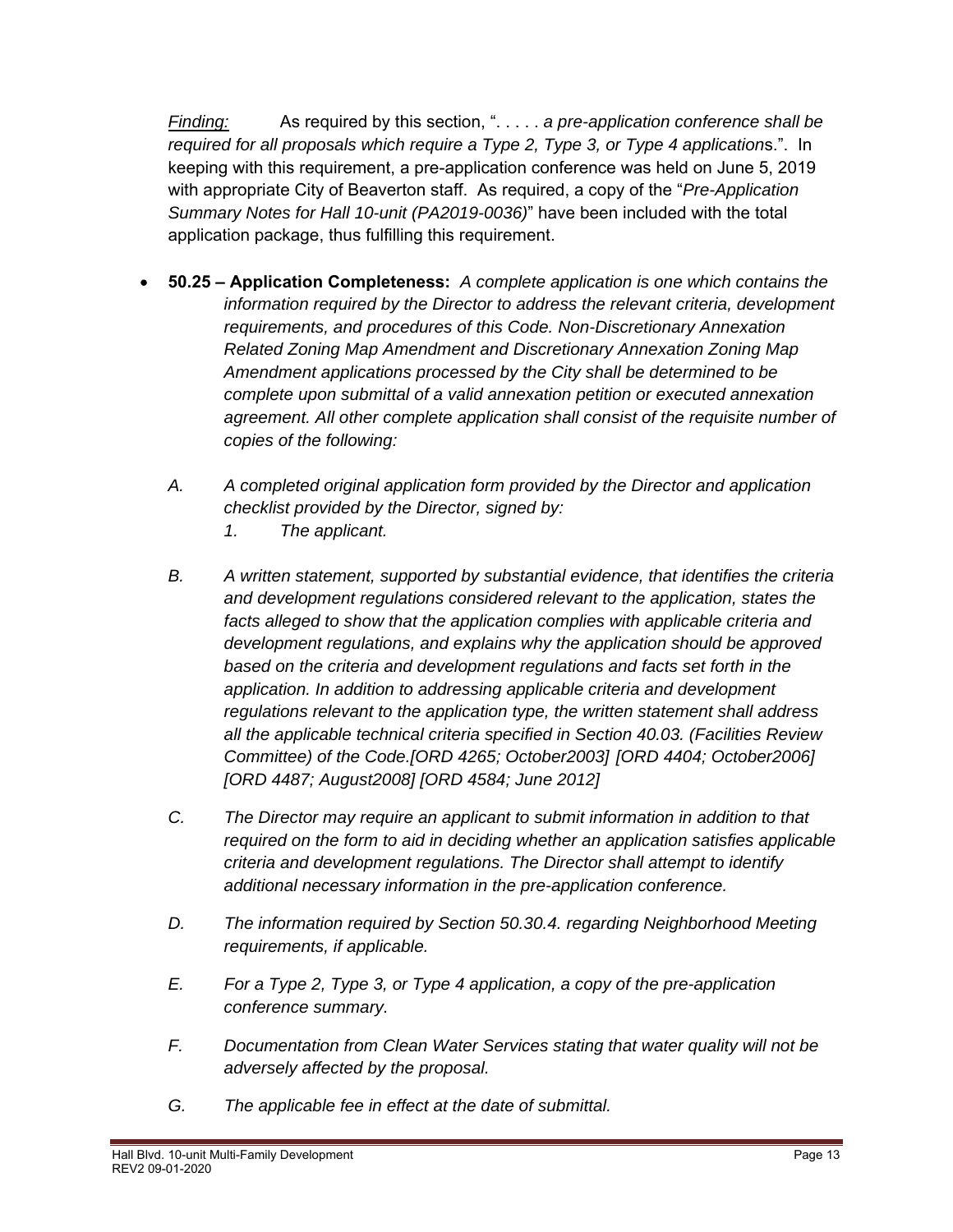*Finding:* Based on the listing of items required for a complete application (50.25.1.A. through G.), this application package is complete.

 *2. To enable the Director to determine whether an application is complete, an applicant shall submit the requisite number of copies, as determined by the Director.* 

 *3. The Director may defer collection of application fees during review of the application for completeness; provided, an application shall not be deemed complete until the City has received all required fees.* 

*4. The Director shall advise the applicant in writing whether an application is complete by sending a completeness notice by first class mail within thirty (30) calendar days after the City receives an application. To comply with this completeness notice requirement, the completeness notice must be postmarked by the thirtieth day.* 

*A. If an application is incomplete, the completeness notice shall list what information is missing.* 

*B. The completeness notice shall include a form, designed to be returned to the Director by the applicant indicating whether or not the applicant intends to amend or supplement the application, and instructing the applicant to mail, facsimile, or deliver the form or written equivalent to the Director so that the Director receives it before the thirty (30) calendar day completeness review period expires.* 

*5. Incompleteness shall be based solely on failure to pay required fees, failure to address the relevant criteria or development regulations, or failure to supply required information and shall not be based on differences of opinion as to quality or accuracy. Determination that an application is complete indicates only that the application is ready for review on its merits, not that the City will make a favorable decision on the application.* 

*6. The Director may waive application requirements that in the Director's opinion are not necessary to show an application complies with relevant criteria and development regulations and may modify application requirements based on the nature of the proposed application, development, site, or other factors. The City shall specifically identify any such waiver in the pre-application conference written summary or other written correspondence.* 

*7. The application will be deemed complete for the purpose of this section upon receipt by the Community Development Department of:* 

*a. All missing information;* 

*b. Some of the missing information and written notice from the applicant that no other information will be provided; or*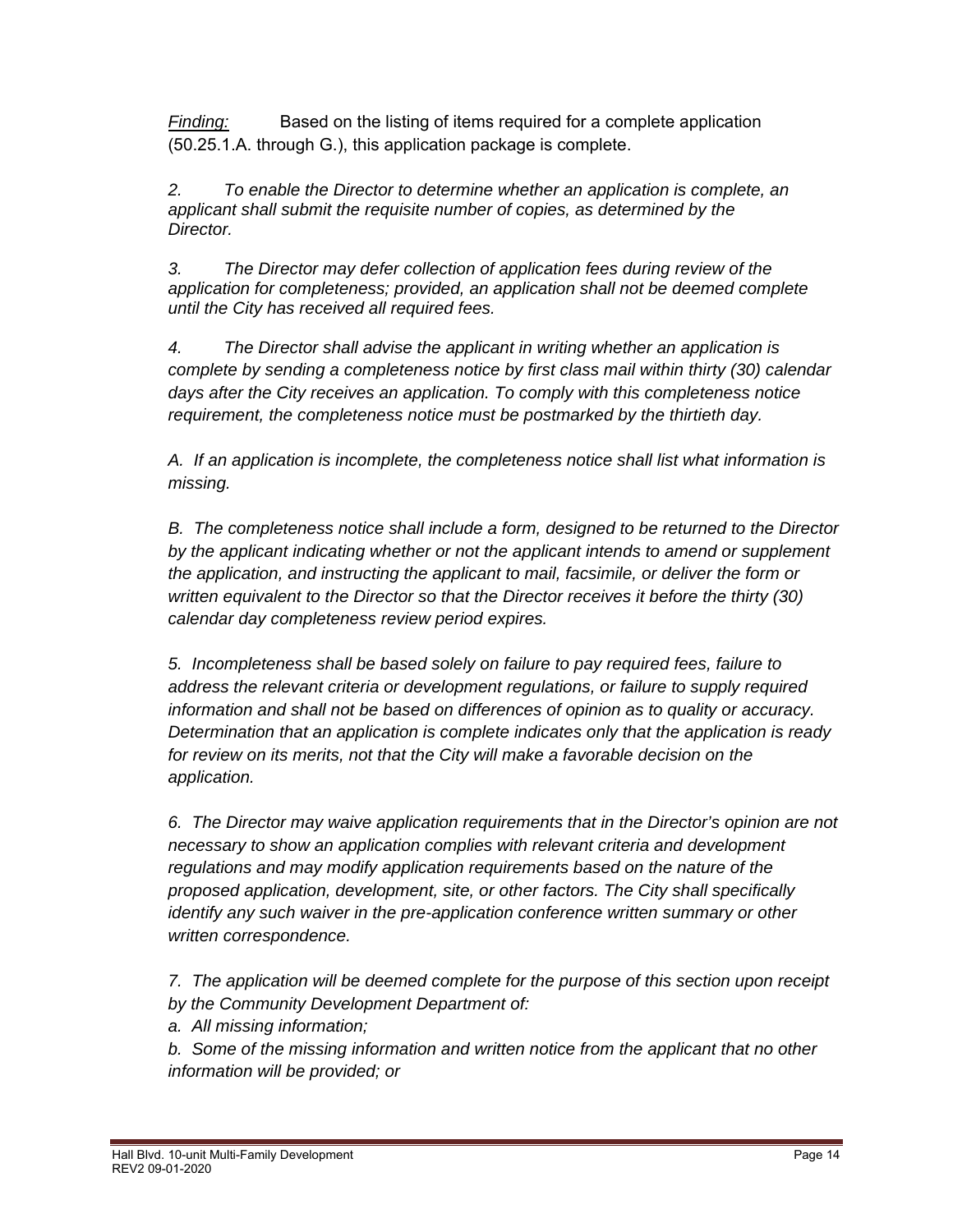*c. Written notice from the applicant that none of the missing information will be provided.* 

 *8. Pursuant to ORS 227.178, the City will reach a final decision on an application within 120 calendar days from the date that the application was determined to be complete or deemed complete unless the applicant agrees to extend the 120 calendar day time line pursuant to subsection 9 or unless State law provides otherwise. [ORD 4282; February2004] [ORD 4498; January 2009]* 

 *9. The 120 calendar day time line specified in Section 50.25.8. may be extended at the written request of the applicant. The total of all extensions may not to exceed 240 calendar days from the date the application was deemed complete. [ORD 4282; February2004]* 

 *10. The applicant may amend the application up to and including fourteen (14) calendar days after the application has been deemed complete. Amendments to an application* 

 *11. For any application which has been on file with the City for more than 180 calendar days and the applicant has not met the obligations of Section 50.25.7., the application will be deemed withdrawn.*

*Finding:* It is incumbent upon the City to fulfill items 2. through 8, and the applicant will participate with the city on items 9, 10 and 11.

#### **50.30 – Neighborhood Review Meeting**

*1. The purpose of the Neighborhood Review Meeting is to allow neighbors, representatives from the Neighborhood Association Committee (hereinafter referred to as NAC), and interested persons an opportunity to become familiar with the proposal and to identify any associated issues. The Neighborhood Review Meeting is intended to assist in producing applications that are responsive to neighborhood concerns, and to reduce the likelihood of delays and appeals. The City expects an applicant to take into consideration the reasonable concerns and recommendations of the neighborhood when preparing an application. The City expects the neighbors and NAC to work with the applicant to provide reasonable concerns and recommendations.* 

*2. Prior to submittal of an application subject to a Type 3 procedure, the applicant shall provide an opportunity to meet with neighboring property owners, residents and businesses (hereinafter collectively referred to as "neighbors") as well as representatives from the NAC within whose boundaries the site is located or within the notice radius to*  review the proposal. The applicant shall not be required to hold more than one *Neighborhood Review Meeting provided such meeting is held within six months prior to submitting an application for one specific site. This requirement does not apply to applications required by Design Review Three threshold number 7 (Section 40.20.15.3.A.7.) or applications for Quasi-Judicial Zoning Map Amendment (Section 40.97.15.1.), Discretionary Annexation Related Zoning Map Amendment (Section 40.97.15.4.). [ORD 4332; January 2005] [ORD 4483; June2008] [ORD 4584; June 2012]*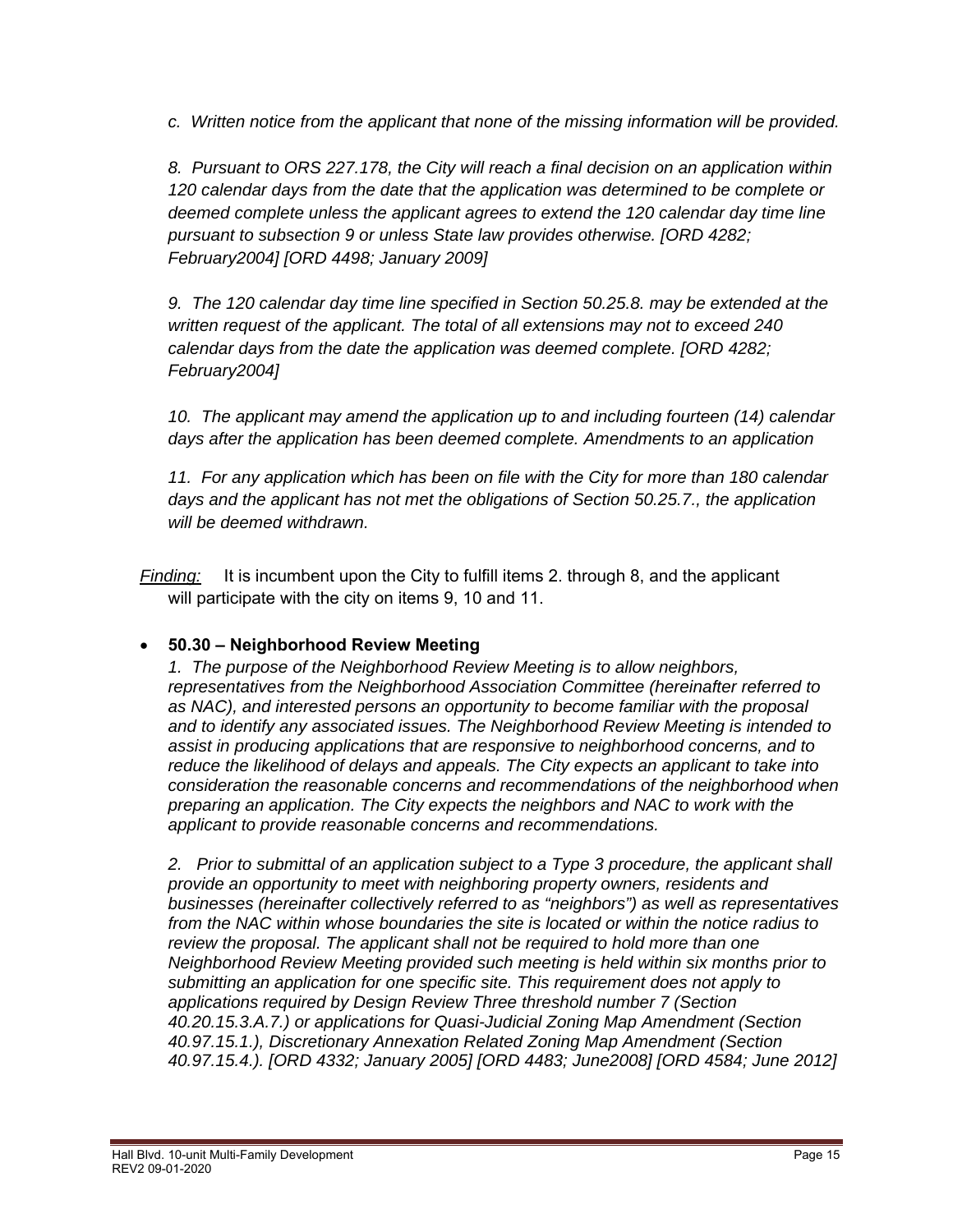#### *3. Procedures.*

 *A. Except as otherwise provided in this section, the applicant shall select the meeting time and place according to the preference indicated by the relevant NAC. Preference should be given to a regularly scheduled meeting time of the NAC in which the project is located. The starting time selected shall be limited to a weekday evening after 6:00 p.m. or a weekend at any reasonable time and shall not occur on a National holiday. The meeting shall be held at a location open to the public and in compliance with the Americans with Disabilities Act within the boundaries of the NAC or at a similar location within the City of Beaverton.* 

*A sign at least 22" x 28" in size with minimum 2" lettering shall be placed at the main entrance of the building where the meeting will take place at least one hour prior to the meeting. Such sign will announce the meeting, that the meeting is open to the public, and that interested persons are invited to attend. This sign shall be removed upon conclusion of the meeting by the applicant.* 

 *B. The applicant shall send by regular mail a written notice announcing the Neighborhood Review Meeting to: the Director, property owners within 500 feet of the property involved in the anticipated application and to representatives of all NACs whose boundaries are within 500 feet of the subject property. The notice shall include the date, time and location of the meeting and briefly discuss the nature and location of the proposal. The notice shall be mailed not less than 20 calendar days prior to the meeting date. The Director shall maintain on file in the Community Development Department, current addresses of NAC Officers and/or representatives and related NAC information, including regularly scheduled or monthly meeting dates, times and locations. The mailing list shall be based on the most recent property tax assessment rolls of the Washington County Department of Assessment and Taxation. At the request of the applicant, and upon payment of the applicable fee, the City will provide the required mailing list.* 

*C. Not less than 20 calendar days prior to the Neighborhood Review Meeting, the applicant shall post a notice on the property which is subject of the proposed application. The notice shall be posted within 50 feet of an adjoining public right-of-way in a manner that can be read from the right-of-way. The notice shall state that the site may be subject to a proposed development and shall set forth the name of the applicant and a telephone number where the applicant can be reached for additional information. The site shall remain posted until the conclusion of the Neighborhood Review Meeting. The applicant may purchase a second sign from the City or create a sign to post at the Neighborhood Review Meeting location. [ORD 4312; July2004] Standard signs are available from the City upon payment of a fee. The City will not be responsible for posting of any signs.*

*D. At the Neighborhood Review Meeting, the applicant shall describe the proposed application to persons in attendance. The attendees may identify any issues that they believe should be addressed in the proposed application and recommend that those issues be submitted for City consideration and analysis.[ORD 4462; January 2008]* 

*E. At the Neighborhood Review Meeting, the applicant shall take notes of the discussion on the proposed application. After the meeting and before submitting an application to*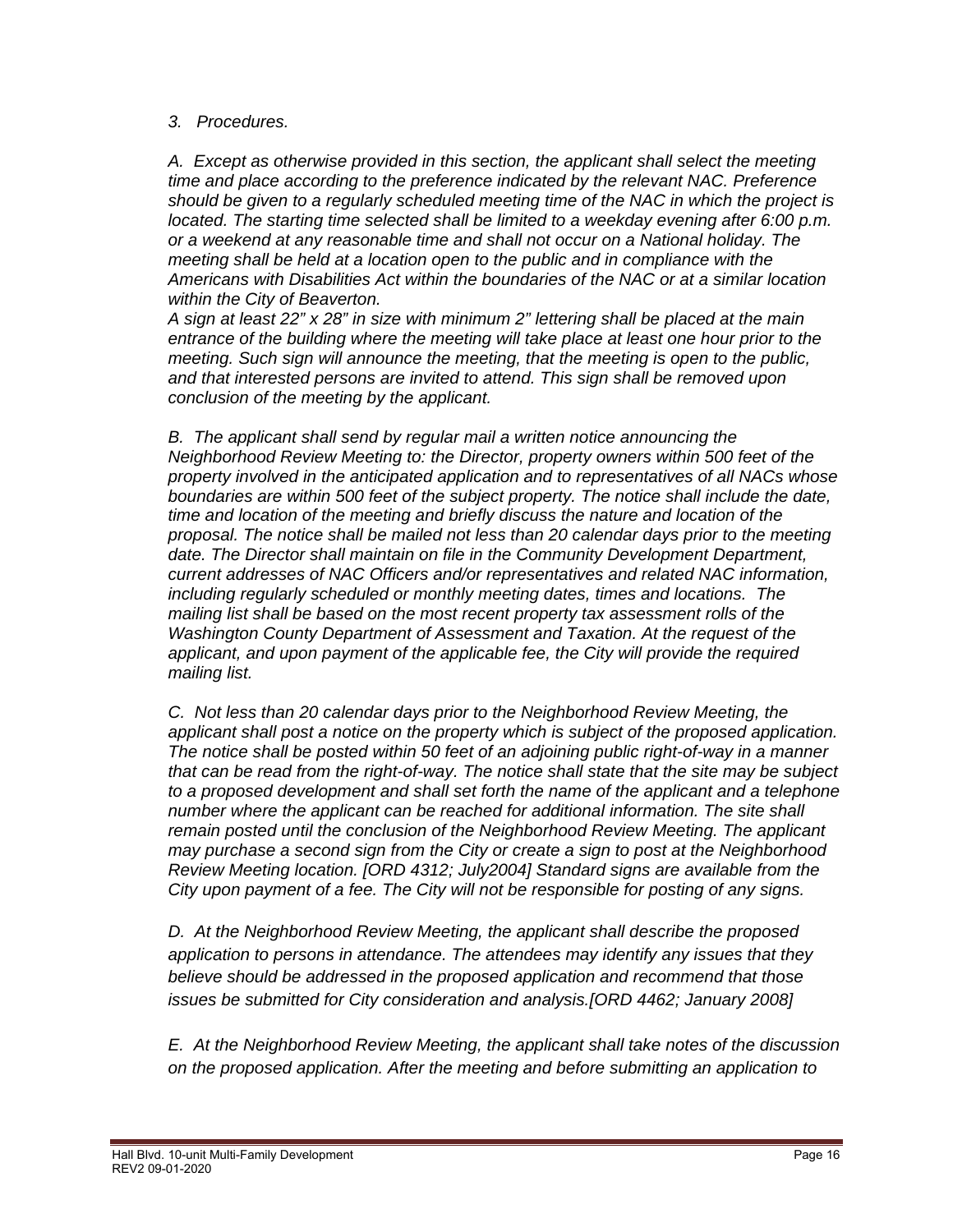*the City, the applicant shall send a copy of the meeting notes to the Chairperson of the NAC in which the project is to be located by certified mail.* 

*4. To comply with this section, an applicant shall submit the following information with the application:* 

 *A. A copy of the notice sent to surrounding property owners and the NAC Representatives as described in Section 50.30.3.B.* 

 *B. A copy of the mailing list used to send out meeting notices as described in Section 50.30.3.B.* 

 *C. A written statement containing the information posted on the property as described in Section 50.30.3.C.* 

 *D. An affidavit of mailing and posting notices as described in Sections 50.30.3.A through C.* 

 *E. Copies of written materials and 8.5" x 11" size plans presented at the Neighborhood Review Meeting.* 

 *F. Notes of the meeting, including the meeting date, time, and location, the name and address of those attending, and a summary of oral and written comments received. G. A certified mail receipt indicating mailing of the meeting notes to the Chairperson of*  the NAC.

*H. If responses to the meeting notice were not received by the applicant and no one attended the Neighborhood Review Meeting or persons in attendance made no comments, the applicant shall submit evidence as indicated above, with the notes reflecting the absence of comment, attendance, or both.5.Failure of a property owner to receive notice shall not invalidate the Neighborhood Review Meeting proceedings.* 

*Finding:* All required parts of the application, as listed above, have been submitted, where applicable and appropriate.

 *5. Failure of a property owner to receive notice shall not invalidate the Neighborhood Review Meeting proceedings.* 

 *Finding: In accordance with this subsection, a Neighborhood Review Meeting for these Type 2 applications is optional, rather than being required as it would for any Type 3 procedure(s). As such, no neighborhood review meeting was held, at the discretion of the applicant.*

#### **50.40 – Type 2:**

*1. The decision making authority for a Type 2 application shall be the Director.* 

*2. Approximately seven (7) calendar days after the application has been determined to be or deemed complete, the Director shall mail a written notice to:* 

*A. The applicant and the property owner.* 

*B. The Chair of the NAC in which the subject property is located and the Chair of any other NAC's whose boundaries are within three hundred (300) feet of the subject property. [ORD 4397; August2006]* 

*C. Owners of property within three hundred (300) feet of any property line that is the subject of the application. The most recent property tax assessment roll of the*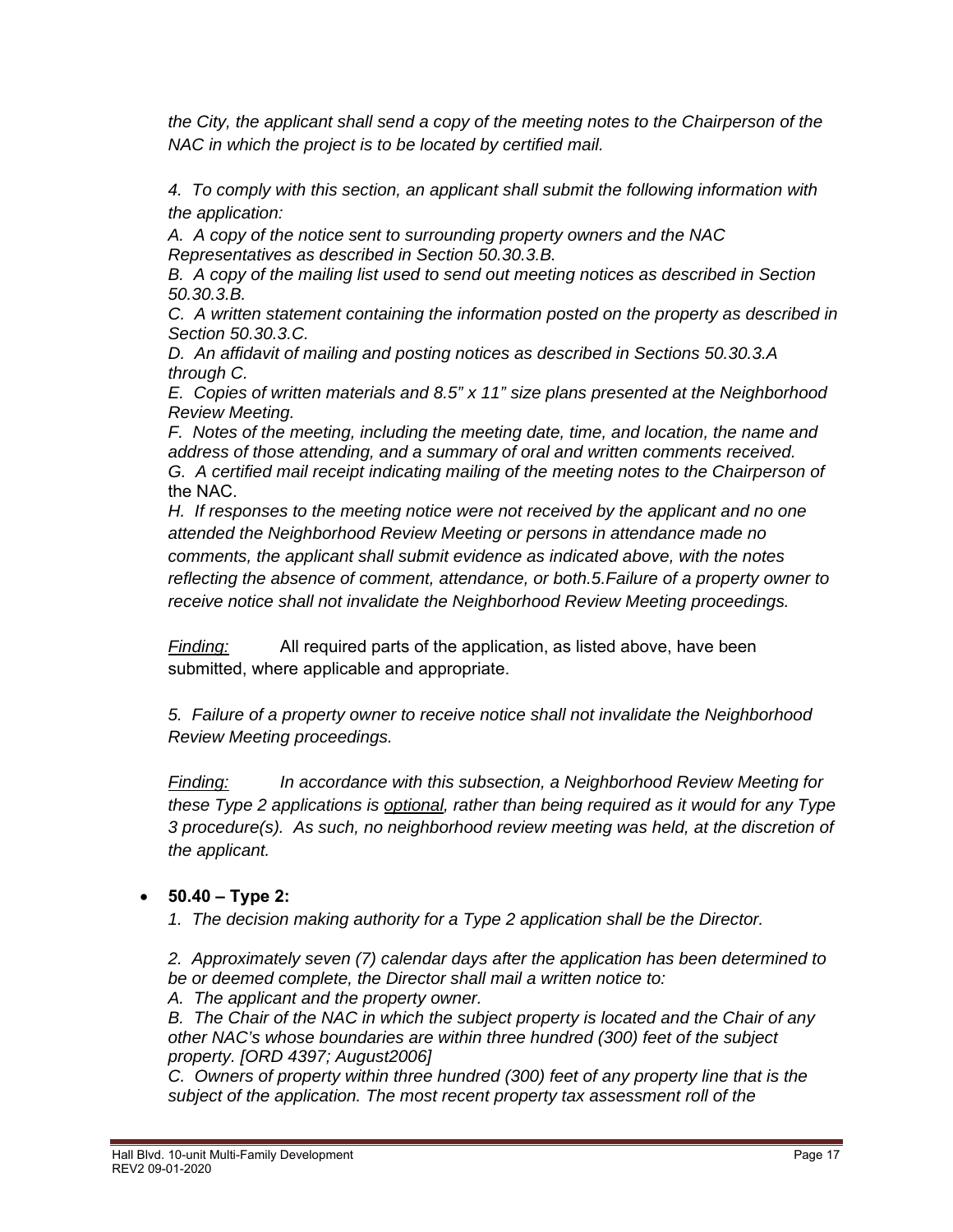*Washington County Department of Assessment and Taxation shall be used for determining the property owner of record. The failure of a property owner to receive notice does not invalidate the decision.* 

*3. The written notice of the pending application shall include the following information:* 

*A. The case file number for the application.* 

*B. A description of the site reasonably sufficient to inform the reader of its location including map and tax lot number, and if available, site address, site zoning, and name of the NAC in which the proposal is located.* 

*C. A map showing the subject property in relation to other properties.* 

*D. A summary of the application.* 

*E. A listing of the applicable approval criteria by Development Code section number.* 

*F. When and where information about the application may be examined and the name and telephone number of the City representative to contact about the application. G. A statement that a meeting of the Facilities Review Committee will occur on a* 

*specified date with the applicant to discuss technical issues associated with the application and the date of such meeting.* 

*H. A statement that interested parties can submit written comments, but, to be considered, the City must receive those comments no later than the comment closing date, which is a specific date established by the Director and which is approximately twenty eight (28) calendar days from the date the application is determined to be or deemed complete. The comment closing date shall be listed in boldface type. I. A statement that the decision shall be made after the comment closing date.* 

*4. Within approximately seven (7) calendar days after the application has been determined to be or deemed complete and in no case less than twenty (20) calendar days before the decision making authority's decision, the Director shall publish in a newspaper of general circulation in the City of Beaverton a summary of the application, the comment closing date on the application, the date of the Facilities Review Committee meeting with the applicant, and the date on which a decision will be made on the application. [ORD 4404; October2006]* 

*5. Not more than ten (10) calendar days after the application has been determined to be or deemed complete, the applicant shall post on the site at least one (1) notice signboard provided by the Director for that purpose. The signboard shall be posted in a conspicuous place visible to the public on or in the vicinity of the property subject to the application. The signboard shall state with minimum two (2)-inch high letters the case file number and the telephone number where City staff can be contacted for more information.* 

*6. Subject to the limitations set forth in Section 50.25.10., the applicant may amend the application during a period of time of up to and including fourteen (14) days after the application has been determined to be or deemed complete.*

*7. Approximately twenty eight (28) calendar days after the application has been determined to be or deemed complete, the Director shall convene the Facilities Review Committee to review the application with the applicant. [ORD 4404; October2006]* 

*8. Within approximately thirty five (35) calendar days after the application has been determined to be or deemed complete, the applicant shall submit to the Director an*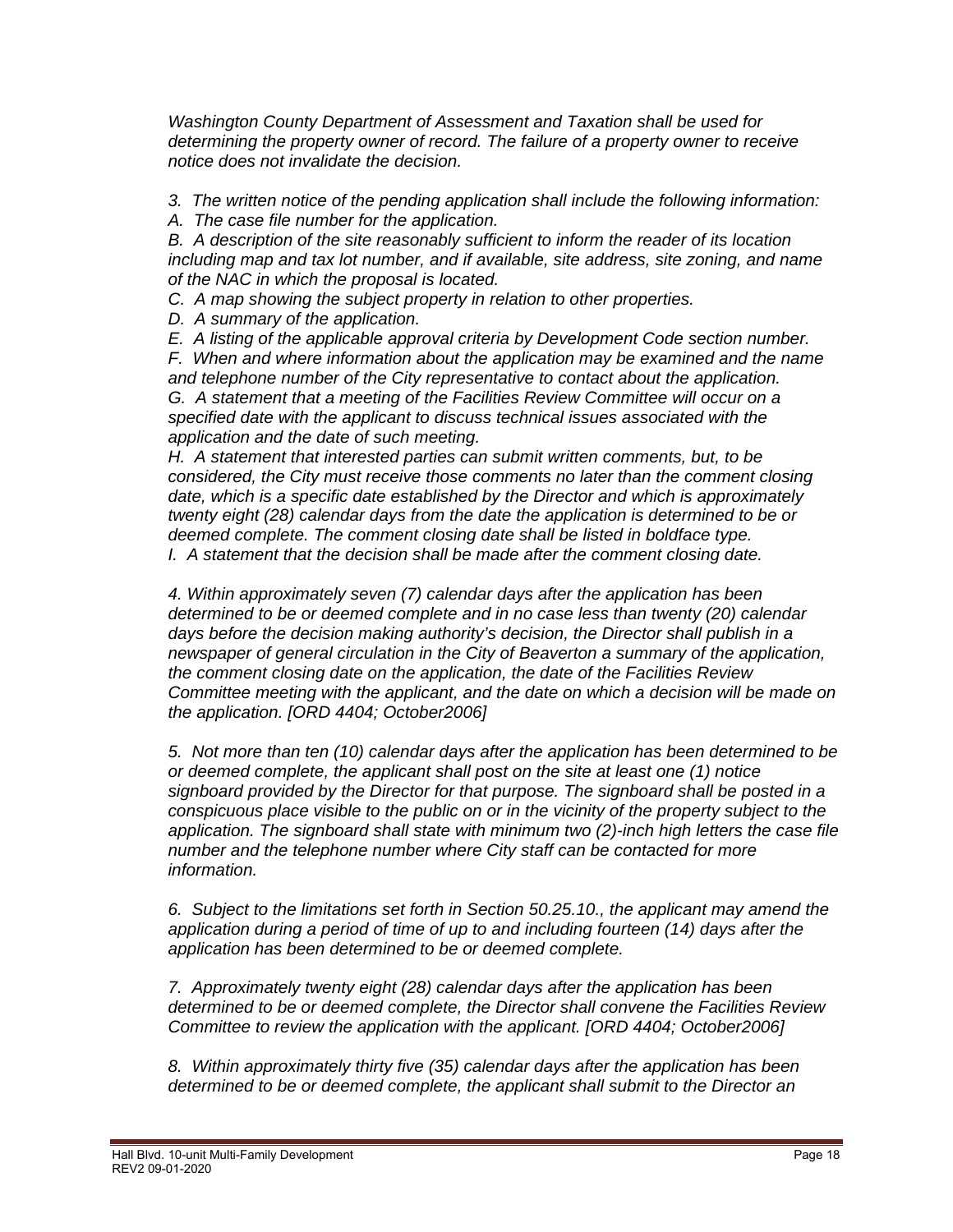*affidavit certifying where and when the notices referred to in Section 50.40.5. were posted.* 

*9. Within approximately seven (7) calendar days after the Facilities Review Committee meeting, the Facilities Review Committee shall forward a written report to the Director. [ORD 4404; October2006]* 

*10. Within approximately fourteen (14) calendar days after the Facilities Review Committee meeting, the Director shall issue a written decision on the application to the applicant, the property owner, the NAC in which the subject property is located, and interested parties that submitted written comments prior to or on the comment closing date; provided, [ORD 4265; October2003] [ORD 4404; October2006]* 

*A. The decision making authority shall consider the application, the applicant's supplement to or amendment of the application, if any, and the timely and relevant comments on the application. The decision making authority may consider comments and responses received from the applicant, the public, or both after the comment closing period on the proposal; and* 

*B. An applicant may request in writing a continuance of time, not to exceed a total of 240 calendar days from the date the application was determined to be or deemed complete. The decision making authority shall issue a decision prior to the conclusion of the continuance of time. [ORD 4365; October2005]*

*11. A decision shall include:* 

*A. A brief summary of the proposal and the application which is the subject of the decision, the decision, and any conditions of approval.* 

*B. A description of the site reasonably sufficient to inform the reader of its location including site address, and if available, map and tax lot number, site zoning, and the NAC in which the proposal is located.* 

*C. A statement of the facts upon which the decision making authority relied to determine whether the application satisfied or failed to satisfy each applicable approval criterion and assurance of compliance with the approval criteria.* 

*D. The decision to approve or deny the application and, if approved, any conditions of approval necessary to ensure compliance with applicable criteria.* 

*E. A statement that the decision is final, unless appealed as provided in Section 50.65. within twelve (12) calendar days after the date of the decision or may be modified pursuant to Section 50.95. The notice shall state in boldface type the date and time by which an appeal must be filed. The statement shall describe the requirements for filing an appeal of the decision.* 

*F. A statement that the complete case file, including findings, conclusions and conditions of approval, if any, is available for review. The notice shall list when and where the case file is available and the name and telephone number of the City representative to contact about reviewing the case file.* 

*Finding:* Recognizing this will be a Type 2 process for the combined applications for Design Review two and Tree Plan Two, the applicant knows the process for a Type 2 consideration and decision as set forth in this subsection (50.40.1. through 11., inclusive.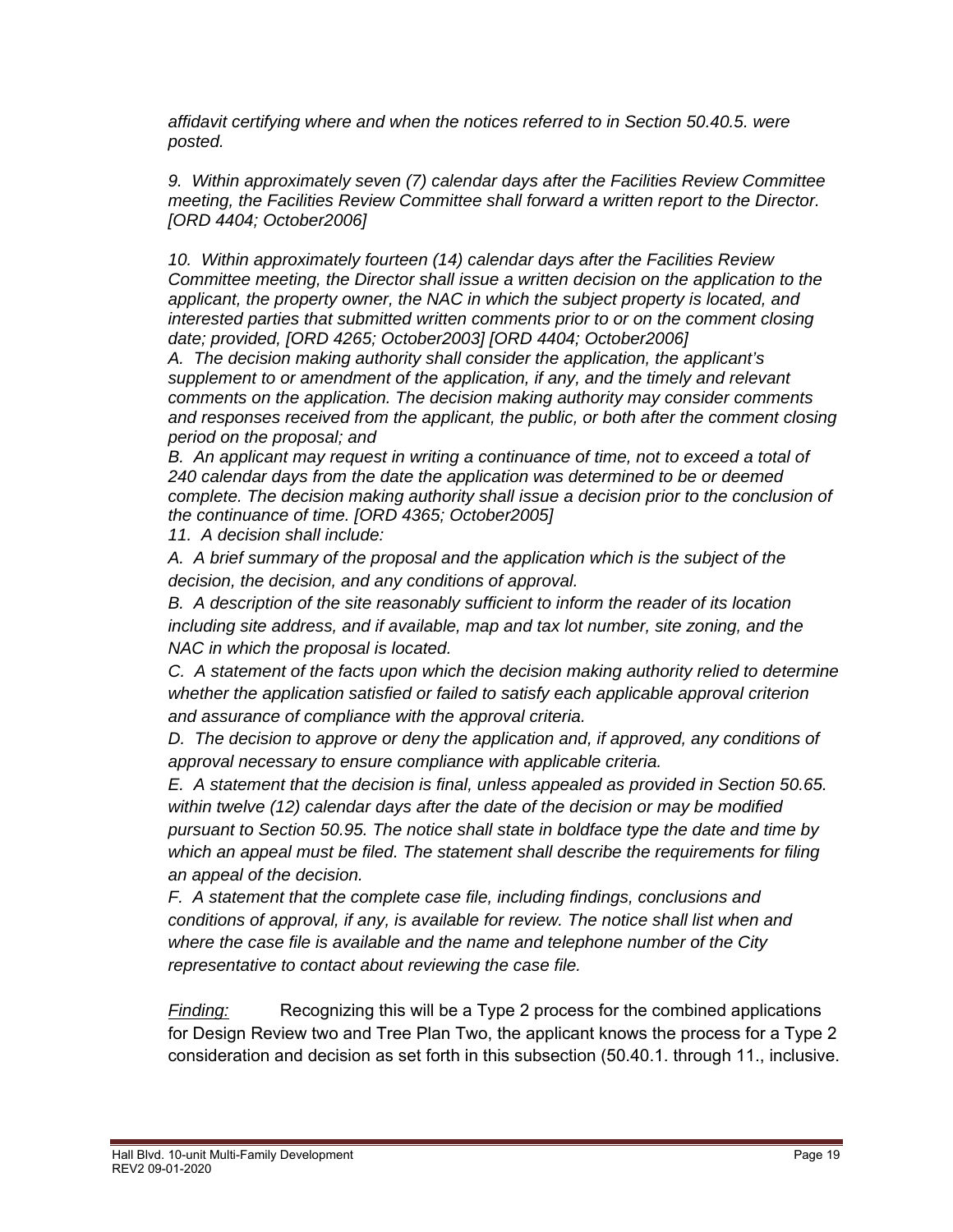#### **50.53 – Expedited Land Division**

*Finding:* There will be no land division of any type, expedited or otherwise, for this application package. Therefore, this subsection does not apply.

### **50.65 – Appeal of a Type 2 Decision**

*1. The decision making authority's decision on a Type 2 application may be appealed only by the applicant or by any other person who submitted written evidence prior to the decision of the Director. The appeal must be on an Appeal Form provide by the Director and must be received within twelve (12) calendar days after written notice of the decision was dated and mailed. [ORD 4312; July2004]* 

2. Within seven (7) calendar days after an appeal has been filed, the Director shall *determine whether an appeal contains at least the following information:* 

*A. The case file number designated by the City.* 

*B. The name and signature of each appellant.* 

*C. Reference to the written evidence provided to the decision making authority by the appellant that is contrary to the decision.* 

*D. If multiple people sign and file a single appeal, the appeal shall include verifiable evidence that each appellant provided written testimony to the decision making authority and that the decision being appealed was contrary to such testimony. The appeal shall designate one person as the contact representative for all pre-appeal hearing contact with the City. All contact with the City regarding the appeal, including notice, shall be through this contact representative.* 

*E. The specific approval criteria, condition, or both being appealed, the reasons why a finding, condition, or both is in error as a matter of fact, law or both, and the evidence relied on to allege the error.* 

*F. The appeal fee, as established by resolution of the City Council.* 

*3. Failure to comply with the requirements of Sections 50.65.1 and 50.65.2 is jurisdictional and deprives the appellant of an opportunity for the appellate decision making authority to hear an appeal.*

*4. Except for the appeals of Director's Interpretation (Section 40.25.), the appellate decision making authority on appeal of Type 2 decisions shall be the Planning Commission. The appeal hearing for Type 2 decisions shall be de novo, which means new evidence and argument can be introduced in writing, orally, or both. The hearing of the appeal shall be conducted in the manner specified in Sections 50.80. through 50.83. The decision of the appellate decision making authority for appeal of Type 2 decisions shall be the final decision and shall not be subject to further appeal to the City Council. [ORD 4532; April2010]* 

*5. The appellate decision making authority for Director's Interpretation (Section 40.25.) shall be the City Council. The appeal hearing for Director's Interpretation shall be de novo, which means new evidence and argument can be introduced in writing, orally, or both. The hearing of the appeal shall be conducted in accordance with Sections 50.85. through 50.88. except as otherwise required by statute.* 

*6. For appeals of Type 2 decisions filed under Section 50.65., the Director shall mail written notice of an appeal hearing to parties listed in Section 50.65.1. not less than*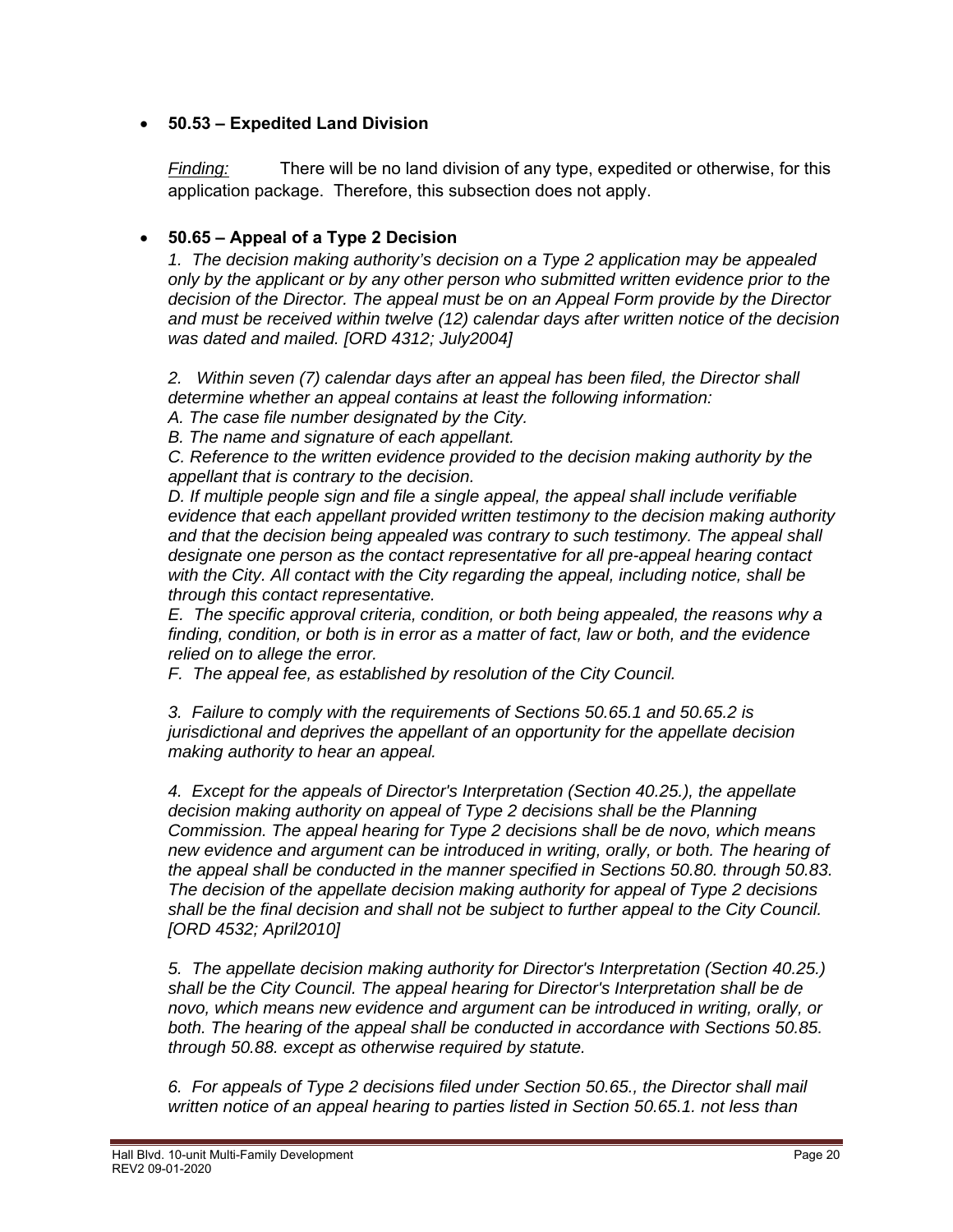*twenty (20) calendar days prior to the appeal hearing, but need not post or publish the notice in a newspaper.* 

*7. Not less than seven (7) calendar days before the date of the appeal hearing, the Director shall prepare and make available to the public, for review and inspection, a copy of the staff report and shall provide a copy of the staff report to the appellate decision making authority and to the appellant. The Director shall provide a copy of the staff report to members of the public at reasonable cost upon request.* 

*8. Appeal hearings before the Planning Commission shall be conducted in accordance with Sections 50.80. through 50.83. of this Code. Appeal hearings shall be recorded on audio only or audio and video tape.* 

*9. At the conclusion of the hearing on the appeal, the appellate decision making authority shall take one of the following actions:* 

*A. Continue the hearing to a date, time, and location certain, which shall be announced by the Chair. Notice of the date, time, and location certain of the continued hearing is not required to be mailed, published, or posted, unless the hearing is continued without announcing a date, time, and location certain, in which case notice of the continued hearing shall be given as though it was the initial hearing.*

*B. Reverse or affirm the decision under appeal, with or without conditions or changes. 1. If the decision making authority takes action pursuant to Section 50.65.9.B., the decision making authority shall announce a brief summary of the basis for the decision, and that a land use order will be issued as provided in Section 50.65.10.; provided, the proceedings may be continued for the purpose of considering such land use order without taking new testimony or evidence.* 

*2. Provisions for holding a record open or continuing a hearing set forth in ORS 197.763 (6) shall apply under this Ordinance in a manner consistent with state law.* 

*10. After the public record on the appeal closes, a written decision in the form of a land use order regarding the application shall be prepared and contain, at a minimum, the following:* 

*A. A statement of the facts that the appellate decision making authority has relied on which demonstrate the decision under appeal is reversed or affirmed based on the criteria relevant to the appeal.* 

*B. A statement of conclusions based on the findings.* 

*C. If the appellate decision making authority changes conditions of approval, changes denial to approval, changes denial to approval subject to conditions, or changes approval to denial, the order shall include findings explaining the basis for such change and condition.* 

*11. Within approximately seven (7) calendar days from the date that the appellate decision making authority adopts a land use order, the Director shall cause the order to be signed, dated, and mailed to the appellant and other persons who appeared orally or in writing before the public record closed.* 

12. A decision on an appeal is final on the date the signed land use order is dated and *mailed.*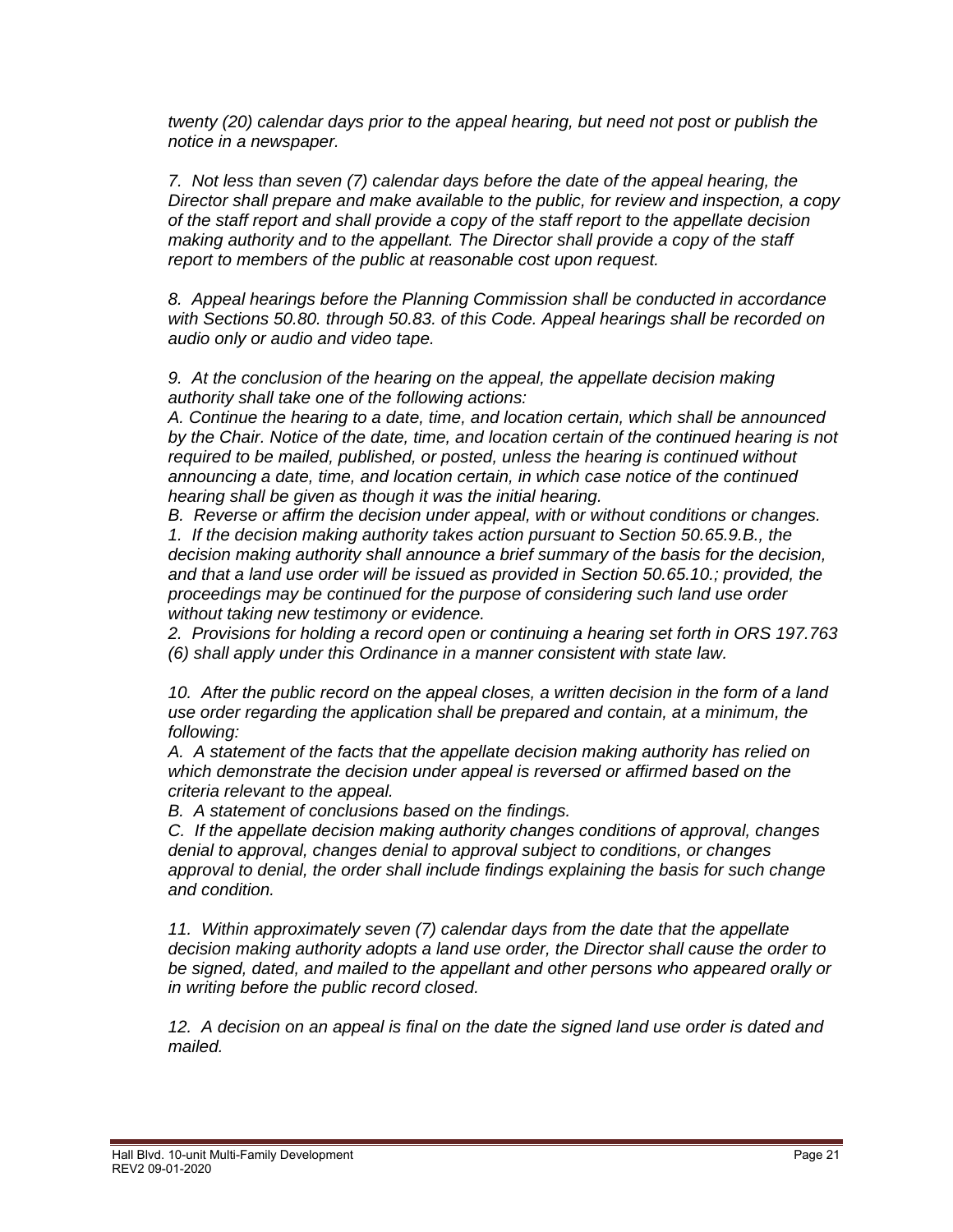13. Only one appeal of a Type 2 decision is permitted before the City. Therefore the *notice of a Type 2 decision on appeal shall indicate the decision may be appealed to the Land Use Board of Appeals as provided in ORS 197.805 through ORS 197.860.* 

*14. If a decision of the appellate decision making authority is remanded to the City by the State of Oregon Land Use Board of Appeals (LUBA), the appellate decision making authority shall either:* 

*A. Hold a hearing on the issue upon which LUBA remanded the decision without opening the record for additional evidence. Notice thereof shall be given to all persons who testified either orally or in writing before the appellate decision making authority at the hearing that led to the decision remanded by LUBA. The notice shall set forth issues on remand that will be considered by the appellate decision making authority. Testimony shall be allowed at the hearing before the appellate decision making authority, except that testimony shall be limited to the issues upon which LUBA remanded the decision to the City. If the application on remand is amended in a manner which changes the applicable criteria or the factual basis on which LUBA or the appellate decision making authority based its decision regarding an issue or issues not remanded, testimony may be provided on the full scope of the amended application. At the conclusion of the hearing, the appellate decision making authority shall render a written decision; or B. Hold a hearing on the issue upon which LUBA remanded the decision and open the record for additional evidence. Notice of the hearing on remand shall be given in the same manner in which the appeal hearing notice was provided. The notice shall list the applicable approval criteria and state that testimony will be limited to the criteria or the issues upon which LUBA remanded the decision to the City. If the application on remand is amended in a manner which changes the applicable criteria or the factual basis on which LUBA or the appellate decision making authority based its decision regarding an issue or issues not remanded, the notice shall list the applicable approval criteria and state that testimony may be provided on the full scope of the amended application. At the conclusion of the hearing, the appellate decision making authority shall render a written decision.* 

*Finding:* The applicant recognizes that an appeal of the Type 2 decision for this application package is possible. Any such appeal, whether by the applicant, opponent, or other involved party, must follow the guidelines set forth in this subsection.

# **50.90 – Expiration of a Decision**

*Finding:* As noted under 50.90.1.B., both the Design Review Two and the Tree Plan Two will expire two (2) years from the effective date of decision. There are no other applications in this package and, therefore, no other expiration dates. The applicant recognizes and understands these application decision dates. As noted under 50.90.2., "*The effective date of the decision for Type 1, Type 2, or Type 3 applications shall be the date that the signed land use order is dated and mailed, unless appealed. If a Type 1, Type 2, or Type 3 application is appealed, the effective date of the decision shall be the*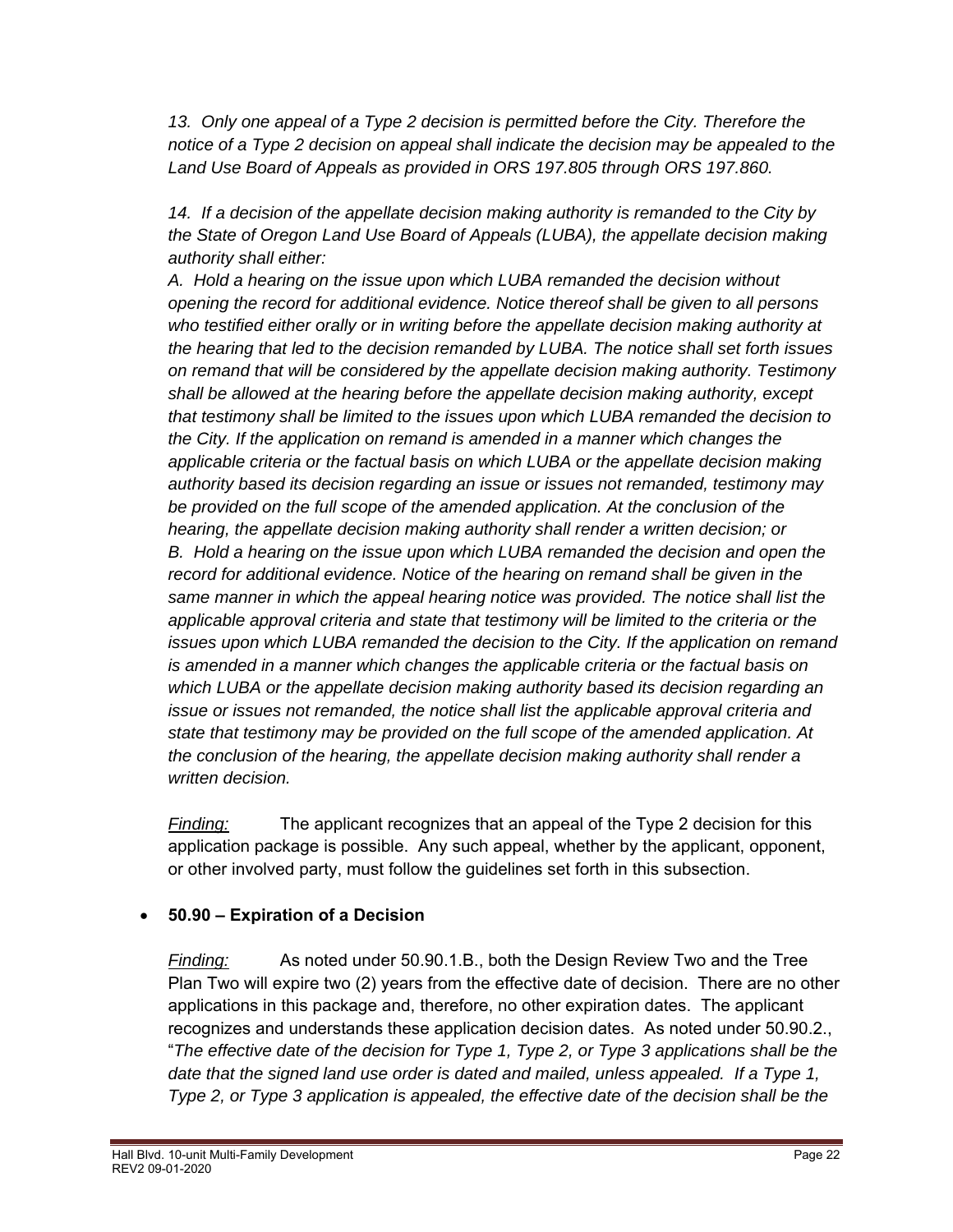*date of the appellate decision making authority's signed land use order is dated and mailed.*"

### **50.93 – Extension of a Decision**

*Finding:* The applicant recognizes and understands that a decision may be extended under the terms and conditions set forth in this subsection, and that a land use decision may be extended no more than two (2) times.

### **Chapter 60 – Special Requirements**

 **60.05 – Design Review Design Principals, Standards and Guidelines 60.05.05 – Purpose:** *The following design principles, standards and guidelines shall be met by new development and redevelopment where applicable, throughout the City.[ORD 4584; June 2012]*

*Finding:* As required by this section, the required design principles, standards and guidelines shall be met by new development and redevelopment where applicable. This project meets the appropriate and applicable principles, standards and guidelines that were noted in the "*Pre-Application Conference Worksheet for Design Review Standards*", thus meeting the purpose and intent of this Chapter.

**60.05.10 – Design Principles:** *The following design principles are general statements to guide the development of the built environment, the appearance of that development, and the effect of that development on the existing surroundings. The design guidelines and standards implement these principles.[ORD 4584; June 2012]*

**60.05.10.1 – Building Design and Orientation:** *Design buildings that enhance the visual character of the community and take into account the surrounding neighborhoods, provide permanence, and create a sense of place. In Residential, Commercial and Multiple Use districts, design buildings that contribute to a safe, high quality pedestrianoriented streetscape.*

*Finding:* The new building will enhance the local neighborhood in that it will fit into the general design and visual character, and will provide a sense of place for not only the residents but others in the local neighborhood.

**60.05.10.2 – Multiple Use District Building Orientation and Design:** *Locate buildings so they are conveniently and safely accessible from on-site and off-site sidewalks and streets, and so buildings near the edge of a right of way provide a high quality, pedestrian oriented streetscape, contribute to safety by offering "eyes on the street" and promote pedestrian safety and use. Provide a pedestrian-friendly environment through building and site design treatments that may vary in nature and degree depending on the character of the urban area, the characteristics of the street, and the type of use and development proposed.*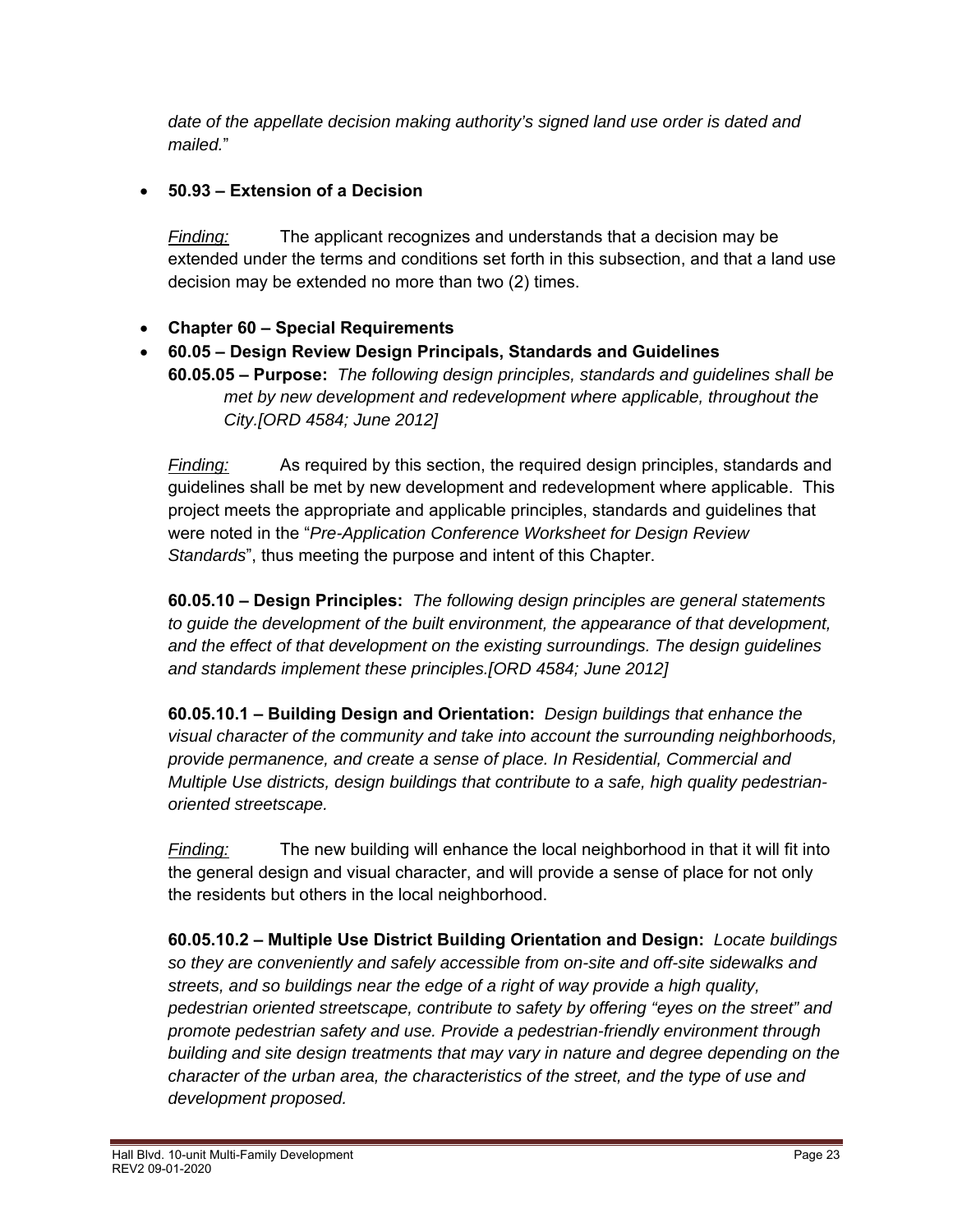*Finding:* The new building will be safely accessible from Hall Blvd. by virtue of the pedestrian connection and designed streetscape which will contribute to safety for residents and pedestrians. The overall site design will lead to pedestrian safety and orientation, as well as vehicular circulation and access.

**60.05.10.3 – Circulation and Parking Design:** *Provide integrated multi-modal circulation and parking improvements that are safe and convenient, connect to surrounding neighborhoods and streets, and serve the needs of development.*

*Finding:* Because the site is long and slender, the design must accommodate vehicular access and circulation. The design of the site allows for internal circulation and on-site parking as required. Access to/from Hall Blvd. is safe, convenient and efficient, and serves the needs of the overall development.

**60.05.10.4 – Landscape, Open Space, and Natural Areas Design***: Create landscape areas that contribute to the aesthetics of the community, conserve, protect, enhance or restore natural features and the natural environment, provide an attractive setting for buildings, and provide safe, interesting outdoor spaces for residents, customers, employees, and the community. Whenever possible, utilize native vegetative species which are disease and drought tolerant.*

*Finding:* The overall site design provides landscaped areas that serve a variety of purposes. It also serves to conserve and protect natural features, such as trees, and contributes to the improved aesthetics of the local neighborhood. Safe and interesting outdoor spaces for the residents are provided, and the building "fits" the site well.

**60.05.10.5 – Lighting Design:** *Provide exterior lighting for buildings, parking lots, pedestrian pathways, vehicular areas, pedestrian plazas, public open spaces to ensure public safety and convenience, and to minimize excessive illumination on environmentally sensitive areas, adjoining properties, and streets.*

*Finding:* Exterior lighting for the pedestrian pathways, vehicular and bicycle parking areas, and public access on Hall Blvd. will contribute to the safety of all. Exterior lighting will not adversely impact adjacent and surrounding properties or environmentally sensitive areas, and will enhance the visual quality of the project.

# **60.05.15 – Building Design and Orientation Standards 60.05.15.1. – Building articulation and variety.**

A. *Attached residential buildings in Residential zones shall be limited in length to two hundred (200) feet.[ORD4542; June2010]*

*Finding:* Because the site itself is only approximately 200 feet in length (rough midpoint average), the building is considerably less than 200 feet in length (approximately 80-ft).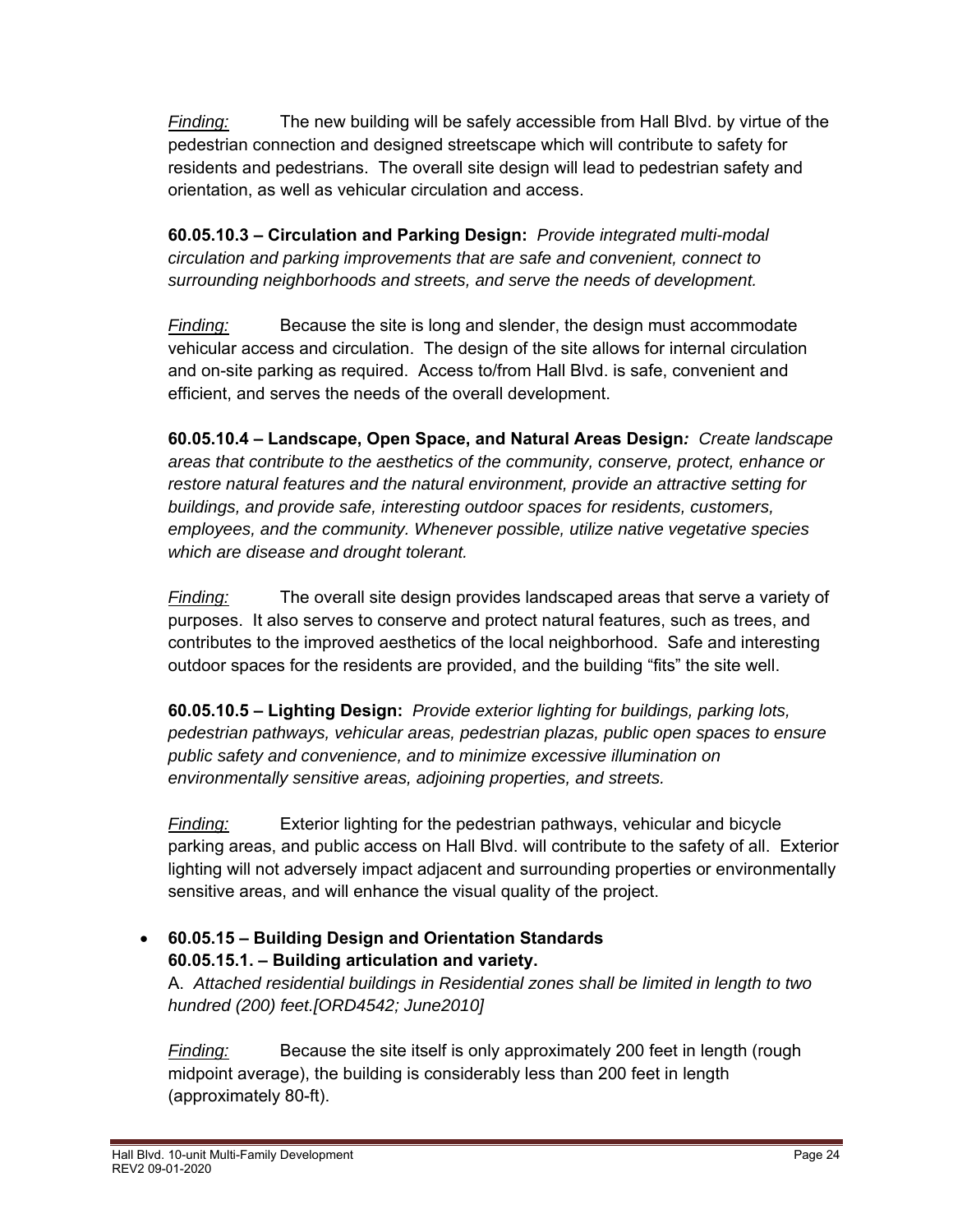B. *Buildings visible from and within 200 feet of an adjacent public street shall have a minimum portion of the street-facing elevation(s)and the elevation(s) containing a primary building entrance or multiple tenant entrances devoted to permanent architectural features designed to provide articulation and variety. These permanent*  features include, but are not limited to windows, bays and offsetting walls that extend at  *least eighteen inches (18"), recessed entrances, loading doors and bays, and changes in material types. Changes in material types shall have a minimum dimension of two feet and minimum area of 25 square feet. The percentage of the total square footage of elevation area is:[ORD 4584; June 2012]* 

 *1. Thirty (30) percent in Residential zones, and all uses in Commercial and Multiple Use zones.[ORD 4584; June 2012]* 

 *2. Fifty (50) percent in Commercial zones where glazing is less than thirty five (35) percent pursuant to Section 60.05.15.8.A.3.* 

 *3. Fifteen (15) percent in Industrial zones.[ORD 4462; January 2008]* 

 *In Industrial zones, where the principal use of the building is manufacturing, assembly, fabricating, processing, packing, storage, wholesale or distribution activities, the above standards shall apply only to elevations visible from and within 100 feet of an adjacent public street, and elevations that include a primary building entrance or multiple tenant entrances.[ORD4659; June 2015]*

*Finding:* While the building is within and visible from 200 feet from the adjacent street (Hall Blvd.), there are no primary building entrances on the Hall Street side. Instead, there are architectural features and landscaping at the street side of the building. The changes in materials, variation of features, and other features achieve the required 30 percent as noted in 16.05.15.1.B.1. The drawings of the building illustrate these features, thus fulfilling this standard.

 *C. The maximum spacing between permanent architectural features shall be no more than:* 

 *1. Forty (40) feet in Residential zones, and all uses in Commercial and Multiple Use zones.[ORD 4584; June 2012]* 

 *2. Sixty (60) feet in Industrial zones.* 

*3. Fifteen (15) feet in detached residential developments in Multiple Use zones for walls facing streets, common greens, and shared courts.[ORD4542; June2010*

*Finding:* The building has been designed by an architect using the features in this standard as set forth in 16.05.15.1.C.1. The design will meet this standard.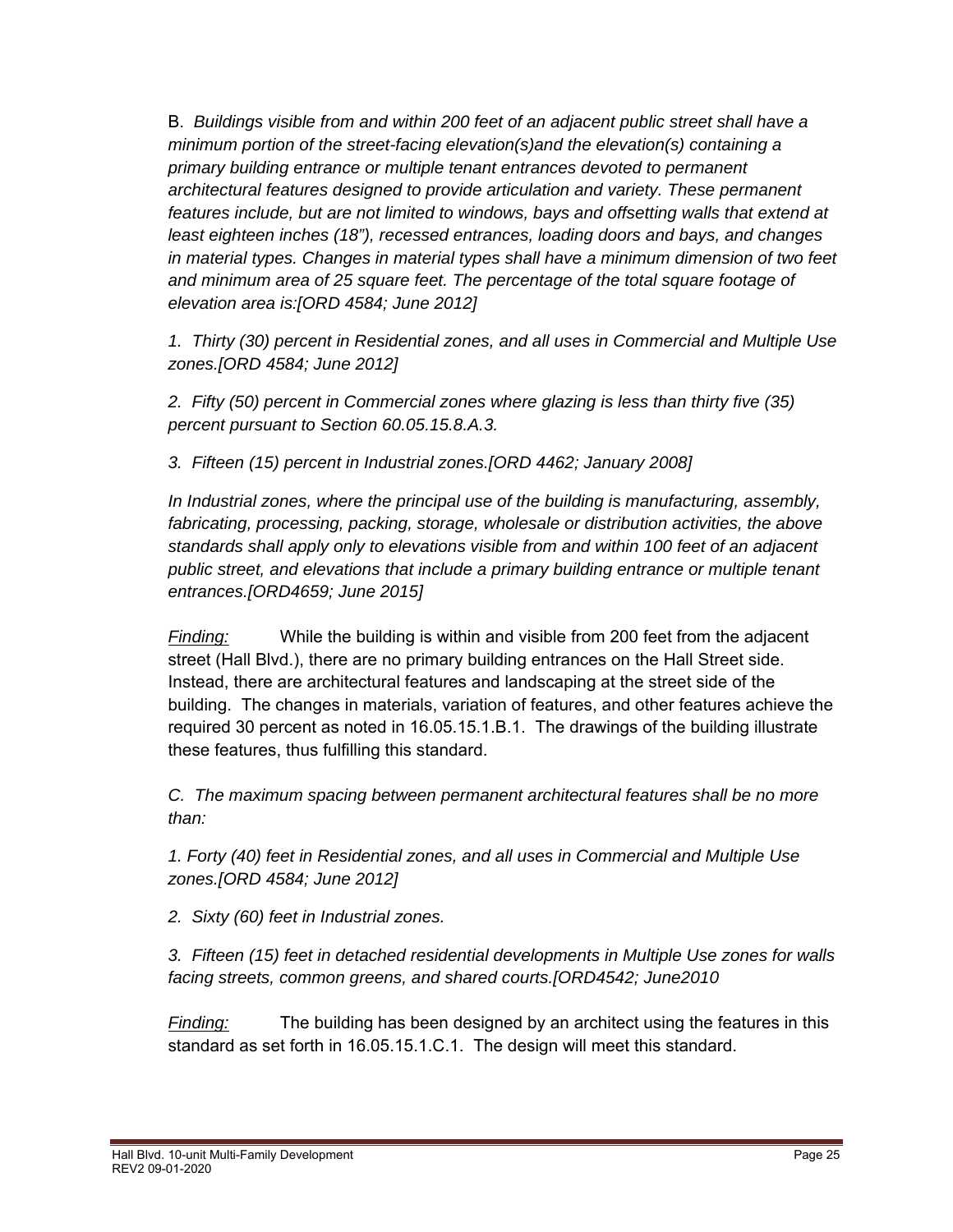D. *In addition to the requirements of Section 60.05.15.1.B.and .C., detached and attached residential building elevations facing a street, common green or shared court shall not consist of undifferentiated blank walls greater than 150 square feet in area. Building elevations shall be articulated with architectural features such as windows, dormers, porch details, alcoves, balconies or bays.[ORD4542; June2010]*

*Finding:* The street facing wall has been designed with articulations including windows and other design features in accordance with this requirement.

# **60.05.15.2. Roof forms.**

A. *All sloped roofs exposed to view from adjacent public or private streets and properties shall have a minimum 4/12 pitch*

*Finding:* All roof pitches will be at least 4:12, as shown on the plans and drawings submitted with this application. This will satisfy this requirement.

B. *Sloped roofs on residential uses in residential zones and on all uses in multiple use and commercial zones shall have eaves, exclusive of rain gutters, that must project from the building wall at least twelve (12) inches.[ORD 4584; June 2012*

*Finding:* Because all roofs on the building will be sloped, there are eaves that project from the building at least 12 inches, as shown on plans and drawings submitted with this application, thus fulfilling this standard.

C. *All roofs with a slope of less than 4/12 pitch shall be articulated with a parapet wall that must project vertically above the roof line at least twelve (12) inches or architecturally treated, such as with a decorative cornice.[ORD 4584; June 2012* 

*Finding:* Because all roofs on the proposed building have a pitch of 4:12 or better, this standard does not apply.

D. *When an addition to an existing structure or a new structure is proposed in an existing development, the roof forms for the new structures shall have similar slope and be constructed of the same materials as existing roofs.*

*Finding:* This standard does not apply to this project because the building is a new building and not an addition to an existing building, nor is it a building within an existing development.

E. *Smaller feature roofs are not subject to the standards of this Section.* 

*Finding:* The roofs of this building may not be "smaller feature roofs" as identified in this standard. Therefore, this standard may not apply to this project.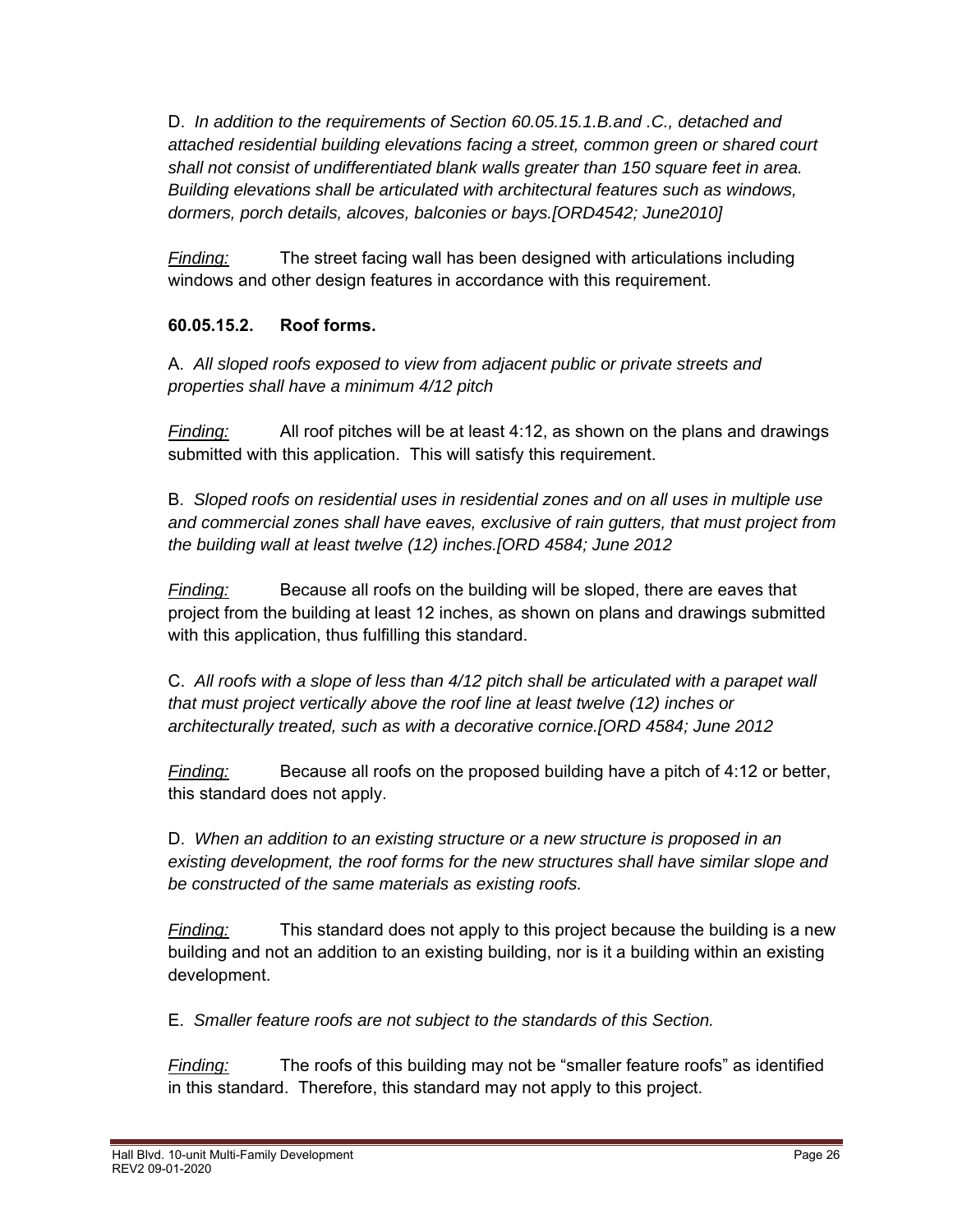# **60.05.15.3. Primary building entrances.**

A. *Primary entrances, which are the main point(s) of entry where the majority of building users will enter and leave, shall be covered, recessed, or treated with a permanent architectural feature in such a way that weather protection is provided. The covered area providing weather protection shall be at least six (6) feet wide and four (4) feet deep.*

*Finding:* All primary entrances to each of the 10 units in the proposed building are covered and/or recessed which provides weather protection for the residents. Each covered/recessed entryway is at least six (6) feet in width and four (4) feet in depth, as illustrated on the plans and drawings submitted with this application.

### **60.05.15.4. Exterior building materials.**

A. *For attached residential uses in Residential zones and all residential uses in Multiple Use zones, a minimum of seventy-five (75) percent of each elevation that is visible from and within 200 feet of a public street or a public park, public plaza or other public open space, and on elevations that include a primary building entrance or multiple tenant entrances shall be double wall construction.[ORD4542; June2010][ORD 4584; June 2012]*

*Finding:* This standard requires that much of the building must be double wall construction. The construction type for this building will include double wall construction, as required, thus satisfying this standard.

B. and

C.

*Finding:* Both of these standards relate to conditional uses in residential zones. However, this project is not a conditional use, nor is a conditional use required for this project. Therefore, these two standards, B. and C., do not apply to this project.

#### **60.05.15.5. Roof-mounted equipment.**

A. *All roof-mounted equipment shall be screened from view from adjacent streets or adjacent properties in one of the following ways:* 

*1. A parapet wall; or* 

*2. A screen around the equipment that is made of a primary exterior finish material used on other portions of the building; or* 

*3. Setback from the street-facing elevation such that it is not visible from the public street(s).*

*Finding:* There will be no roof-mounted equipment for this building. All mechanical equipment will be either grade level mounted or within each individual unit.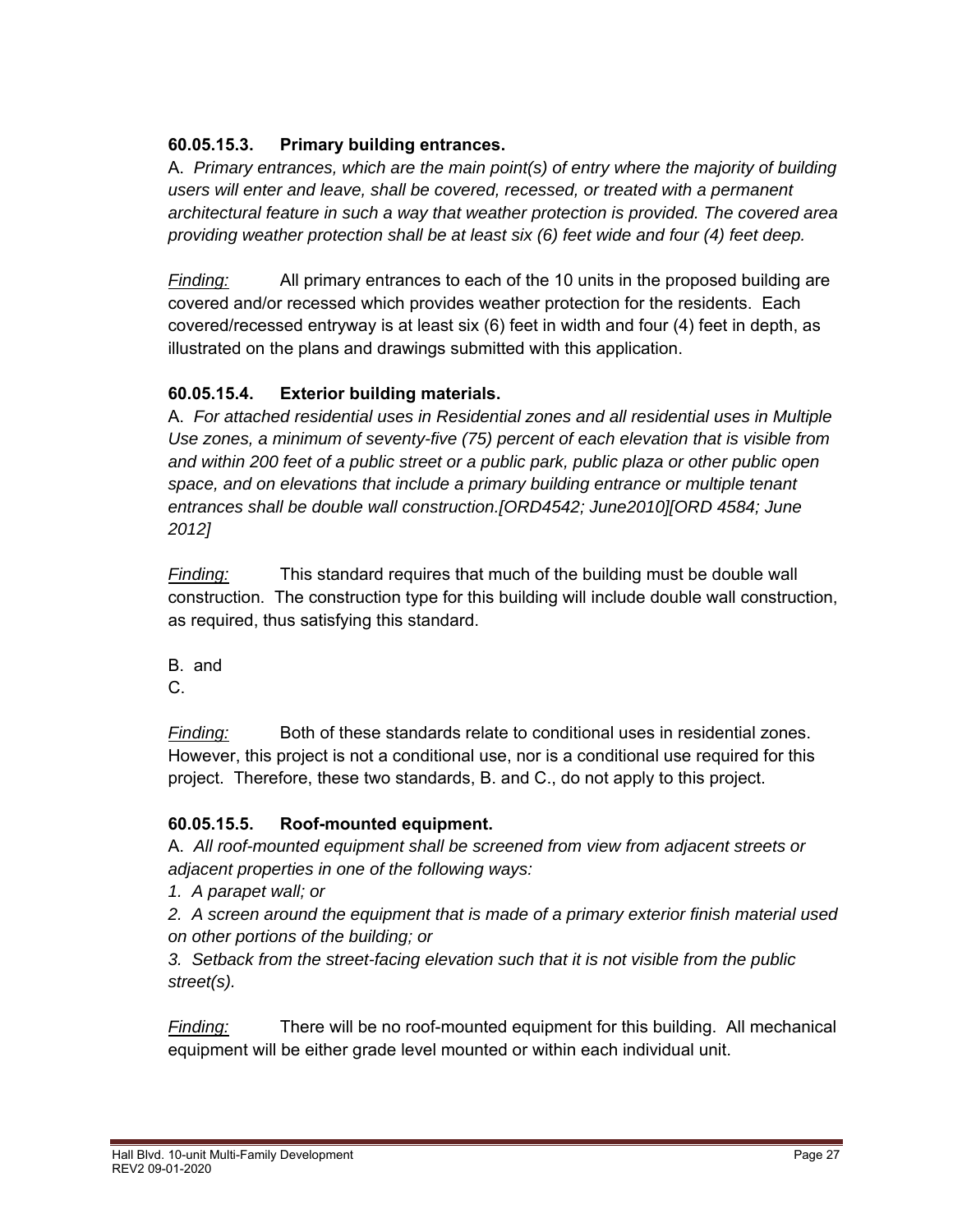B. *The vertical measuring distance for required screening shall be measured at five (5) feet above the finished or existing grade of the property line or public right-of-way abutting the development site's front yard setback for a distance of one hundred (100) lineal feet measured outward from the development site's front property line. Once the vertical measuring distance is established for the site's front yard, this same vertical measuring distance shall be applied to all sides of the development site's perimeter property lines.[ORD4531; April2010]*

*Finding:* Because there will be no roof-mounted equipment, any grade level equipment will be screened as required. However, no such equipment is shown as part of the architectural plans for this project.

C. *Solar panels, dishes/antennas, pipes, vents, and chimneys are exempt from this standard.*

*Finding:* Although no solar panels, dishes/antennas, pipes, vents, and chimneys are shown on the plans, and of these features that may be added as part of the finish construction of the building are exempt and need not be screened.

# **60.05.15.6. Building location and orientation along streets in Commercial and Multiple Use zones.**

*Finding:* This standard (60.05.15.6.A. through F.) does not apply because the site is not within a Commercial and Multiple Use zones.

# **60.05.15.7. Building scale along Major Pedestrian Routes.**

*Finding:* This standard (60.05.15.7.A. through C.) does not apply because Hall Blvd. at this point is not a Major Pedestrian Route.

# **60.05.15.8. Ground floor elevations on commercial and multiple use buildings.**

*Finding:* This standard does not apply because the proposed building on the subject site is neither a commercial nor a multiple use building.

# **60.05.15.9. Compact Detached Housing design.**

*Finding:* This standard does not apply because the proposed building on the subject site is not a Compact Housing structure.

# **60.05.15.10. Ground floor elevations on eligible residential-only buildings.**

*Finding:* This standard does not apply because the proposed building on the subject site is not within the RC-OT zoning district.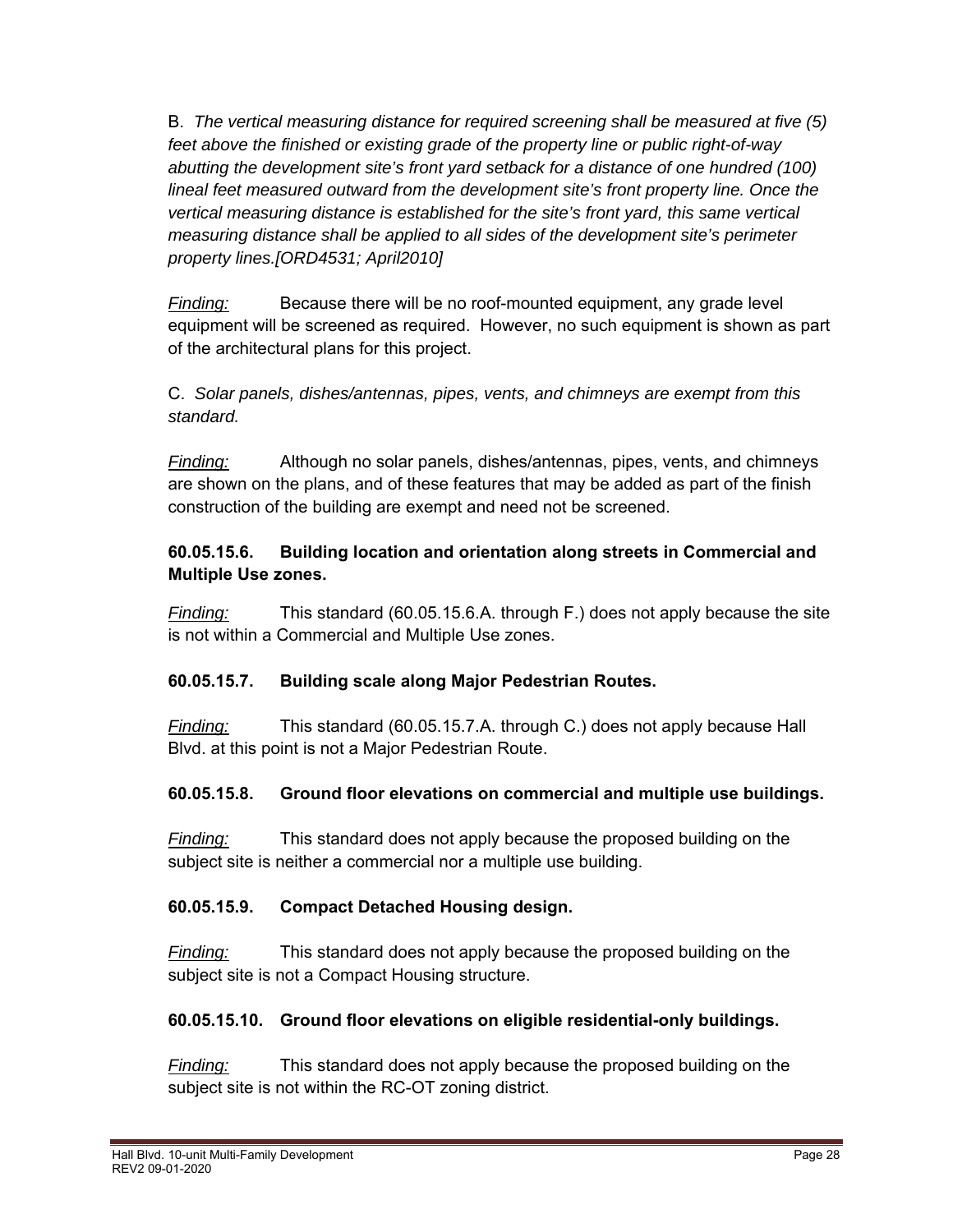**60.05.20. Circulation and Parking Design Standards.** Unless otherwise noted, all standards apply in all zoning districts.

# **1. Connections to the public street system:**

*A. Pedestrian, bicycle, and motor vehicle connections shall be provided between the onsite circulation system and adjacent existing and planned streets as specified in Tables 6.1 through 6.6 and Figures 6.1 through 6.23 of the Comprehensive Plan Transportation Element.[ORD4531; April2010]* 

*Finding:* As required in the referenced Tables and Figures of the Comprehensive Plan, connections between the subject site and Hall Blvd. have been designed appropriately. See Sheets 4, 5, and 6 of 8 of the plans prepared by NW Engineers. It should be noted that the required setback of the drive access to the property line should be 10 feet, as noted on page 3 in the city's letter dated April 10, 2020. The applicant's plans showed a 5-foot separation, or setback, which has now been revised to be 10 feet.

# **2. Loading areas, solid waste facilities and similar improvements.**

*A. All on-site service areas, outdoor storage areas, waste storage, disposal facilities, recycling containers, transformer and utility vaults and similar activities shall be located in an area not visible from a public street, or shall be fully screened from view from a public street.[ORD4531; April2010]* 

*B. Except for manufacturing, assembly, fabricating, processing, packing, storage and wholesale and distribution activities which are the principle use of a building in Industrial districts, all loading docks and loading zones shall be located in an area not visible from a public street, or shall be fully screened from view from a public street.* 

*C. Screening from public view for service areas, loading docks, loading zones and outdoor storage areas, waste storage, disposal facilities, recycling containers, transformer and utility vaults and similar activities shall be fully sight-obscuring, shall be constructed a minimum of one foot higher than the feature to be screened, and shall be accomplished by one or more of the following methods:* 

*1. Solid screen wall constructed of primary exterior finish materials utilized on primary buildings,* 

*2. Solid hedge wall with a minimum of ninety-five (95) percent opacity within two (2) years.* 

# *3. Solid wood fence[ORD4531; April2010]*

*Finding:* Loading, solid waste facilities, and recycling areas for the 10-unit apartment building proposed for this site have been included and designed according to required standards contained in 60.05.20.2.A., B., and C., See Sheet 4 of 8, and Civil Plans prepared by NW Engineers. As required, the waste/recycling bin area is at the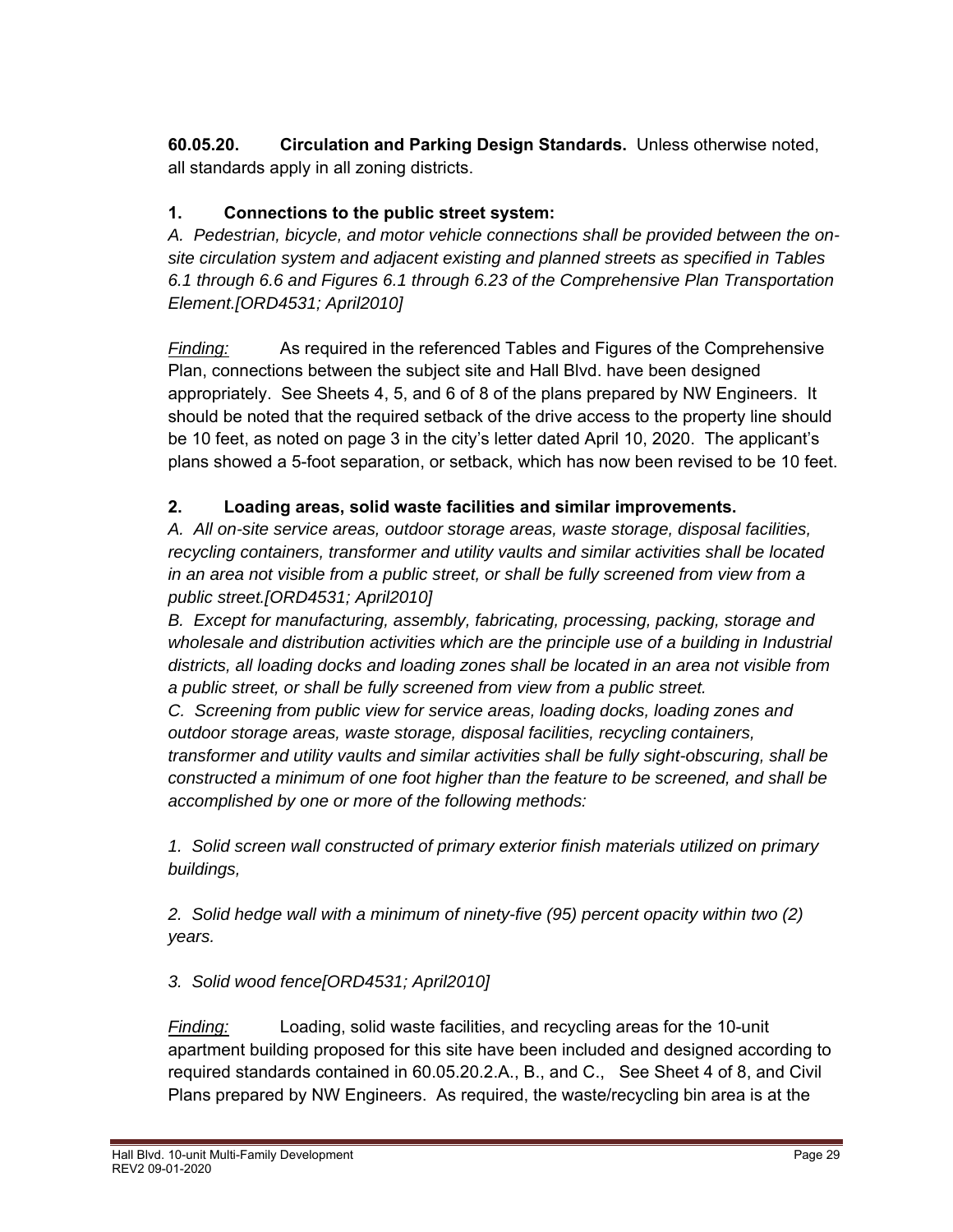rear of the site, and although it may be seen from the street (Hall Blvd.), it is far enough removed from the street, and there are building and vehicular features that help to obscure the view, the area is screened as required by 2.C., above.

*D. Screening from public view by chain-link fence with or without slats is prohibited. E. Screening of loading zones may be waived in Commercial and Multiple Use zones if the applicant demonstrates the type and size of loading vehicles will not detract from the project's aesthetic appearance and the timing of loading will not conflict with the hours or operations of the expected businesses.[ORD 4584; June 2012]* 

# **3. Pedestrian circulation.**

A. *Pedestrian connections shall be provided that link to adjacent existing and planned pedestrian facilities as specified in Tables 6.1 through 6.6 and Figures 6.1 through 6.23 of the Comprehensive Plan Transportation Element, and to the abutting public street system and on-site buildings, parking areas, and other facilities where pedestrian access is desired. Pedestrian connections shall be provided except when one or more of the following conditions exist:* 

*1. Where physical or topographic conditions, such as a grade change of ten (10) feet or more at a property line to an adjacent pedestrian facility, make connections impractical,* 

*2. Where uses including manufacturing, assembly, fabricating, processing, packing, storage and wholesale and distribution activities which are the principle use of a building in Industrial districts occur,* 

*3. Where on-site activities such as movement of trucks, forklifts, and other large equipment would present potential conflicts with pedestrians, or* 

*4. Where buildings or other existing development on adjacent lands physically preclude a connection now or in the future.*

*Finding:* It is required that pedestrian connections to the abutting street (Hall Blvd.) be provided, unless circumstances in 1., 2., 3., or 4. exist. Since these circumstances do not exist, pedestrian connections will be made, as shown on Sheets 4, 5, and 6 of 8, and the Civil Plans prepared by NW Engineers.

B. *A reasonably direct walkway connection is required between primary entrances, which are the main point(s) of entry where the majority of building users will enter and leave, and public and private streets, transit stops, and other pedestrian destinations.* 

*Finding:* The pedestrian pathway system on the site serves all primary entrances and connects with the public sidewalk on Hall Blvd. See Sheets 4, 5, and 6 of 8, and the Civil Plans prepared by NW Engineers.

C. *A reasonably direct pedestrian walkway into a site shall be provided for every 300 feet of street frontage or for every eight aisles of vehicle parking if parking is located between the building and the street. A reasonably direct walkway shall also be provided*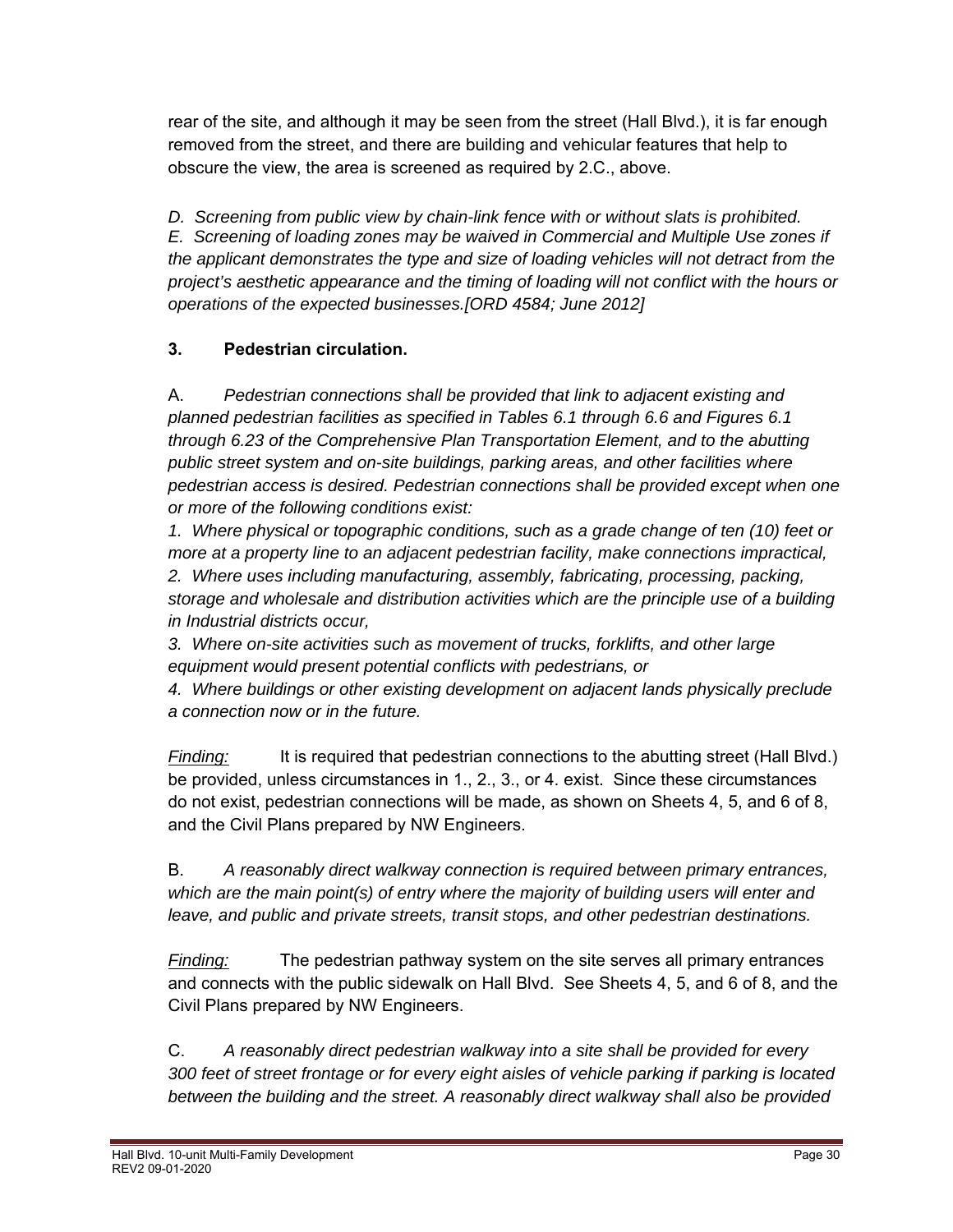*to any accessway abutting the site. This standard may be waived when topographic conditions, man-made features, natural areas, etc. preclude walkway extensions to adjacent properties.*

*Finding:* Since the subject site contains less than 100 feet of frontage on Hall Blvd., only one pedestrian connection, or "reasonably direct pedestrian walkway", is required. This one pedestrian walkway has been provided, thus satisfying this standard. See Sheets 4, 5, and 6 of 8, and the Civil Plans prepared by NW Engineers.

D. *Pedestrian connections through parking lots shall be physically separated from adjacent vehicle parking and parallel vehicle traffic through the use of curbs,*  landscaping, trees, and lighting, if not otherwise provided in the parking lot design.

*Finding:* The pedestrian connection between the building and Hall Blvd. crosses the 24-foot wide vehicular driveway at one point, which will be clearly marked, as shown on Sheets 4, 5, 6, and 8 of 8, and the Civil Plans prepared by NW Engineers. In addition, the pedestrian walkway will be separated from the vehicular driveway by a raised curb adjacent to the building. The pedestrian walkway through the parking areas have been re-designed to illustrate a different paving material for the walkway.

E. *Where pedestrian connections cross driveways or vehicular access aisles a continuous walkway shall be provided, and shall be composed of a different paving material than the primary on-site paving material.*

*Finding:* Where the pedestrian pathway crosses the vehicular driveway, that crossing location will be marked with painted striping that clearly identifies the pedestrian crossing. See Sheets 4, 5, 6, and 8 of 8, and the Civil Plans prepared by NW Engineers.

F. *Pedestrian walkways shall have a minimum of five (5) foot wide unobstructed clearance and shall be paved with scored concrete or modular paving materials. In the event that the Americans with Disabilities Act (ADA) contains stricter standards for any pedestrian walkway, the ADA standards shall apply.[ORD4531; April2010]* 

*Finding:* All portions of the pedestrian walkway throughout the subject site will be at least five (5) feet in width, and will be composed of different materials than the vehicular driveway. The pedestrian pathway will have an unobstructed clearance for the entire length.

# **4. Street frontages and parking areas.**

A. *Surface parking areas abutting a public street shall provide perimeter parking lot landscaping which meets one of the following standards:* 

*1. A minimum six(6)-foot wide planting strip between the right-of-way and the parking area. Pedestrian walkways and vehicular driveways may cross the planting strip. Trees*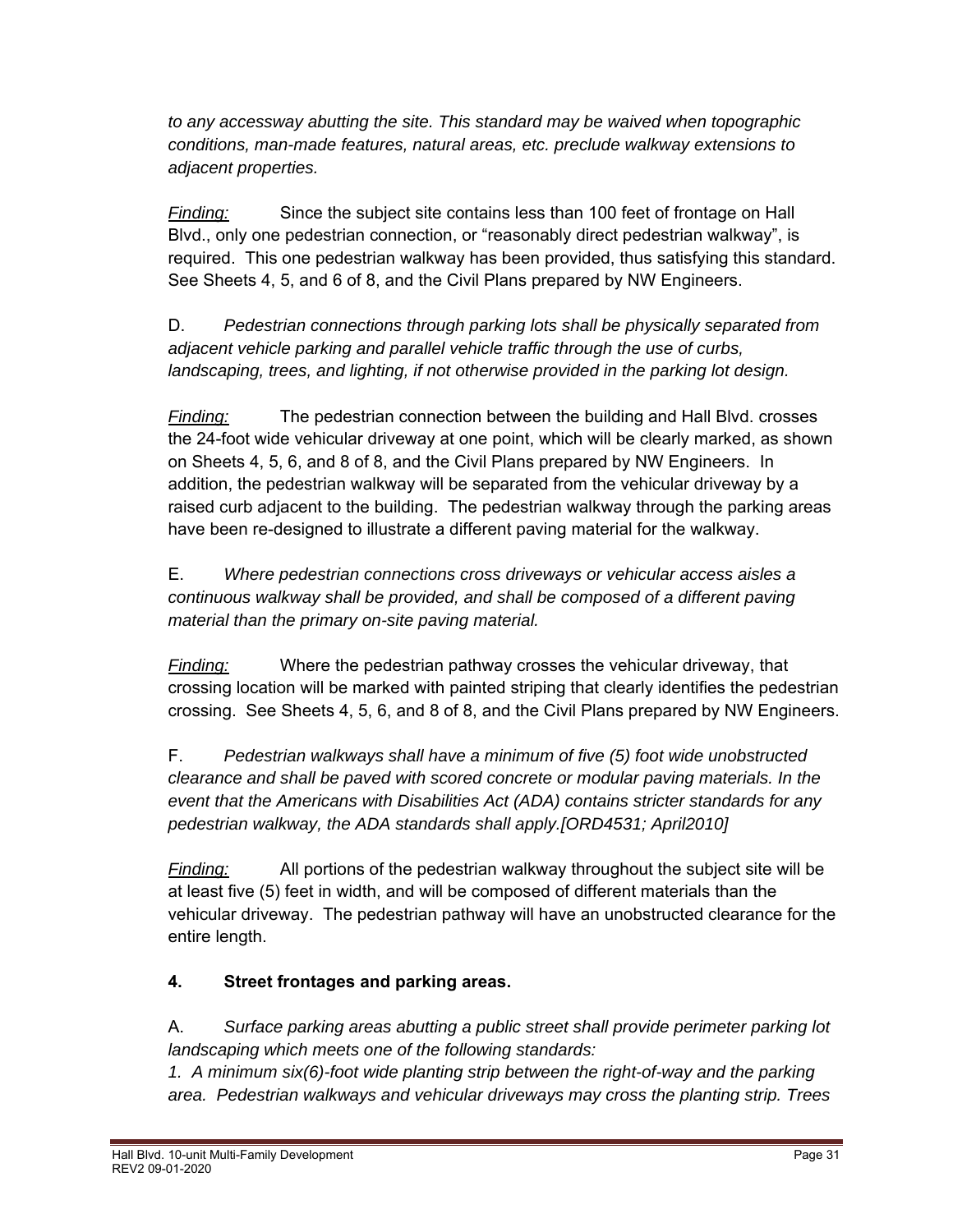*shall be planted at a minimum 2 1/2 inch caliper at a maximum of thirty (30) feet on center. Planting strips shall be planted with an evergreen hedge that will provide a 30 inch high screen and fifty (50) percent opacity within two years. The maximum height shall be maintained at no more than thirty-six (36) inches. Areas not covered by trees or hedge shall be landscaped with live ground cover. Bumper overhangs which intrude into the planting strip shall not impact required trees or hedge; or* 

*2. A solid wall or fence 30 to 36 inches in height parallel to and not nearer than four (4) feet from the right-of-way line. The area between the wall or fence and the street line shall be landscaped with live ground cover. Pedestrian walkways and vehicular driveways may cross the wall or fence.*

*Finding:* Because the parking area for this site does not directly abut the public street (Hall Blvd.), this standard does not apply. The entire parking area for the project is set back away from Hall Blvd., with only the landscaped front yard setback area, the pedestrian pathway connecting to the sidewalk on Hall Blvd., and the vehicular driveway access to/from Hall Blvd. at the front portion of the site.

# **5. Parking area landscaping**

 A. *Landscaped planter islands shall be required according to the following: 1. Residential uses in residential zones, one for every eight (8) contiguous parking spaces.* 

 *2. All uses in Commercial and Multiple Use zones, one for every ten (10) contiguous parking spaces.[ORD 4584; June 2012]*

 *3. All Conditional Uses in Residential zones one for every twelve (12) contiguous parking spaces. [ORD 4584; June 2012]* 

 *4. All uses in Employment / Industrial zones, one for every twelve (12) contiguous parking spaces.[ORD 4584; June 2012]* 

*Finding:* The parking area on the subject site is separated into three areas, containing seven (7), four (4) and four (4) contiguous spaces. In the area with seven (7) parking spaces, one is a handicapped space. Because no area contains eight (8) contiguous spaces, this standard does not apply to this project. Further, this project is not in a Commercial or Multiple Use zone, nor is a Conditional Use, nor is the site located in an Employment or Industrial zone.

This project does not have any landscaped islands within the site as defined by this standard (60.05.20.5.B.). Also, credit for landscaping requirements is not taken for the pedestrian walkways throughout this site (60.05.20.5.C.). Finally, because there are no landscaped islands within the parking areas pf the project, no trees are planted that do not meet city standards from the Beaverton Street Tree List (60.05.20.5.D.).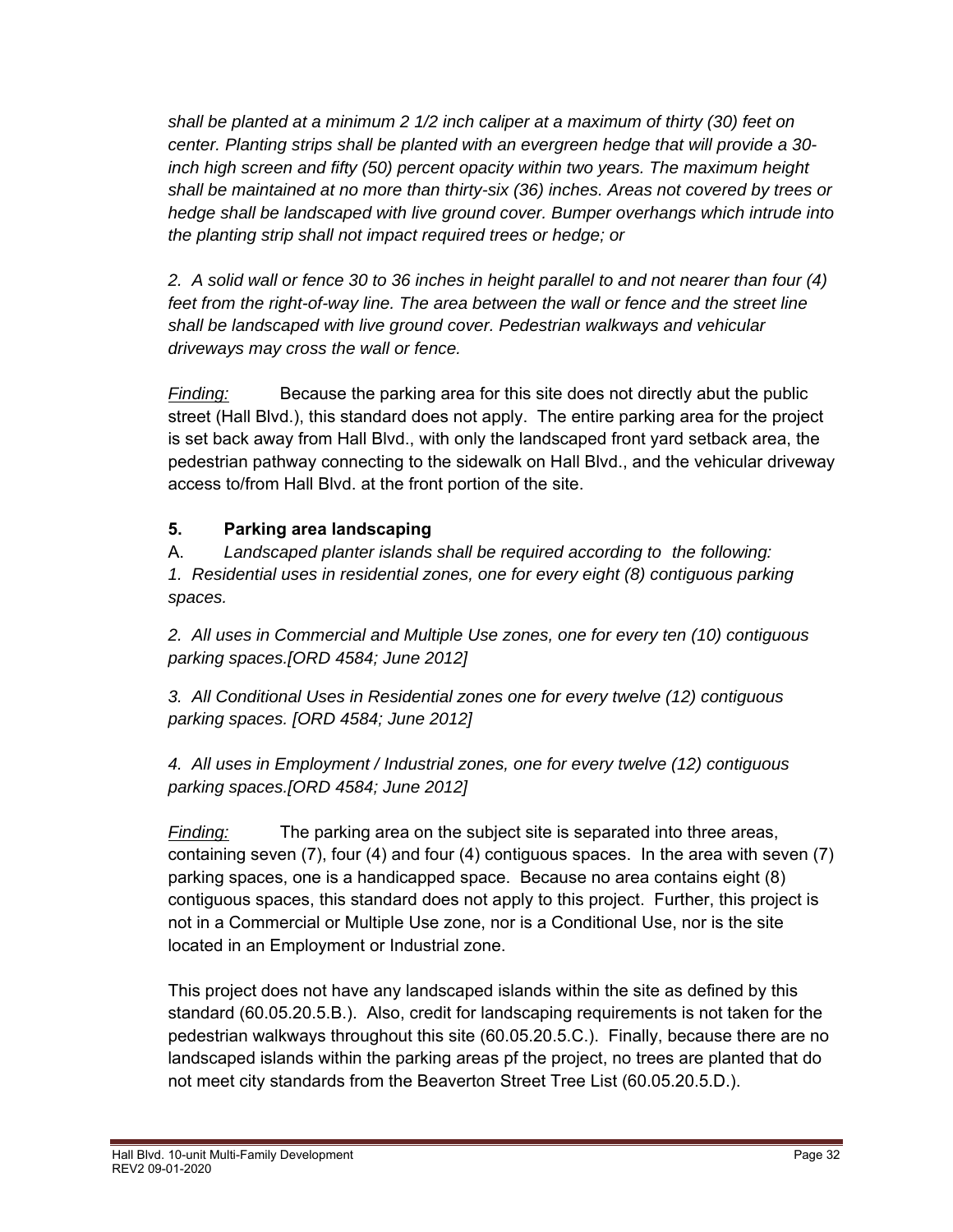### **6. Off-street parking frontages in Multiple Use zones.**

*A. Off-Street surface parking areas shall be located to the rear or side of buildings. Surface parking areas located adjacent to public streets are limited to a maximum of: 1. 50% of the street frontage along Class 1 Major Pedestrian Routes,* 

*2. 65% along Class 2 Major Pedestrian Routes, and* 

*3. 50% of the street frontage for detached residential projects along any street. [ORD 4542; June2010]*

*Finding:* Because the site is not within a Multiple Use zone, this standard does not apply.

### **7. Sidewalks along streets and primary building elevations in Commercial and Multiple Use zones.**

*Finding:* This standard does not apply because the site is not within either a Commercial or Multiple Use zone.

### **8. Connect on-site buildings, parking and other improvements with identifiable streets and drive aisles in Residential, Commercial, and Multiple Use zones.**

*A. Parking lot drive aisles that link public streets and/or private streets with parking stalls shall be designed as private streets consistent with the standard as described under Section 60.05.20.8.B.,unless one of the following is met:* 

*1. The parking lot drive aisle is less than 100 feet long;* 

*2. The parking lot drive aisle serves 2 or less residential units; or* 

*3. The parking lot drive aisle provides direct access to angled or perpendicular parking stalls.*

*Finding:* The parking lot drive aisle for this project has been designed to private street standards consistent with city standards. Because the drive aisle is more than 100 feet in length, serves all 14 parking spaces and all 10 residential units within the building, and provides direct access to perpendicular parking spaces, this standard is applicable. This standard is satisfied because the design satisfies the requirement that on-site buildings, parking and other improvements are directly connected with Hall Blvd.

B. *Private streets, common greens, and shared courts shall meet the following standards: . . . . .*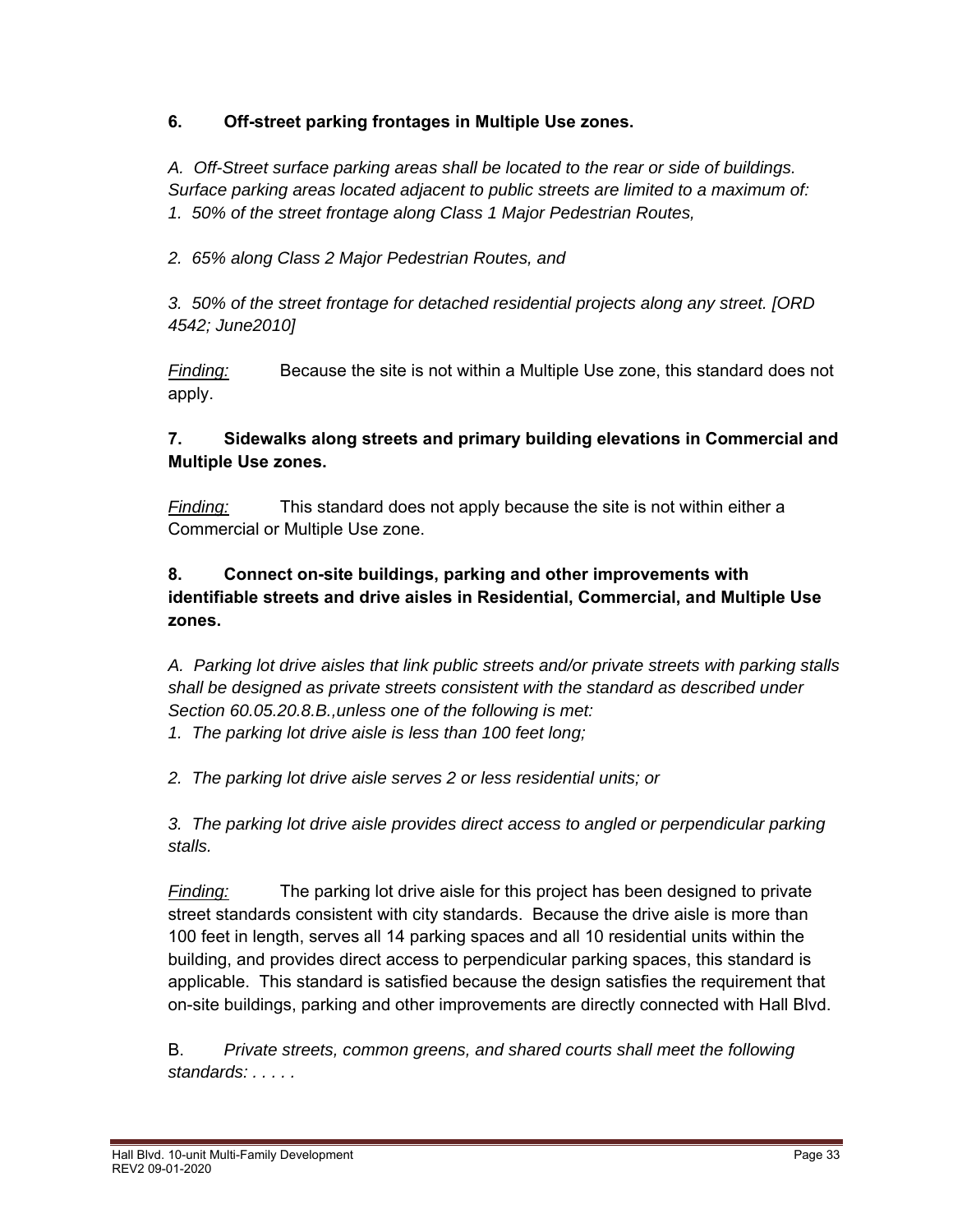*Finding:* 60.05.20.8.B. does not apply because the project does not contain any private streets, common greens, or shared courts.

# **9. Ground floor uses in parking structures.**

*Finding:* This standard does not apply because there are no parking structures as part of the project.

**60.05.25 Landscape, Open Space, and Natural Areas Design Standards.** *Unless otherwise noted, all standards apply in all zoning districts.* 

**1. Minimum landscape requirements for residential developments consisting of two (2) or three (3) units of Attached Housing or Compact Detached Housing.**  *A. All areas of the lot not occupied by structures or pavement shall be landscaped as defined in Section 60.05.25.4.* 

**2. Minimum landscape requirements for residential developments consisting of four (4) to seven (7) units of Attached Housing or Compact Detached Housing.**  *Finding:* These two standards do not apply because the project consists of 10 units of attached multi-family housing.

# **3. Minimum landscape requirements for residential developments consisting of eight (8) or more units of Attached Housing or Compact Detached Housing.**

*A. Common open space shall consist of active, passive or both open space areas, and shall be provided as follows:* 

 *1. A minimum of 15% of the gross site area shall be landscaped as defined in 60.05.25.4.* 

*Finding:* Sheet 4 of 8 provides a table titled "Open Space Information" that indicates that 3,028 square feet of Common Open Space is required, but 7,273 square feet is provided on the total site. The table also indicates that 25% of the Common Open Space should be Active Open Space. Based on a total of 7,273 square feet of Common Open Space, 25% is equal to a minimum of 757 square feet. However, 810 square feet is provided for Active Open Space. Both of these totals, 7,273 square feet and 810 square feet exceed the minimum required amounts, thus satisfying this standard.

*2. For developments that are part of a Planned Unit Development . . . .* 

*Finding:* This standard does not apply because the project is not a Planned Unit Development.

*B. At least twenty-five (25) percent of the total required open space shall be active open space.*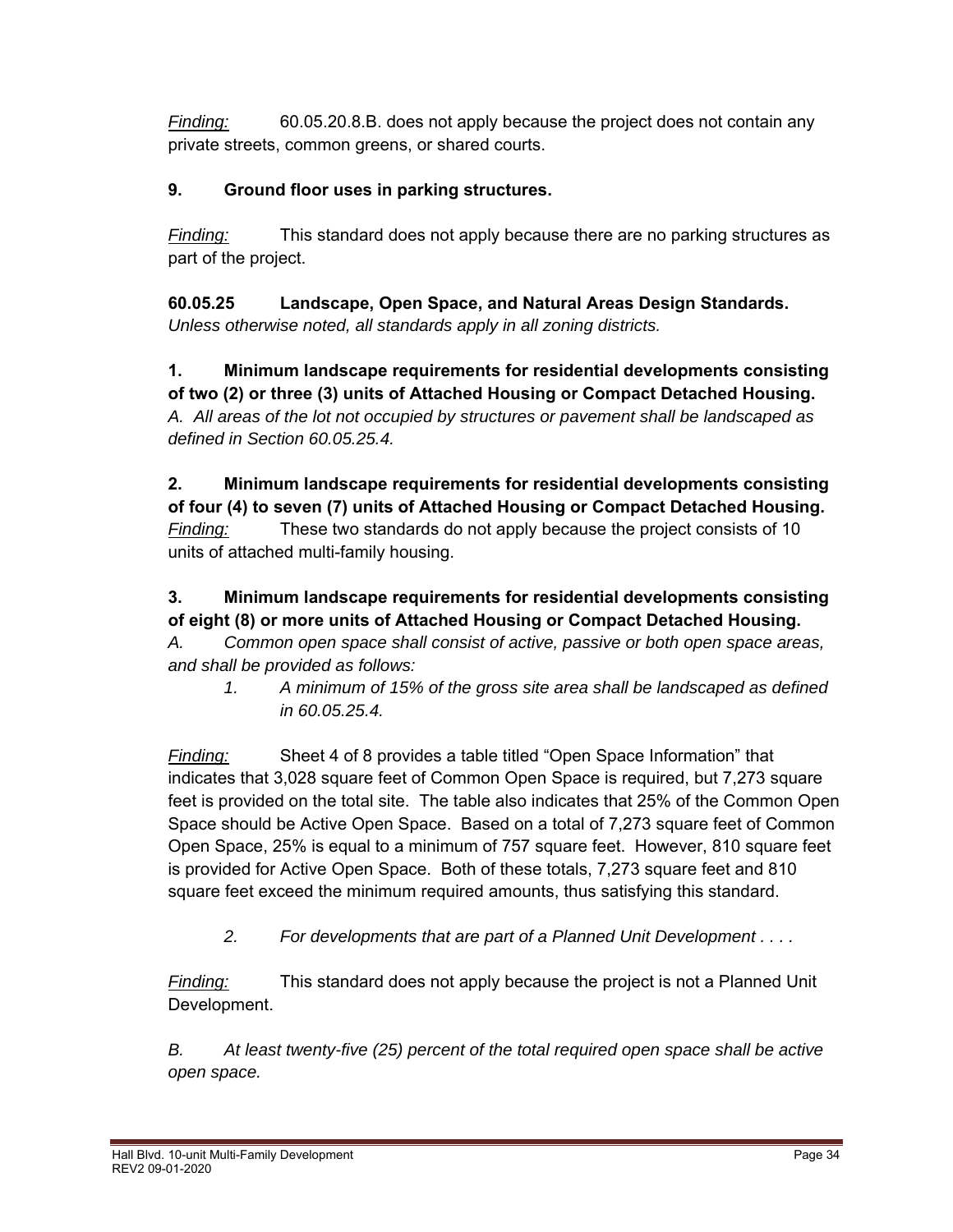*Finding:* As noted in A.1. above, 25% of the total open space shall be active open space. This is met because 810 square feet of 7,273 square feet is active open space, thus exceeding the required minimum amount.

*C. For the purposes of this Section, environmentally sensitive areas shall be counted towards the minimum common open space requirement. Aboveground landscaped water quality treatment facilities shall be counted toward the minimum common open space requirement.* 

*Finding:* There are no environmentally sensitive areas on the subject site. Therefore, this standard does not apply to this application.

*D. . . . . . vehicular circulation areas and parking areas, unless provided as part of a common green or shared court, shall not be considered common open space.* 

*Finding:* In the calculations and determination of common open space, no vehicular circulation area or parking area are considered to be part of the total common open space area. As such, this standard does not apply to this application.

*E. Individual exterior spaces such as outdoor patios and decks constructed to serve individual units shall count toward the common open space requirement, with the following restrictions:* 

- *1. only a maximum of 120 square feet per unit may count toward the requirement.*
- *2. only patios and decks provided on the ground floor elevation level may count toward the requirement*

*Finding:* The applicant has taken credit for the ground floor patios designed as part of those particular units. Otherwise, most of the common open space is contained in the open space gazebo and bench seating areas.

*F. Common open space shall not abut a Collector or greater classified street as identified in the City's adopted Functional Classification Plan, unless that common open space shall be allowed adjacent to these street classifications where separated from the street by a constructed barrier at least three (3) feet in height.* 

*Finding:* None of the common open space is located at any point abutting or directly adjacent to Hall Blvd. All common open space is generally located toward the rear of the site, or adjacent to the proposed building. Thus, this standard is met.

*G. Common open space shall be no smaller than 640 square feet in area, shall not be divided into areas smaller than 640 square feet, and shall have minimum length and width dimensions of 20 feet.[ORD4515; September2009].* . . . .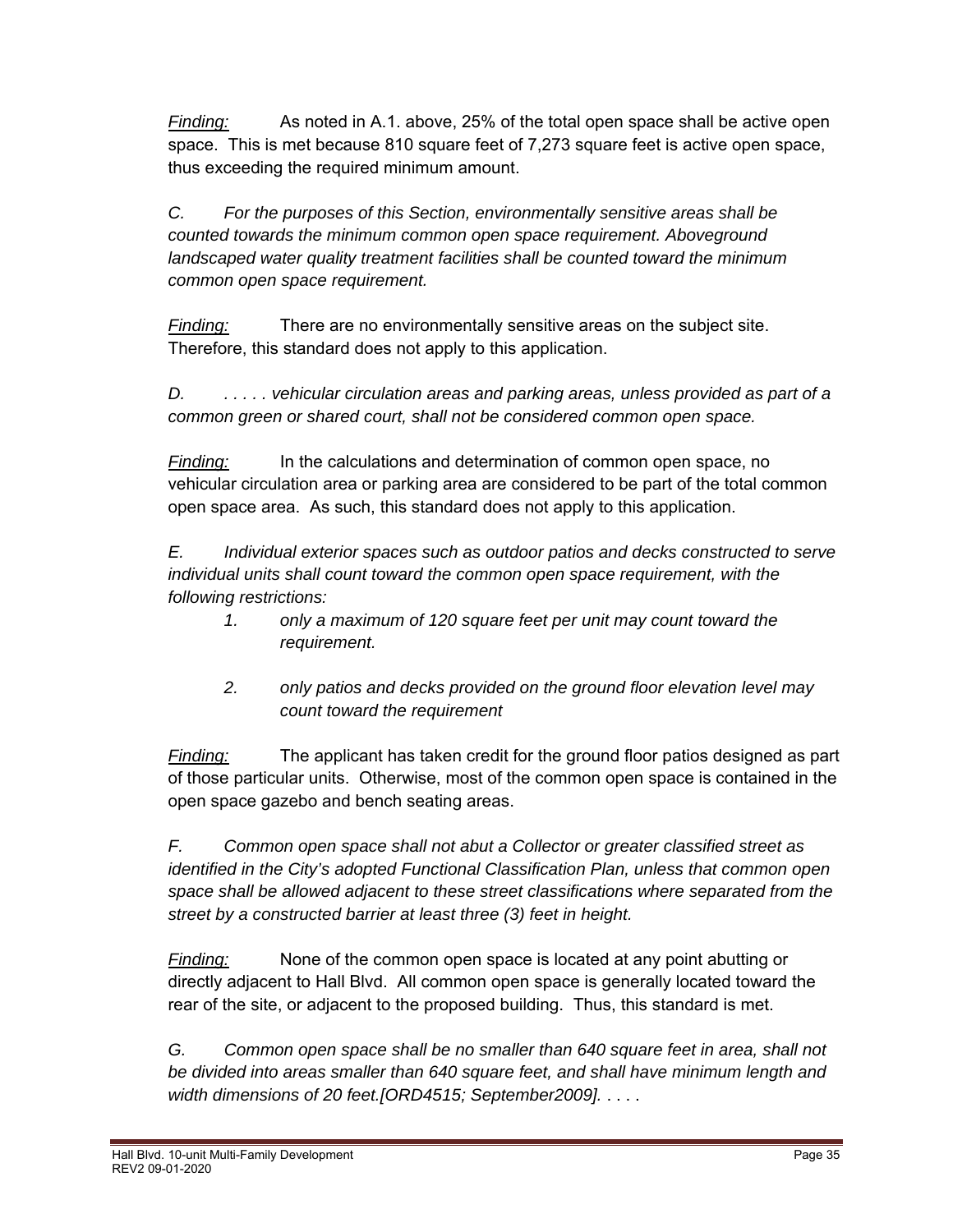*Finding:* The common open space area, which includes a common space gazebo and a bench seating area is a single area exceeding the minimum requirement of 640 square feet. Other open space areas, such as patios and decks, add to the total amount of open space, and, under E. above, are allowed inclusions in the common open space total.

# *H. In phased developments, . . . . .*

*Finding:* This standard does not apply since this project will be developed in a single phase and no phasing of any type is proposed.

*I. Active common open spaces shall be included in all developments, and shall include at least two (2) of the following improvements:* 

*1. A bench or other seating with a pathway or other pedestrian way;* 

- *2. A water feature such as a fountain;*
- *3. A children's play structure;*
- *4. A gazebo;*
- *5. Clubhouse;*
- *6. Tennis courts;*
- *7. An indoor or outdoor sports court; or*
- *8. An indoor or outdoor swimming and/or wading pool.*
- *9. Plaza*.

*Finding:* This project is designed with a gazebo (#4 above) and bench seating (item #1 above) in the common open space area, thus satisfying this standard.

*J. The decision-making authority shall be authorized to consider other improvements in addition to those provided under subsection I, provided that these improvements provide a similar level of active common open space usage.* 

*Finding:* It is incumbent on the City to determine compliance with this standard. However, because this project provides two (2) of the features listed under subsection I, thus meeting the basic criteria. Therefore, it is not necessary for the City to require additional improvements.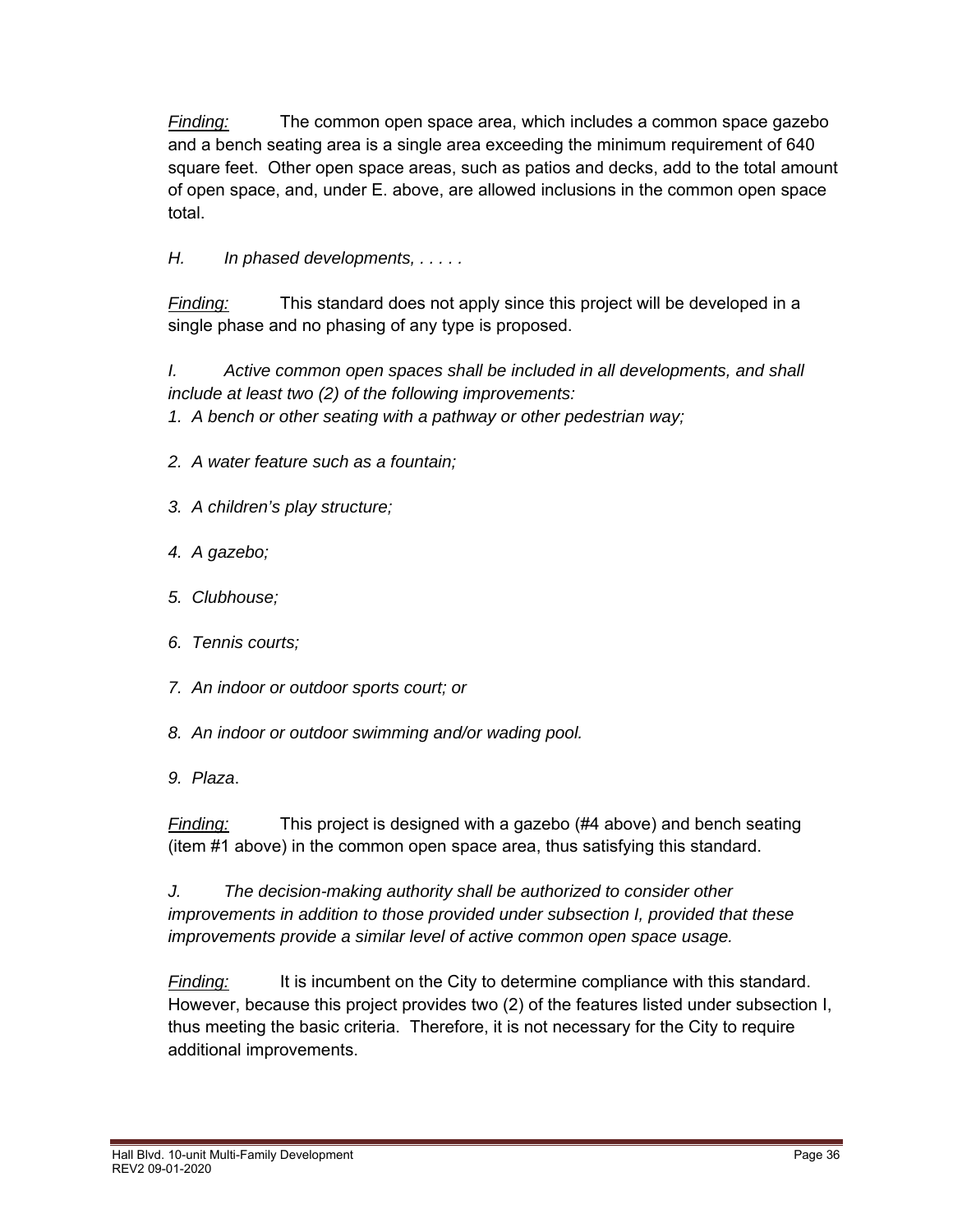### **4. Additional minimum landscape requirements for Attached Housing and Compact Detached Housing.**

*A. All front yard areas and all required open space areas not occupied by structures, walkways, driveways, plazas, or parking spaces shall be landscaped.* 

*Finding:* The entire front yard area and all other areas which are not occupied by other improvements have been designed to be landscaped, as required by this standard. See "Preliminary Landscape Plan", Sheet 8 of 8.

*B.* Landscaping shall include live plants or landscape features *such as fountains, ponds or other landscape elements. Bare gravel, rock, bark and similar materials are not a substitute for plant cover, and shall be limited to no more than twenty-five (25) percent of the landscape area.*

*Finding:* A review of the "Preliminary Landscape Plan", Sheet 8 of 8, illustrates that all landscaping meets this standard. See Sheet 8a of 8 for "Preliminary Planting Schedule".

*C. . . . . . vehicular circulation areas and parking areas, unless provided as part of a shared court, shall not be considered landscape area.*

*Finding:* No part of the vehicular circulation and parking areas have been included as part of the calculated landscaped area, thus satisfying this standard.

*D. All street-facing building elevations shall have landscaping along their foundation. When a porch obstructs a foundation, landscaping shall be installed along the outer edge of the porch. This landscaping requirement shall not apply to portions of the building facade that provide access for pedestrians or vehicles to the building, or for plazas adjacent to the building. The foundation landscaping shall meet the following minimum standards:* 

*1. The landscaped area shall be at least three (3) feet wide; and,* 

*2. For every three (3) lineal feet of foundation, an evergreen shrub having a minimum mature height of twenty-four (24) inches shall be planted; and,* 

*3. Groundcover plants shall be planted in the remainder of the landscaped area.*

*Finding:* As illustrated on the "Preliminary Landscape Plan", the entire frontage area on Hall Blvd. has been landscaped, except at the location of the two patio areas. See Sheet 8 of 8. This will fulfill this requirement.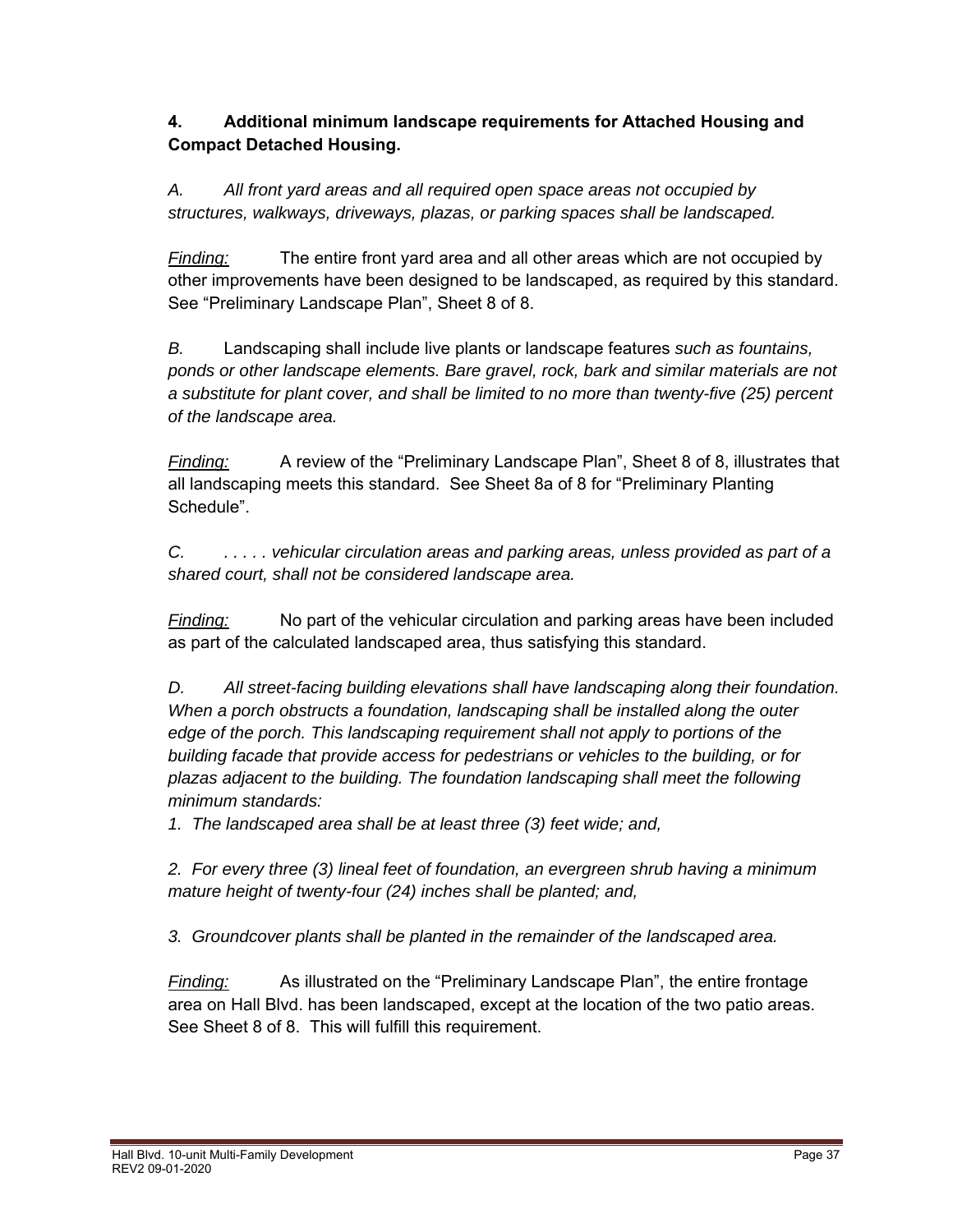*E. The following minimum planting requirements for required landscaped areas* shall be complied with. *These requirements shall be used to calculate the total number of trees and shrubs to be included within the required landscape area:*

*1. One (1) tree shall be provided for every eight hundred (800) square feet of required landscaped area. Evergreen trees shall have a minimum planting height of six (6) feet. Deciduous trees shall have a minimum caliper of 1.5 inches at time of planting.* 

*2. One (1) evergreen shrub having a minimum mature height of forty-eight (48) inches shall be provided for every four hundred (400) square feet of required landscaped area.* 

*3. Live ground cover consisting of low-height plants, or shrubs, or grass shall be planted in the portion of the landscaped area not occupied by trees or evergreen shrubs. Bare gravel, rock, bark or other similar materials may be used, but are not a substitute for ground cover plantings, and shall be limited to no more than twenty-five (25) percent of the required landscape area.* 

*Finding:* As required by sub-items 1, 2, and 3 of this standard have been complied with and made a part of the "Preliminary Landscape Plan", including trees, evergreen shrubs, and live ground cover. See Sheet 8 of 8 and Sheet 8a of 8.

 *F. A hard surface pedestrian plaza or combined hard surface and soft surface pedestrian plaza, if proposed shall be counted towards meeting the minimum*  landscaping requirement, provided that the hard-surface portion of the plaza shall not  *exceed twenty-five (25) percent of the minimum landscaping requirement. When a shared court is utilized in a residential development in a Multiple Use zone, hard surface areas shall not exceed seventy-five (75) percent of the minimum landscaping requirement. A hard surface area shall be comprised of the following:[ORD 4542; June2010][ORD 4584; June 2012]* 

 *1. Brick pavers, or stone, scored, or colored concrete; and,* 

 *2. One (1) tree having a minimum mature height of twenty (20) feet for every three hundred (300) square feet of plaza square footage; and,* 

 *3. Street furniture including but not limited to benches, tables, chairs, and trash receptacles; and,[ORD 4542; June2010]*

 *4. Pedestrian scale lighting consistent with the City's Technical Lighting Standards.*

*Finding:* The common open space area where the gazebo and bench seating are located are part of a larger pedestrian plaza and pathway area that will be surfaced with permeable pavers, as required by sub-item 1. In the immediate vicinity of the common open space pedestrian plaza area, the "Preliminary Landscape Plan" illustrates both red maple and columnar zelkova trees planted there. The bench seating feature and the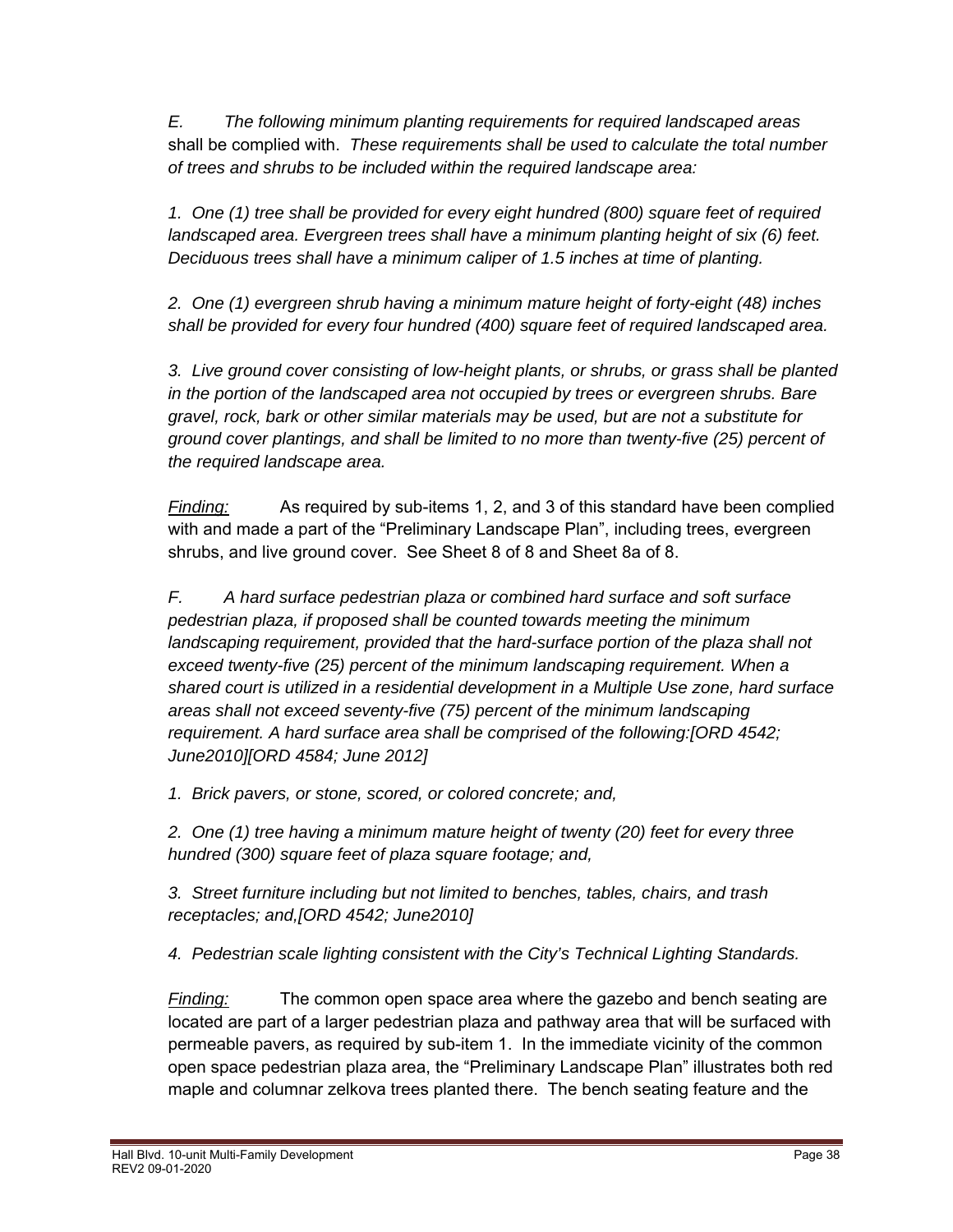enclosed refuse enclosure area contribute to fulfilling this standard because they are allowed features under sub-item 3.

For safety and security on the entire site, lighting that meets the City's Technical Lighting Standards will be provided. Some of this lighting will be building mounted at a height that will discourage tampering

# **5. Minimum landscaping requirements for non-residential developments and Mixed Use Development.**

*Finding:* This standard does not apply because the proposed project is not a "nonresidential development", nor is it a "Mixed Use Development".

# **6. Common Greens.**

*Finding:* This standard does not apply because there is no "common green" as part of the design of this project.

# **7. Shared Courts.**

*Finding:* This standard does not apply because there is no "shared court" as part of the design of this project.

**8. Retaining Walls.** *Retaining walls greater than six (6) feet in height or longer than fifty (50) lineal feet used in site landscaping or as an element of site design shall be architecturally treated with contrasting scoring, or texture, or pattern, or off-set planes, or different applied materials, or any combination of the foregoing, and shall be incorporated into the overall landscape plan, or shall be screened by a landscape buffer. Materials used on retaining walls should be similar to materials used in other elements of the landscape plan or related buildings, or incorporate other landscape or decorative features exclusive of signs. If screening by a landscape buffer is utilized, a buffer width of at least five (5) feet is required, landscaped to the B3-High Screen Buffer standards.*

*Finding:* This standard does not apply because there is no "retaining wall" that would be greater than six (6) feet in height or longer than fifty (50) feet in length as part of the design of this project. See Civil Engineering plans prepared by NW Engineers.

# **9. Fences and Walls.**

*A. Fences and walls shall be constructed of any materials commonly used in the construction of fences and walls such as wood, stone, rock, or brick, or other durable materials.*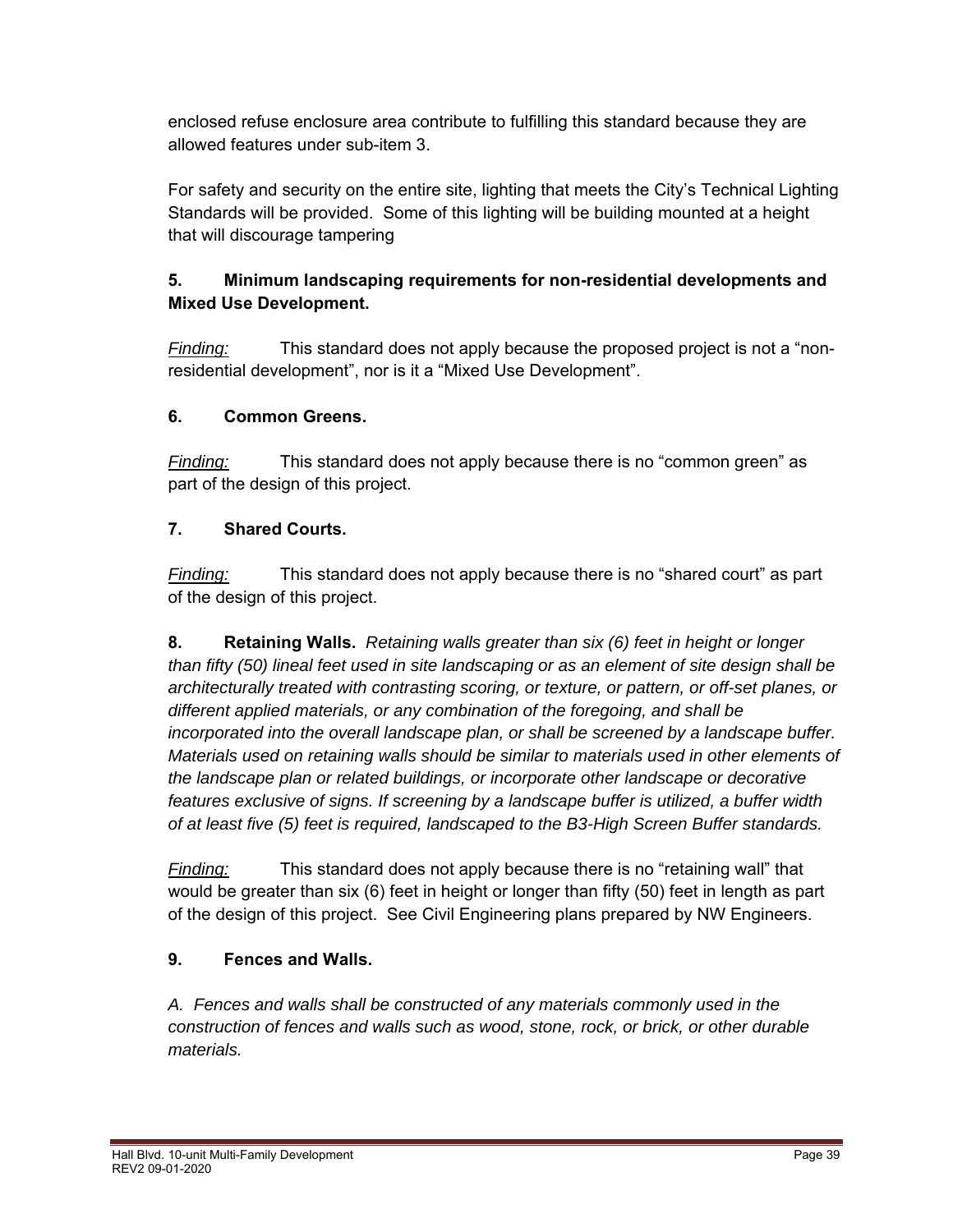*B. Chain link fences are acceptable as long as the fence is coated and includes slats made of vinyl, wood or other durable material. Slats may not be required when visibility into features such as open space, natural areas, parks and similar areas is needed to assure visual security, or into on-site areas in industrial zones that require visual surveillance.* 

*C. Masonry walls shall be a minimum of six inches thick. All other walls shall be a minimum of three inches thick.* 

*D. For manufacturing, assembly, fabricating, processing, packing, storage and wholesale and distribution activities which are the principle use of a building in Industrial districts, the preceding standards apply when visible from and within 200 feet of a public street.* 

*E. Fences and walls:* 

*1. May not exceed three feet in height in a required front yard along streets, except required above ground stormwater facilities fencing which may be four feet in height in a required front yard, and eight feet in all other locations.[ORD 4659; June 2015]* 

*2. May be permitted up to six feet in a required front yard along designated Collector and Arterial streets.* 

*3. [ORD 4576; January 2012] For detached housing along streets and housing facing common greens and shared courts in Multiple Use zones, 3 feet high fences and walls are permitted in front of the building, and on corner lots abutting a street, along the side of the building. Higher fences and walls are permitted on corner lots along the side of the building beginning within 15 feet of the back end of the building nearest to the property line.*

*Finding:* There is existing wood fencing (60.05.25.9.A.) around much of the subject site. On the south and east sides an existing 8-foot wooden fence will be retained, relocated and reconditioned as necessary. On the north side, that same existing wood fence extends about half way up the site from the east side. The balance of the north side is fenced by a 3-foot wire fence that is on the adjacent property, out of control of the applicant. No masonry walls are planned for the site (60.05.25.9.C.).

According to 60.05.25.9.E., fences are limited in height in front yard areas along streets. In this case, there will be no fence along the west, or front side of the site adjacent to Hall Blvd.

# **10. Minimize significant changes to existing on-site surface contours at residential property lines.**

*Exempting the circumstances listed in Section 60.15.10.2, the following standards shall*  apply to design review proposals where grading is proposed: [ORD 4487; August2008]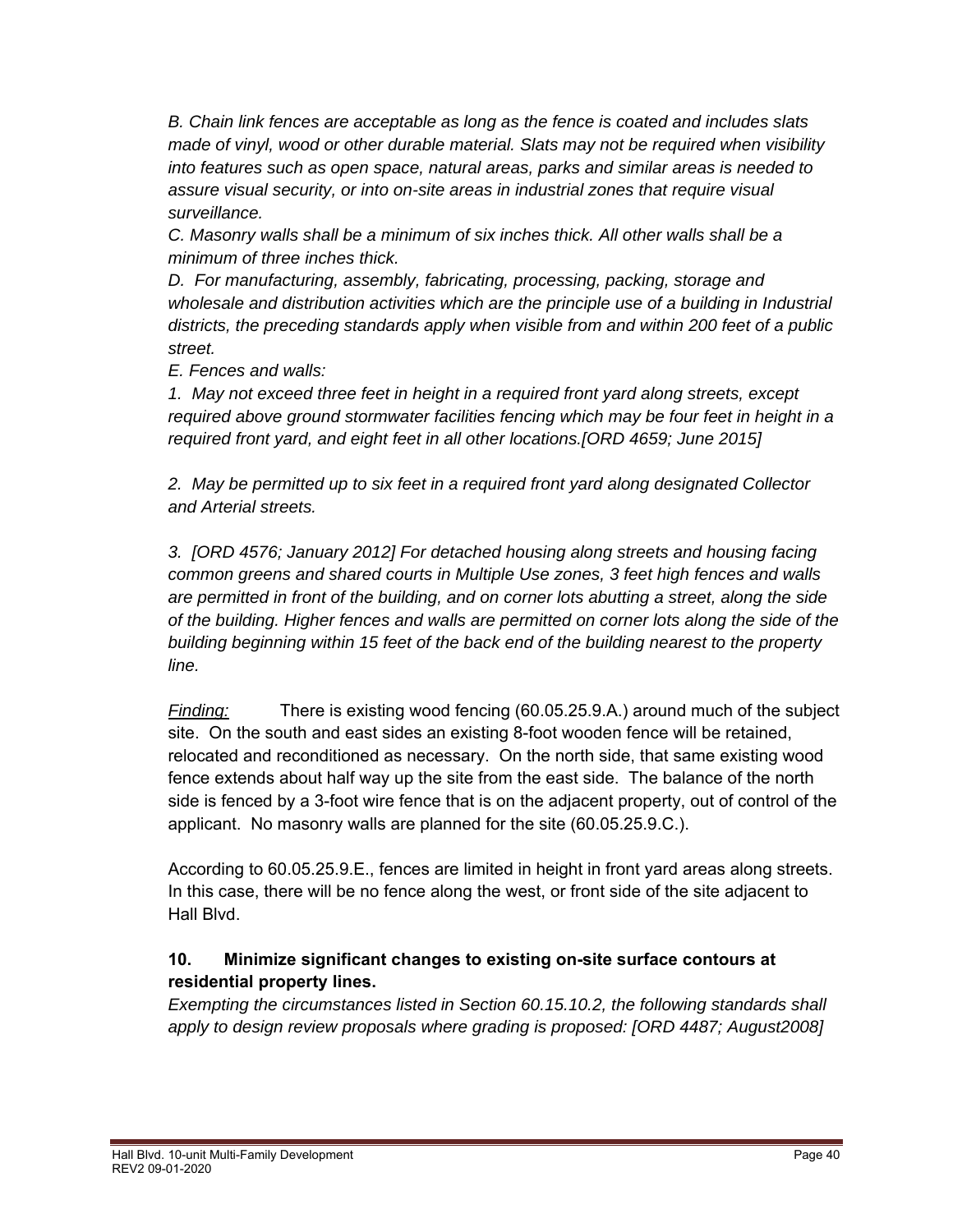*A. When grading a site within twenty-five (25) feet of a property line within or abutting any residentially zoned property, the on-site surface contours shall observe the following:* 

*1. 0 to 5 feet from property line. Maximum of two (2) foot slope differential from the existing or finished slope of the abutting property, whichever is applicable.* 

*2. More than 5 feet and up to and including 10 feet from property line. Maximum of four (4) foot slope differential from the existing or finished slope of the abutting property, whichever is applicable.* 

*3. More than 10 feet and up to and including 15 feet from property line. Maximum of six (6) foot slope differential from the existing or finished slope of the abutting property, whichever is applicable.* 

*4. More than 15 feet and up to and including 20 feet from property line. Maximum of eight(8) foot slope differential from the existing or finished slope of the abutting property, whichever is applicable.* 

*5. More than 20 feet and up to and including 25 feet from property line. Maximum of ten (10) foot slope differential from the existing or finished slope of the abutting property, whichever is applicable.*

*Finding:* The subject site exhibits very minimal slope, ranging from approximately 243 feet at the northeast corner to approximately 250 feet at the northwesterly portion. Being already developed with a single family detached dwelling (now demolished), the site requires relatively little grading. Thus, 60.05.25.10.A. will be easily satisfied, given that the local vicinity is relatively flat.

*B. Notwithstanding the requirements of subsection A. above, grading within 25 feet of a property line shall not change the existing slopes by more than ten percent within a tree root zone of an identified significant grove or tree, or an identified historic tree located on an abutting property unless evidence provided by a certified arborist supports additional grading that will not harm the subject grove or tree.* 

*Finding:* While grading within 25 feet of the property lines to prepare the site, existing slopes will not be changed by more than 10% within tree root zones. This should provide protection for the existing trees that will remain, and for new trees to be planted).

*C. The grading standards listed in subsection A. above shall not apply to the following:* 

*1. Public right-of-way road improvements such as new streets, street widening, sidewalks, and similar or related improvements.*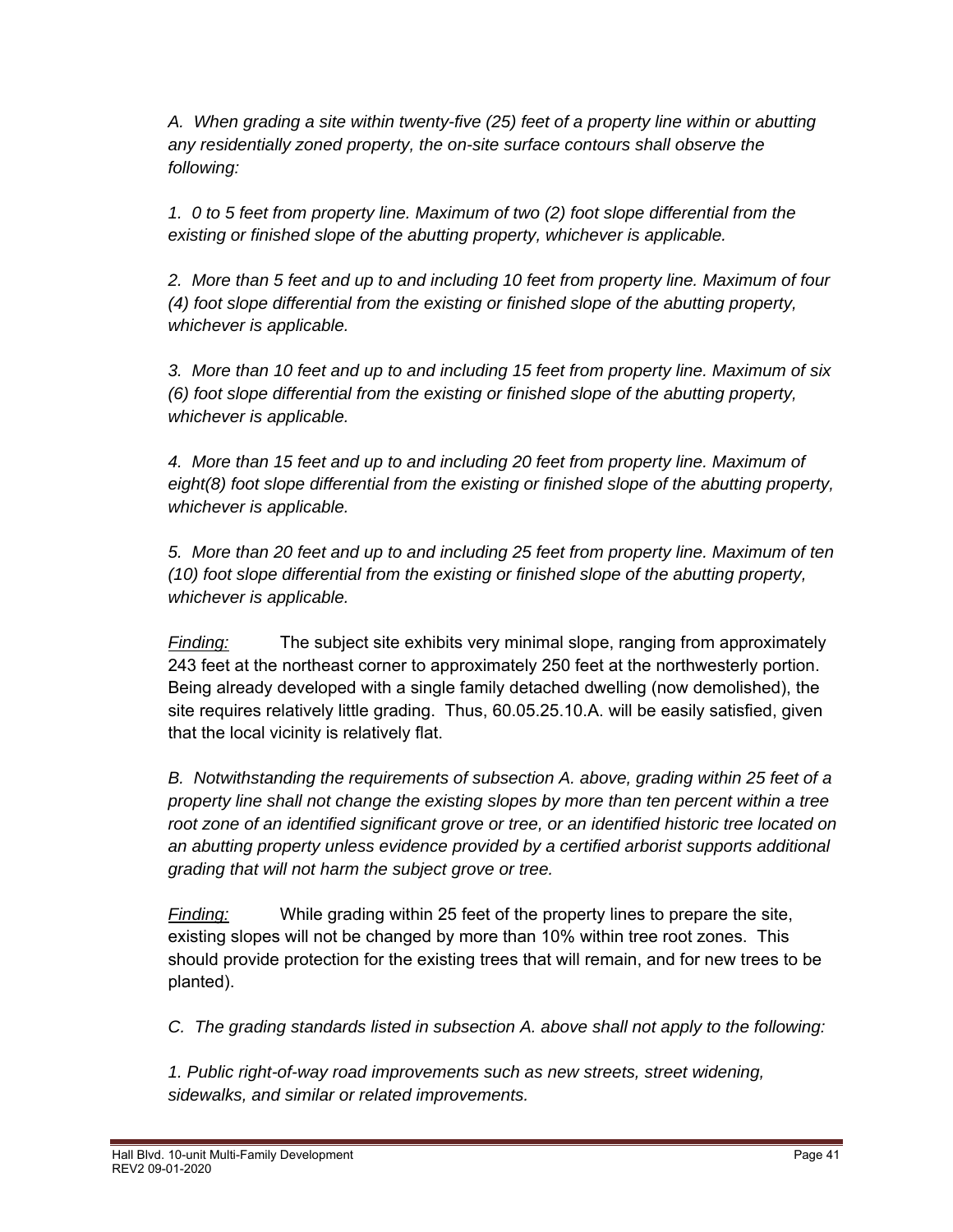*2. Storm water detention facilities subject to review and approval of the City Engineer.* 

*3. On-Site grading where the grading will take place adjacent to an existing public street right-of-way, and will result in a finished grade that is below the elevation of the subject public street right-of-way; provided such grading is subject to the approval of the City Engineer, who may require appropriate erosion and sediment control mitigation measures.*

*Finding:* In accordance with 60.05.25.10.C.1., 2., and 3., grading adjacent to the public right-of-way (Hall Blvd.) will be done in order to blend the existing right-of-way and the driveway access to the subject site. Also, the rear portion of the site will be graded and paved in order to direct flow to the inlet that is shown on the plans (Sheet 5 of 8, and Civil Plans prepared by NW Engineers).

**11. Integrate water quality, quantity, or both facilities.** *Non-vaulted surface stormwater detention and treatment facilities having a side slope greater than 2:1 shall not be located between a street and the front of an adjacent building.*

*Finding:* All on-site surface water detention and treatment facilities will be located away from the street right-of-way (Hall Blvd.) and the front of the proposed building in order to provide protection for those facilities and improvements.

**12. Natural areas.** *Development on sites with City-adopted natural resource features such as streams, wetlands, significant trees and significant tree groves, shall preserve and maintain the resource without encroachment into any required resource buffer standard unless otherwise authorized by other City or CWS requirements.*

*Finding:* Based on the "Sensitive Area Pre-Screening Site Assessment" provided by Clean Water Services, there are no sensitive natural resources or areas within this site, or within 200 feet of the site. Therefore, this standard does not apply.

 **13. Landscape buffering and screening.** *All new development and redevelopment in the City subject to Design Review shall comply with the landscape buffering requirements of Table 60.05-2.and the following standards. For purposes of this Section, a landscape buffer is required along the side and rear of properties between different zoning district designations. A landscape buffer is required for non-residential land uses and parks in Residential zoning districts. Both buffering standards and side and rear building setback requirements shall be met. Only landscaping shall be allowed in the landscape buffer areas. Buffer areas and building setback standards are measured from the property line, they are not additive. Where a yard setback width is less than a landscape buffer width, the yard setback width applies to the specified buffer designation (B1, B2, or B3 as appropriate). A landscape buffer width cannot exceed a minimum yard setback dimension. In addition, the buffer area and landscape standard are intended to*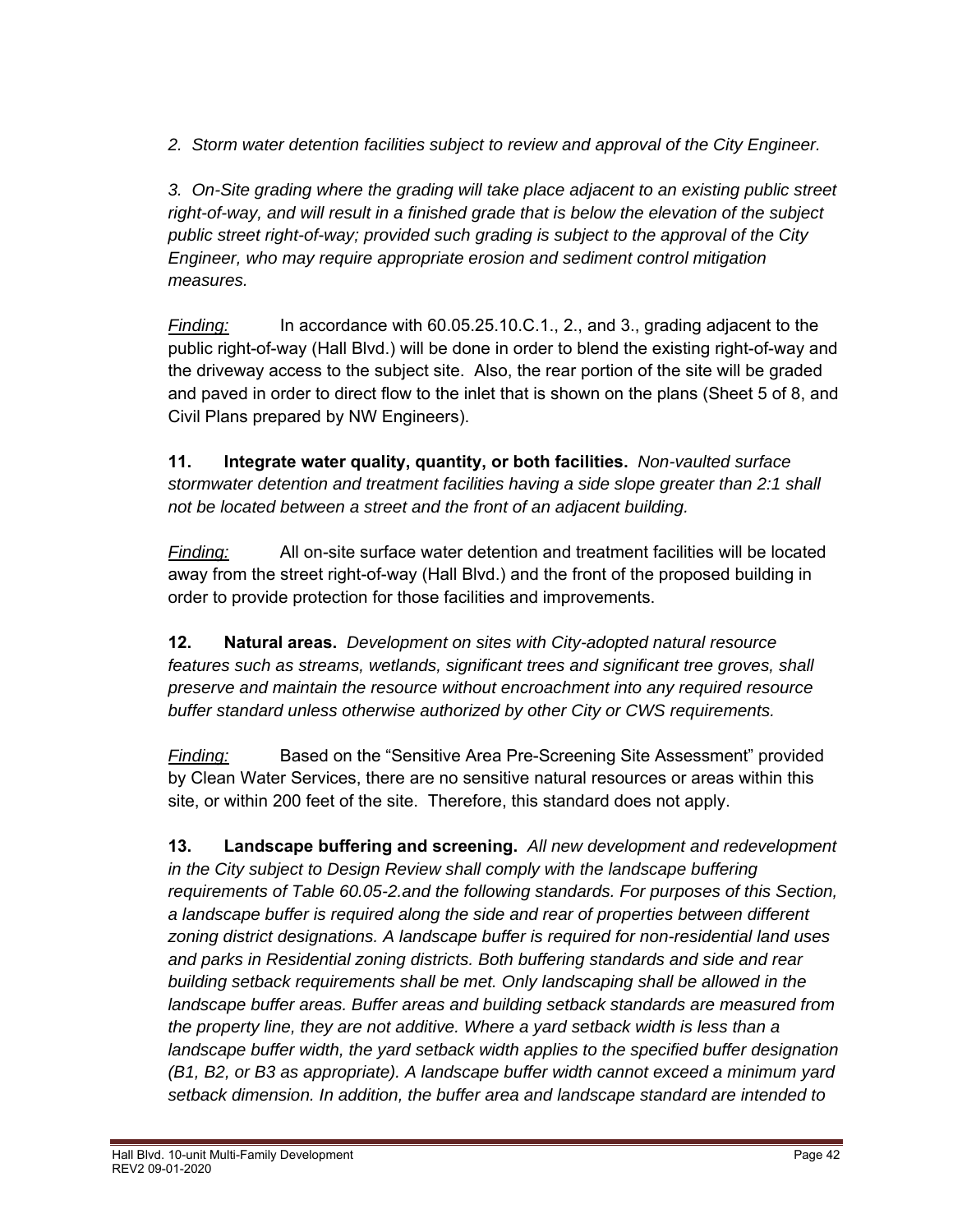*be continuously applied along the property line, except as authorized under Section 60.05.45.10.[ORD 4584; June 2012]* 

 *A. Applicability of buffer standards:* 

 *1. The buffer standards shall not be applicable to individual single-family buildings on individual parcels.* 

*Finding:* This standard does not apply because the project is not single family structures on individual parcels.

 *2. The buffer standards shall not apply to areas where emergency access is required.* 

*Finding:* There is no specific emergency access point or route on the subject site. All emergency access will be via the planned parking and accessway areas.

 *3. The buffer standards shall not apply to areas where a public utility easement exists. This exemption only applies to trees and does not exempt the requirement of shrubs and ground cover.* 

*Finding:* The only public utility easement(s) on the subject site will be at the frontage of the property, along Hall Blvd. There will be no PUE at any other location on the site. Where the PUE crosses the site at the front of the property, the appropriate landscape standards will be met. See Landscape Plan.

 *4. The buffer standards shall not apply along property lines where a non-residential use is already buffered by a natural feature or an open space dedication, if such a natural buffer or dedication is at least 40 feet in width, or if the width of the natural feature or open space dedication and the density and quality of landscaping meet or exceed the applicable landscape buffer standard.* 

*Finding:* A landscape plan meeting the required standards contained in this Chapter. All perimeter landscaping along the north, south and east property lines meet the requirements for such landscaping. See "Preliminary Landscape Plan", Sheet 8 o 8 and Sheet 8a.

*5. The buffer standards shall not apply where required for visual access purposes as determined by the City Traffic Engineer or City Police. This exemption only applies to trees and shrubs and does not exempt the requirement of ground cover.* 

*Finding:* The only location where visual access may be necessary is where the driveway/accessway for the site (where it intersects Hall Blvd.). This has been taken into consideration by the landscape designer for the project. See Landscape Plan.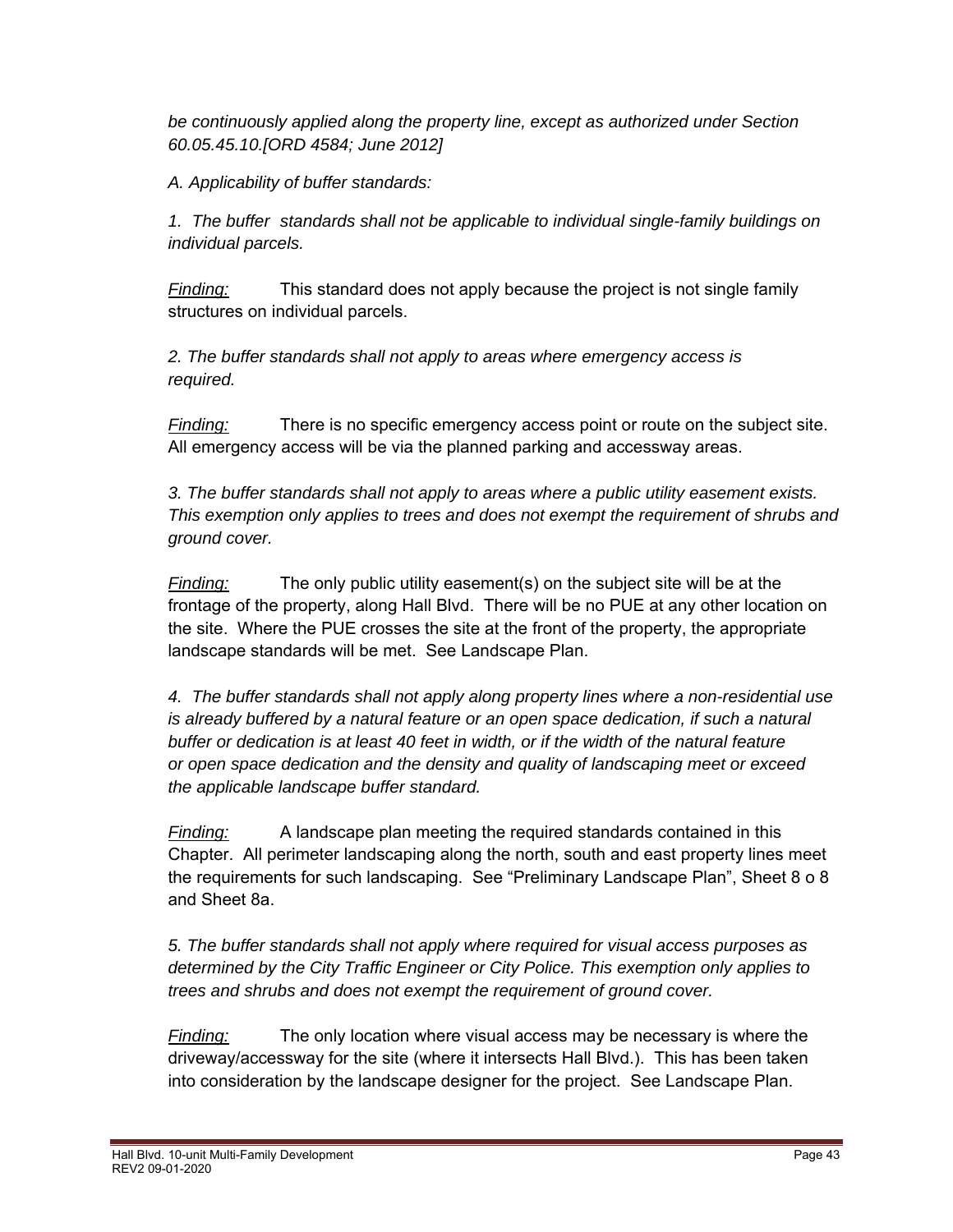### **14. Community Gardens.**

*Finding:* This standard does not apply because the project does not contain any "community gardens.

# **60.05.30 Lighting Design Standards**

# **1. Adequate on-site lighting and minimal glare on adjoining properties**

# **2. Pedestrian-scale on-site lighting.**

*Finding:* This standard is being addressed by a professional lighting design consultant, and will be submitted at a later date.

**60.30 Off-Street Parking** *Parking spaces shall be provided and satisfactorily maintained by the owner of the property for each building or use which is erected, enlarged, altered, or maintained in accordance with the requirements of Sections 60.30.05.to 60.30.20.*

*1. Availability. Required parking spaces shall be available for parking operable passenger automobiles and bicycles of residents, customers, patrons and employees and shall not be used for storage of vehicles or materials or for parking of trucks used in conducting the business or use.* 

*2. Vehicle Parking. Vehicle parking shall be required for all development proposed for approval after November 6, 1996 unless otherwise exempted by this ordinance. The number of required vehicle parking spaces shall be provided according to Section 60.30.10.5.* 

*3. Bicycle Parking.[ORD 3965; November1996] Bicycle parking shall be required for all multi-family residential developments of four units or more, all retail, office and institution developments, and at all transit stations and park and ride lots which are proposed for approval after November 6, 1996. The number of required bicycle parking spaces shall be provided according to Section 60.30.10.5. All bike parking facilities shall meet the specifications, design and locational criteria as delineated in this section and the Engineering Design Manual. [ORD 4397; August2006]* 

*Finding:* As required by 60.30.05.1 and 60.30.05.3, vehicle and bicycle parking is provided for this 10-unit multi-family project. Locations and number of spaces provided for each are shown on Sheet 5 of 8, and the Civil plans prepared by NW Engineers. In addition, calculations for parking requirements are on Sheet 4 of 8.

**60.30.10 Number of Required Parking Spaces.** *Except as otherwise provided under Section 60.30.10.11., off-street vehicle, bicycle, or both parking spaces shall be provided as follows:*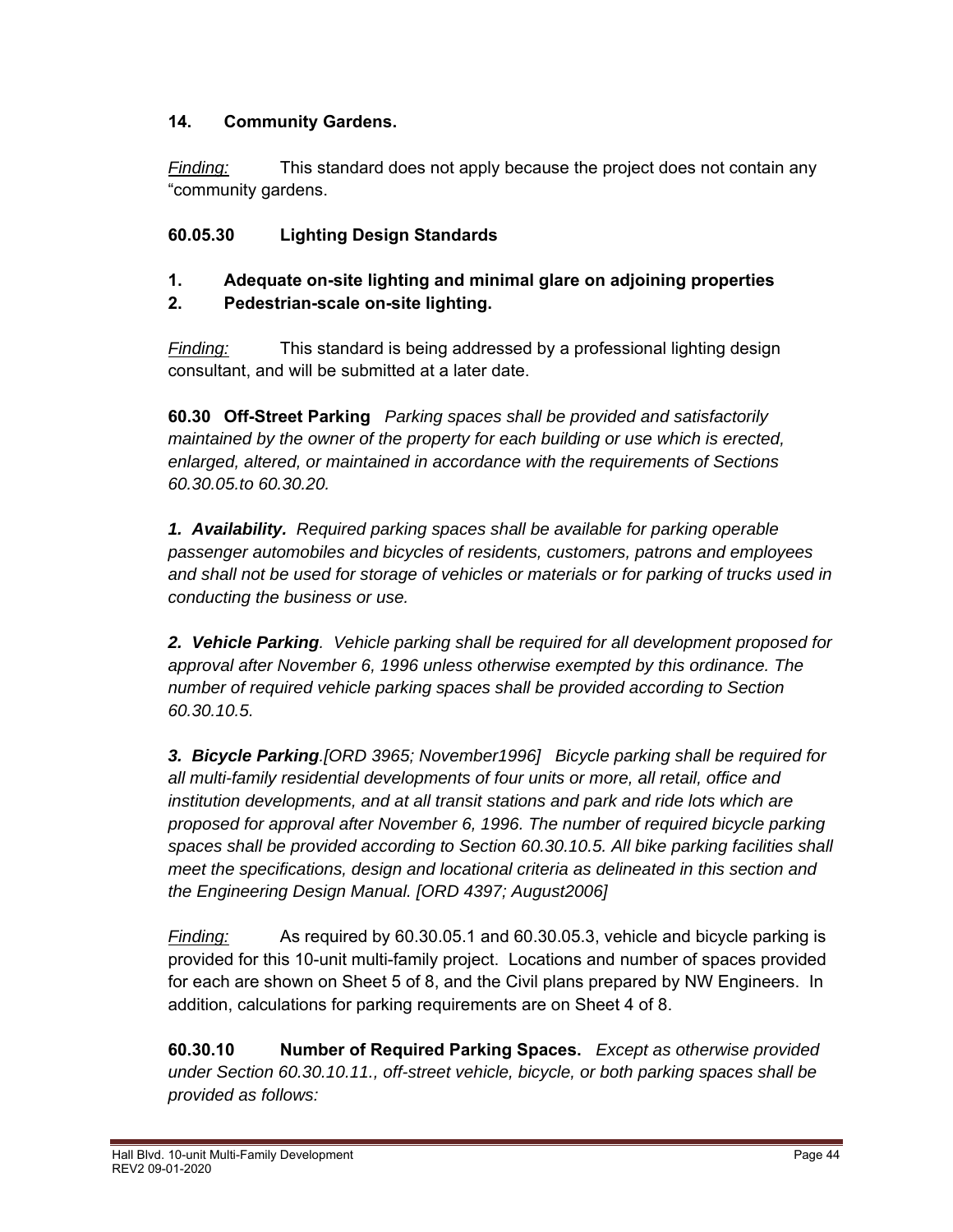*1. Parking Calculation. Parking ratios are based on spaces per 1,000 square feet of gross floor area, unless otherwise noted.* 

### *2. Parking Categories.*

 *A. Vehicle Categories. Contained in the table at Section 60.30.10.5. are vehicle parking ratios for minimum required parking spaces and maximum permitted number of vehicle parking spaces to be provided for each land use, except for those uses which are located in the Regional Center which are governed by Section 60.30.10.6. These requirements reflect the parking requirements of Title 4 of Metro's Regional Transportation Functional Plan.[ORD 4471; February2008][ORD 4584; June 2012] [ORD 4686; July 2016]*

*1. Minimum number of required parking spaces. For each listed land use, the City shall not require more than the minimum number of parking spaces calculated for each use.* 

 *2. Parking Zone A. Parking Zone A reflects the maximum number of permitted vehicle parking spaces allowed for each listed land use. Parking Zone A areas include those parcels that are located within one-quarter mile walking distance of bus transit stops that have 20 minute peak hour transit service or one-half mile walking distance of light rail station platforms that have 20 minute peak hour transit service.* 

 *3. Parking Zone B. Parking Zone B reflects the maximum number of permitted vehicle parking spaces allowed for each listed land use. Parking Zone B areas include those parcels that are located within one-quarter mile walking distance of bus transit stops, one-half mile walking distance of light rail station platforms, or both, or that have a greater than 20 minute peak hour transit service. Parking Zone B areas also include those parcels that are located at a distance greater than one-quarter mile walking distance of bus transit stops, one-half mile walking distance of light rail station platforms, or both.* 

 *4. Dual parking zones. If a parcel is partially located within Parking Zone A, then the use(s) located on the entire parcel shall observe the Parking Zone A parking ratios. Specifically exempted from this requirement are parcels located within the Regional Center—East zoning district. In the cases in the Regional Center—East zoning district where parcels are bisected by the boundary of Parking Zones A and B, the applicable maximum parking ratios may be averaged, and that average may be applied over the whole parcel. [ORD 4107; May 2000]*

 *5. Regional Center Parking Districts 1, 2, 3, 4, and 5. Located within the boundary of the Regional Center are five (5) parking districts. Within these five districts, the parking requirements of Section 60.30.10.5.A.do not apply. The required number of parking spaces for Regional Center Parking Zones 1, 2, 3, 4, and 5shall be governed by Section 60.30.10.6.[ORD4471; February2008][ORD 4584; June 2012][ORD 4686; July 2016]*

*Finding:* In accordance with the requirements of 60.30.10.1 and 60.30.10.2.A., the requirements for vehicle parking spaces have been calculated to require a minimum of 14 spaces and a maximum of 19 spaces for Zone A and Zone B, respectively. The plan for this site identifies 14 vehicle spaces, one of which will be a handicapped space.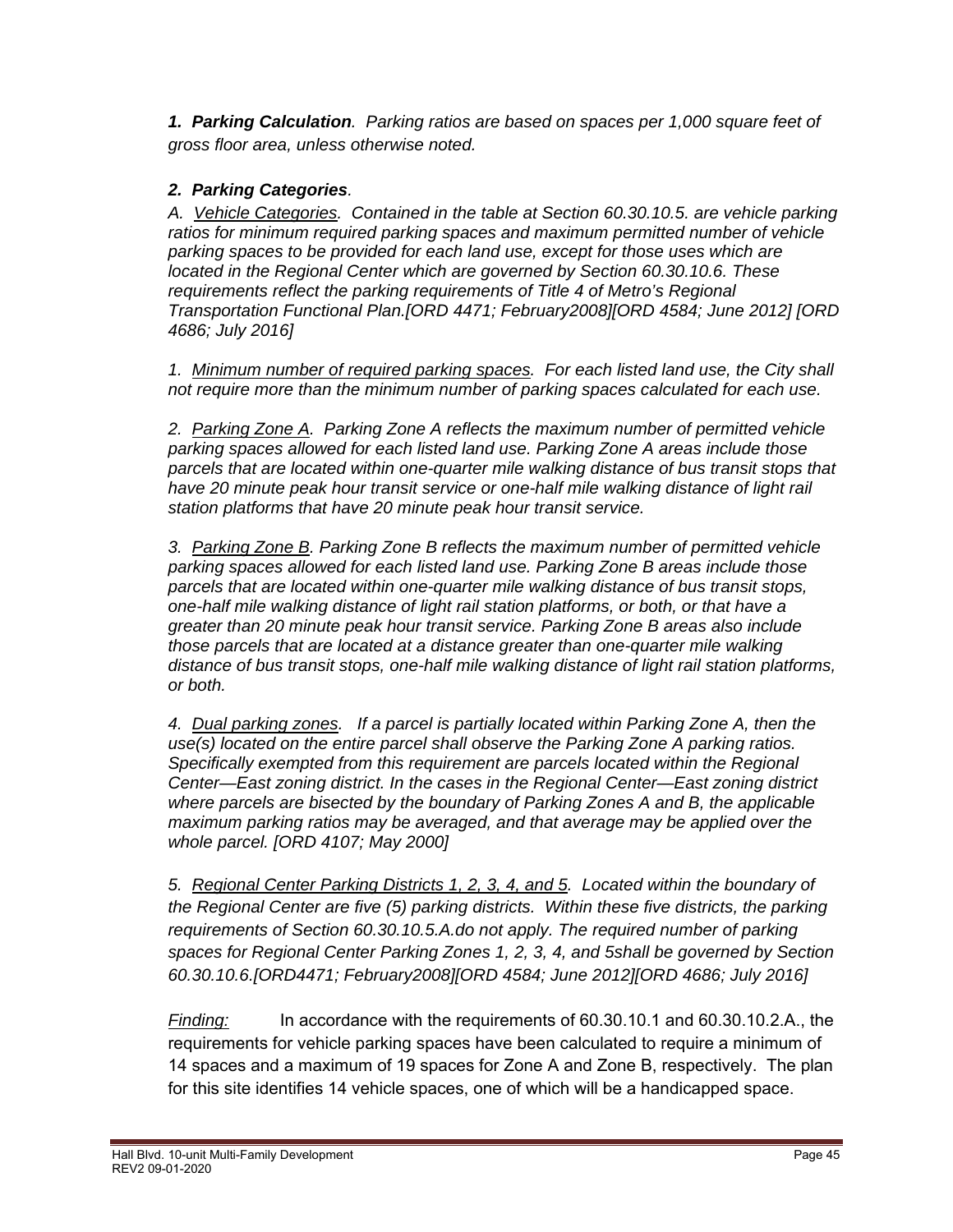60.30.10.2.A.4. and 60.30.10.2.A.5 do not apply because the site is not within a "Dual parking zone", nor is within a "Regional Center Parking Districts 1, 2, 3, 4, and 5". For vehicles, the requirement ratios required under 60.30.10.3. have been calculated according to the "Parking Tables" under 60.30.10.5.A. as "Residential; Uses – Attached dwellings, one bedroom and two bedroom units". This project contains no three bedroom units. See table for "Parking" on Sheet 4 of 8.

*B. Bicycle Categories. The required minimum number of short-term and long-term bicycle parking spaces for each land use is listed in Section 60.30.10.5.* 

*1. Short-Term parking. Short-term bicycle parking spaces accommodate persons that can be expected to depart within two hours. Short-term bicycle parking is encouraged to be located on site within 50 feet of a primary entrance, or if there are site, setback, building design, or other constraints, bicycle parking shall be located no more than 100 feet from a primary entrance in the closest available area to the primary entrance as determined by the decision-making authority.* 

*2. Long-Term parking. Long-term bicycle parking spaces accommodate persons that can be expected to leave their bicycle parked longer than two hours. Cover or shelter for long-term bicycle parking shall be provided. School buildings are exempted from the requirement to cover long-term bicycle parking.* 

*3. Bicycle parking shall be designed, covered, located, and lighted to the standards of the Engineering Design Manual and Standard Drawings. [ORD 4302, June2004]* 

*4. Bicycle parking in the Old Town Parking Zones 1 and 2 shall be governed by the bicycle parking requirements listed in Section 60.30.10.5.[ORD4471; February2008]* 

*Finding:* For bicycles, the requirement ratios required under 60.30.10.3. have been calculated according to the "Parking Tables" under 60.30.10.5.B. as "**Residential Uses** – Multi-dwelling structures containing 4 or more dwelling units". See table for "Parking" on Sheet 4 of 8.

In accordance with 60.30.10.7, no parking ratios have been exceeded on this site.

As required by 60.30.10.8, residential parking space dimensions must be not less than 8.5 feet in width and 18.5 feet in length for vehicles. As noted in the "Parking" table on Sheet 4 of 8, the dimensions of all parking spaces will be 8.5 feet in width and 18.5 feet in length, thu8s meeting the requirement.

60.30.10.10 requires that "*all required off-street parking spaces shall be provided on the same property as the use requiring the spaces . . . . .*" Because all 14 vehicles parking spaces are on the same property as the building containing the 10 dwelling units, this standard is satisfied.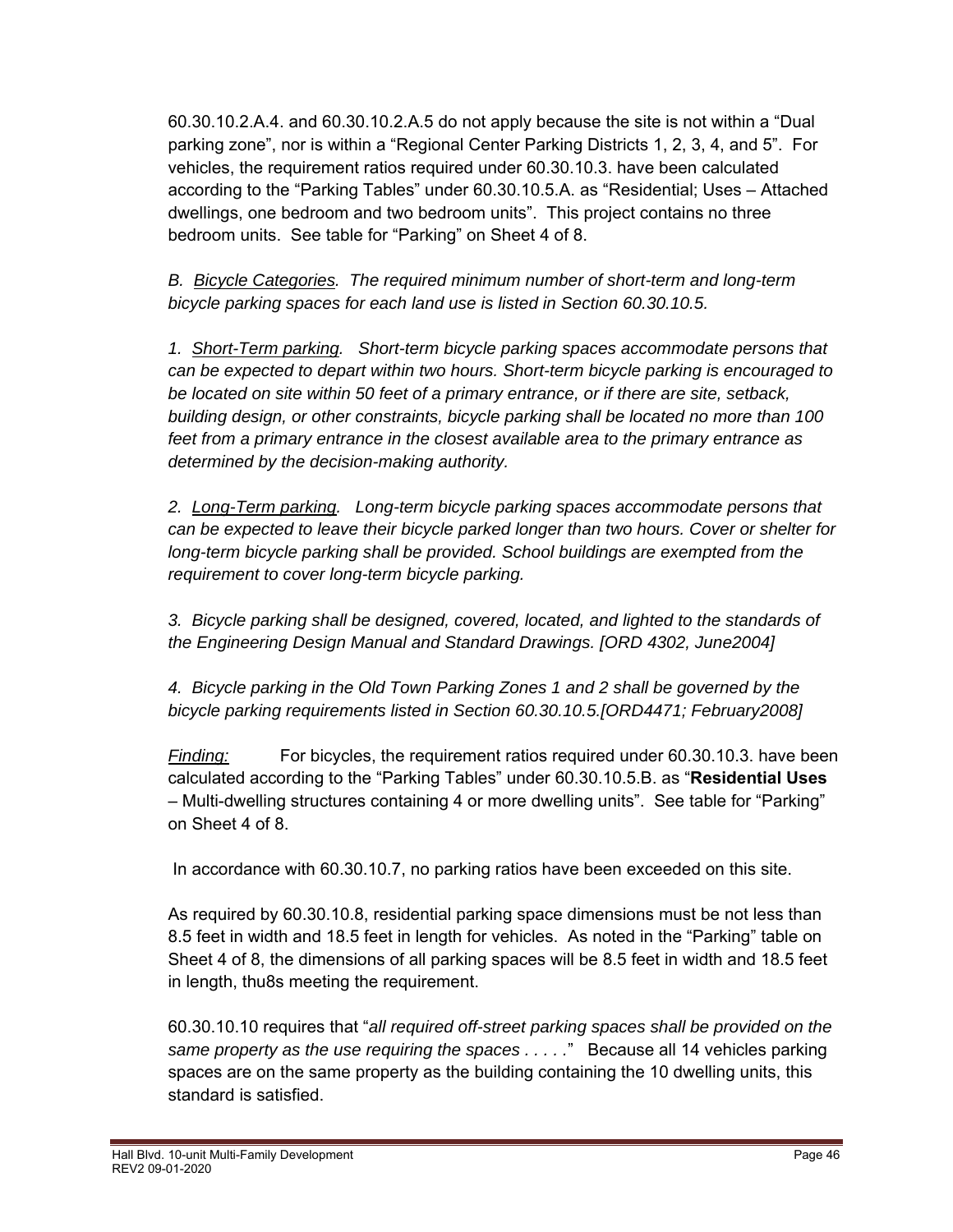No reductions or exceptions as allowed by 60.30.10.11 have been proposed or calculated for this project. In addition, no calculation for compact cars as provided by 60.30.10.12 has been made, nor has any credit been taken for carpool or vanpool parking in as allowed by 60.30.10.13.

**3. Ratios.** *In calculating the required number of vehicle and bicycle parking spaces, fractions equal to or more than 0.5 shall be rounded up to the nearest whole number. In calculating the required number of vehicle and bicycle parking spaces, fractions less than 0.5 shall be rounded down to the nearest whole number. [ORD 3965;November1996]*

*Finding:* Required bicycle parking has been calculated according to the table under 60.30.10.5.B., using the entry "**Residential Uses** – Multi dwelling structure containing 4 or more dwelling units". See Sheet 4 of 8.

**5. Parking Tables.** *The following tables list the required minimum and maximum vehicle and bicycle parking requirements for listed land use types.[ORD 4584; June 2012]*

*Finding:* Both vehicle and bicycle parking for the proposed 10-unit multi-family development on the subject site has been calculated based on Tables 60.30.10.5.A (Motor vehicles) and 60.30.10.5.B (bicycles).

**8. Residential Parking Dimensions.** *For all residential uses, any required parking space shall not be less than 8 1/2 feet wide and 18 1/2 feet long. (See also Section 60.30.15. (Off-Street Parking Lot Design) for other standards.) [ORD 4312; July2004]* 

*Finding:* All parking spaces planned for this project are at least 8.5 feet in width and 18.5 feet in depth (length).

# **10. Location of Vehicle Parking.**

*A. All required off-street parking spaces shall be provided on the same property as the use requiring the spaces, with the following exceptions:* 

*Finding:* As required under this standard, all parking for the proposed 10-unit multifamily development has been proposed in accordance with adopted standards, and no exceptions are requested or required.

 **60.30.15 Off-Street Parking Lot Design.** *All off-street parking lots shall be designed in accordance with City Standards for stalls and aisles as set forth in the following drawings and tables:*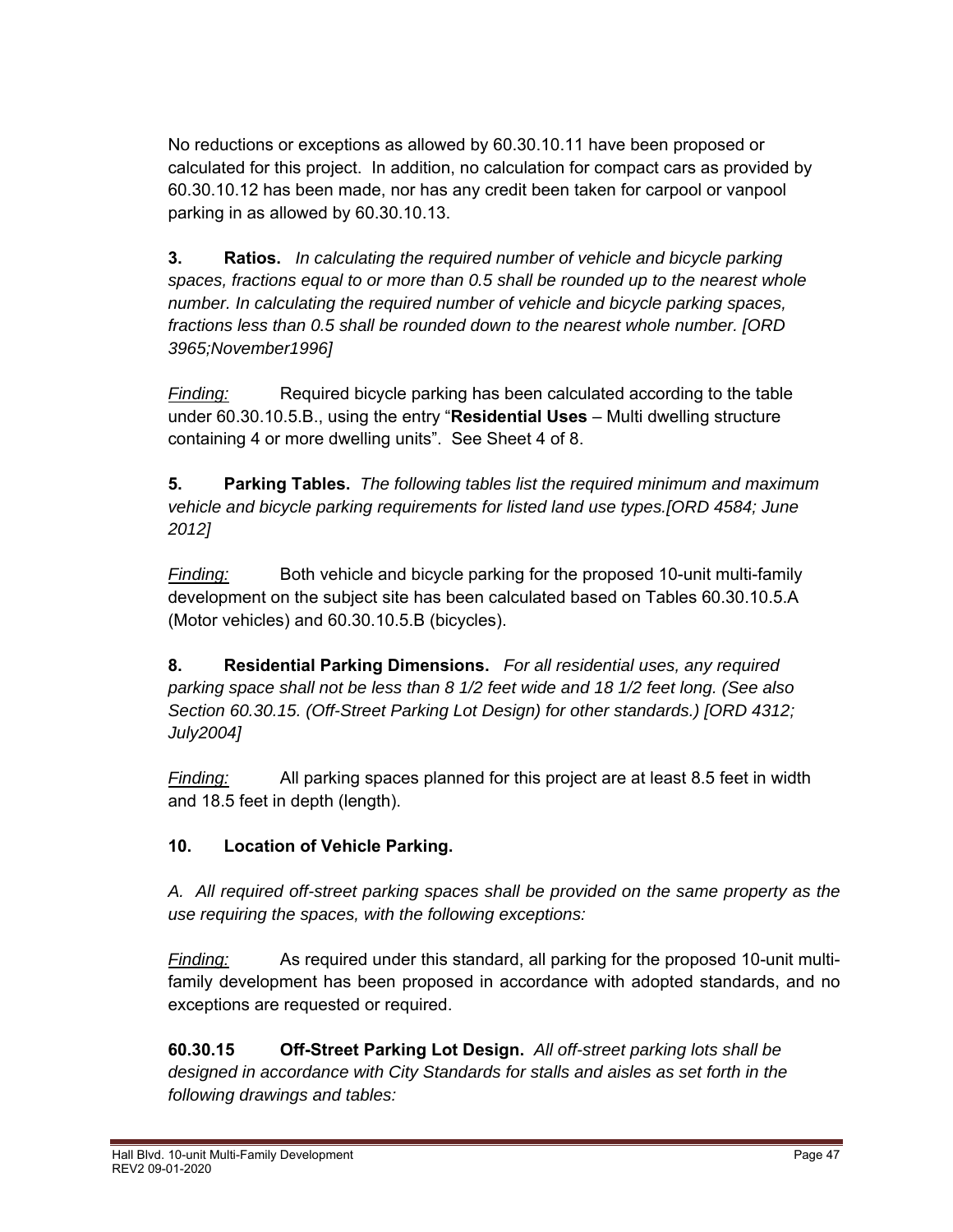*A=Parking Angle B=Stall Width C=Stall Depth (no bumper overhang) D=Aisle Width E=Stall Width (parallel to aisle) F=Module Width (no bumper overhang) G=Bumper Overhang H=Backing Area I=Module Intermesh* 

 *NOTE:* 

 *1) For one (1) row of stalls use "C" plus "D" as minimum bay width.* 

 *2) Public alley width may be included as part of dimension "D", but all parking stalls must be on private property, off the public right-of-way.* 

 *3) For estimating available parking area, use 350 sq. ft. per vehicle for stall, aisle and access areas.* 

 *4) The stall width for self-parking of long duration is 8.5 feet; for higher turnover self parking is 9.0 feet; and for supermarkets and similar facilities (shoppers and packages) is 9.5-10 feet.* 

 *5) The minimum aisle width for two-way traffic and for emergency vehicle operations area is 24 feet. The minimum aisle width for emergency vehicle access (one way traffic) is 20 feet.* 

 *6) Where appropriate, bumper overhang area is provided (extruded curbs), "G" can be subtracted from "C" to determine stall depth. Dimensions of required recreational vehicle spaces are 10 feet by 25 feet.* 

 *7) Parking lots in conjunction with government and public buildings, as defined by Chapter 11 of the International Building Code, are to include parking for the handicapped as required in that chapter. These special spaces may be included within the total spaces required.[ORD3494; March 1986][ORD 4365; October2005][ORD 4697; December 2012]*

*Finding:* All parking spaces will be 90 degree spaces. Under "A", 90 degree spaces must be 8.5 feet in width and 18.5 feet in length. Aisle width must be 24 feet. As designed, all sizes meet these minimum dimensions. See Sheets 4, 5, 6 and 8 of 8, plus the Civil plans prepared by NW Engineers. Thus, all requirements for the off-street parking lot have been satisfied.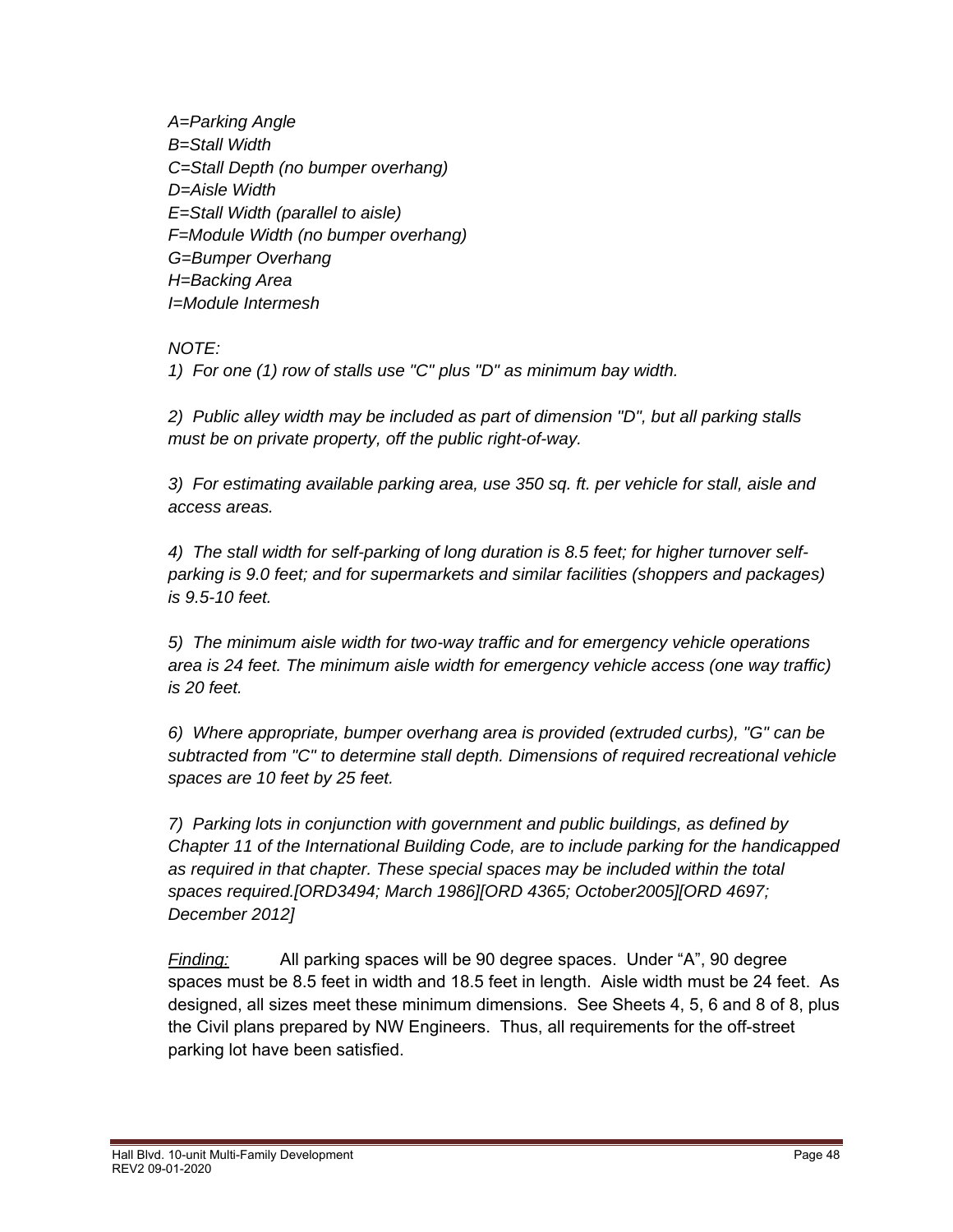### **60.55 Transportation Facilities**

*60.55.05. Purpose and Intent. It is the purpose and intent of this chapter to establish design standards and performance requirements for all streets and other transportation facilities constructed or reconstructed within the City of Beaverton.* 

**60.55.30 Minimum Street Widths.** *ORD4302; June2004] Minimum street widths are depicted in the Engineering Design Manual. [ORD 4418; February2007* 

*Finding:* The site fronts on and takes access to/from Hall Blvd. which is currently 43 feet in right-of-way width. The required width of Hall Blvd. right-of-way is 48 feet. In order to achieve that required width, an additional 5 feet must be dedicated from the frontage of the subject site. As illustrated on Sheets 4, 5, and 6 of 8 and the Civil Plans prepared by NW Engineers, the required 5-foot dedication is identified. Further, a public utility easement (PUE) of an additional 8 feet is needed in order to accommodate all utilities. Thus the front of the building is set back a total of 13 feet from the existing right of-way line.

#### **60.55.35 Access Standards**

*1. The development plan shall include street plans that demonstrate how safe access to and from the proposed development and the street system will be provided. The applicant shall also show how public and private access to, from, and within the proposed development will be preserved* 

*2. No more than 25 dwelling units may have access onto a closed-end street system unless the decision-making authority finds that identified physical constraints preclude compliance with the standard and the proposed development is still found to be in compliance with the Facilities Review criteria of Section 40.03.[ORD 4584; June 2012]*

*3. Intersection Standards.* 

*A. Visibility at Intersections. All work adjacent to public streets and accessways shall comply with the standards of the Engineering Design Manual except in Regional and Town Centers. [ORD 4462; January 2008*

*Finding:* Proposed access to the site will be taken at basically the same location as has been the point of access to the previous single family dwelling that is being removed from the site. This point of access will be widened from the existing width in order to have a 24-foot two way access to/from the site. As required in 60.55.35.2., "*no more than 25 dwelling units may have access onto a closed-end street system* . . . . .". Because this project proposes only 10 multi-family residential units, this standard will be satisfied.

This project does not propose a new intersection, but will utilize the existing intersection of the existing driveway for the single family detached unit that is being removed to make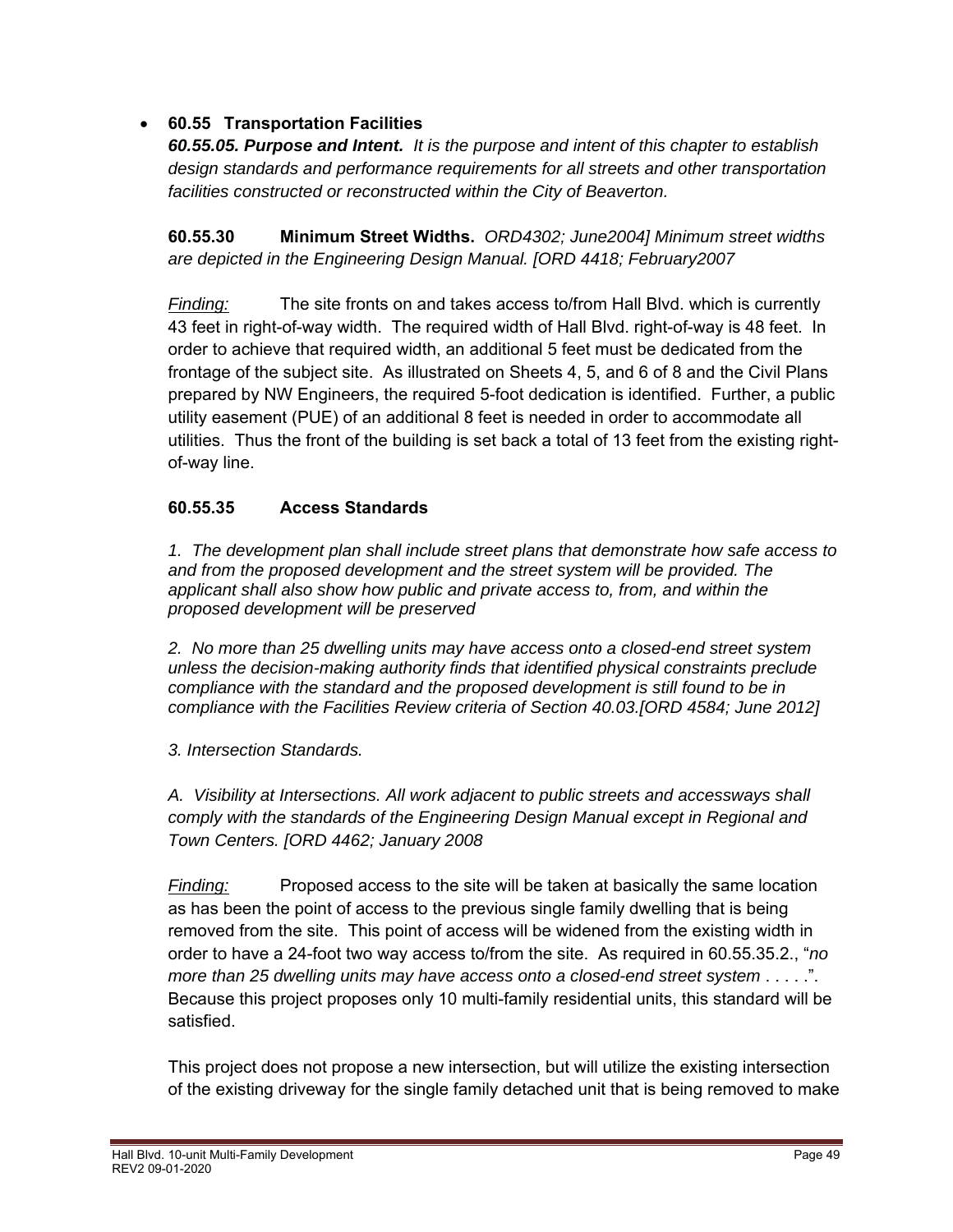way for the 10-unit multi-family building. Because Hall Blvd. is in a straight line at this point, site distances should be adequate. Of course, the intersection of the modified driveway with Hall Blvd. will be a 90 degree intersection. The modified driveway is not at a corner, nor is the driveway a shared access driveway. No other uses other than the 10-unit multi-family attached building will be using this modified driveway.

### **60.60 Trees and Vegetation**

*60.60.05. Purpose. Healthy trees and urban forests provide a variety of natural resource and community benefits for the City of Beaverton. Primary among those benefits is the aesthetic contribution to the increasingly urban landscape. Tree resource protection focuses on the aesthetic benefits of the resource. In conjunction with processes set forth in Section 40.90.of this Code, this section is intended to help manage changes to the City's urban forest by establishing regulations and standards for the protection, pruning, removal, replacement, and mitigation for removal of Protected Trees (Significant Individual Trees, Historic Trees, Mitigation Trees and trees within a Significant Natural Resource Area (SNRA) or Significant Grove), Landscape Trees, and Community Trees.[ORD 4584; June 2012]* 

*Finding:* A total of 19 trees were inventoried on the subject site by Teragan & Associates, Inc. However, two trees, tree tags nos. 18 and 19, "appear to be offsite". As such, there are 17 trees on the subject site that were actually considered to be on the subject site. Most trees are in "fair" to "good" condition, but one was in "poor" condition, and another was in "very poor" condition. A total of nine (9) trees are scheduled for removal from the site to make way for the proposed development, including the parking area.

**60.60.10. Types of Trees and Vegetation Regulated***. Actions regarding trees and regulations established herein and in Section 40.90.of this Code. The City finds that the following types of trees and vegetation are worthy of special protection:* 

- *1. Significant Individual Trees.*
- *2. Historic Tree.*
- *3. Trees within Significant Natural Resource Areas.*
- *4. Trees within Significant Groves.*
- *5. Landscape Trees.*
- *6. Community Trees.*
- *7. Mitigation Trees.*

*Finding:* Under **60.60.10 – Types of Trees and Vegetation Regulated**, it would be reasonable to assume that some, but not all inventoried trees are either "Significant Individual Trees" or "Community Trees", based on the inventory by Teragan & Associates. For example, tree tag no. 1 is a Douglas-fir with a 43-inch dbh, yet it is only considered to be in "fair" condition. Therefore, it should not be considered to be a "Significant Individual Tree", and thus a "Protected Tree", nor should it be considered a "Community Tree" because it does not meet the definition of either. On the other hand,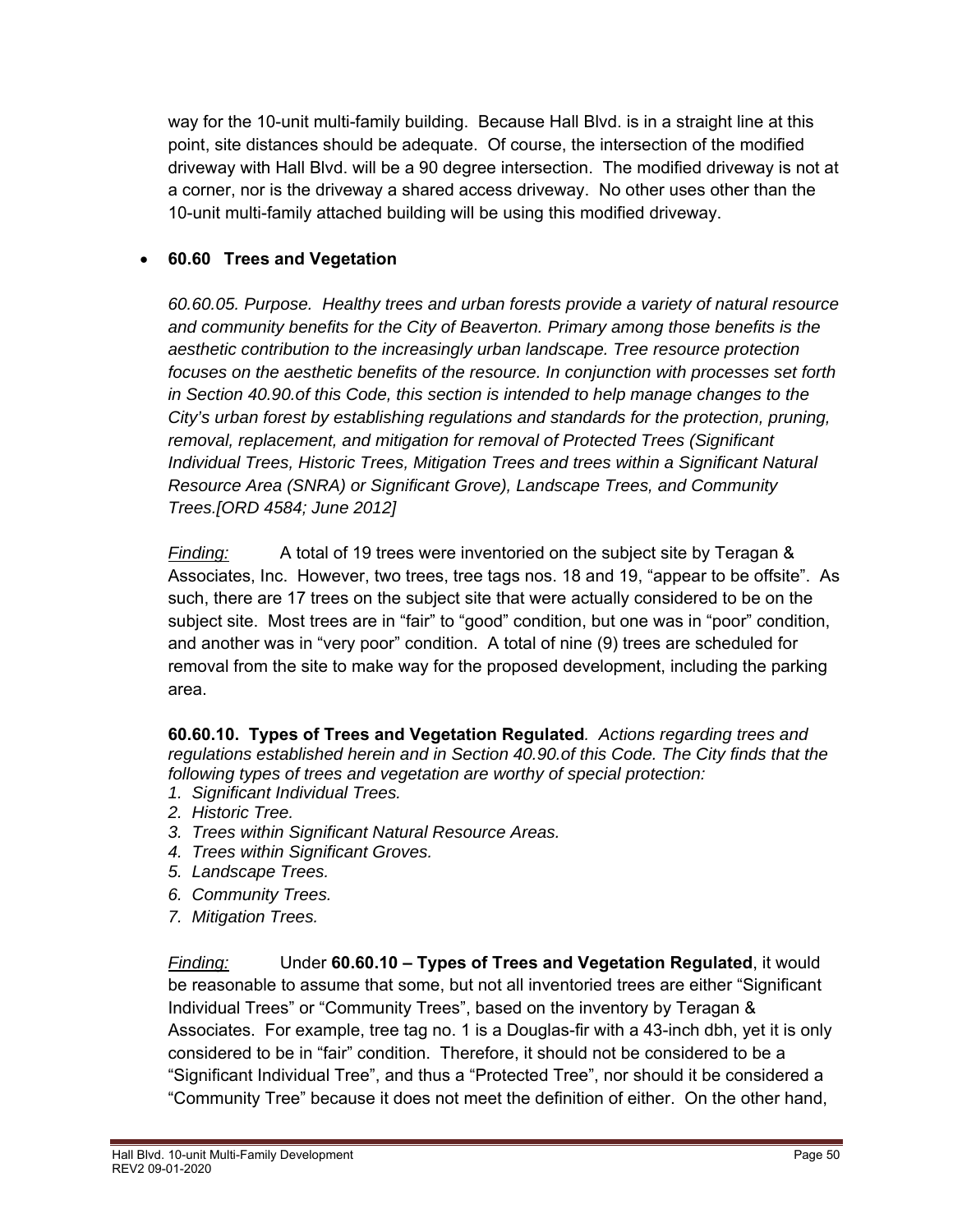tree tag no. 15 is a Douglas-fir with a 56-inch dbh in "good" condition which could be considered to be a "Significant Individual Tree" since it would appear to meet the definition of a "Significant Tree" under the city's definition found on page DF-47 of the Code. It would also be considered a "Protected Tree". Of the 17 trees on the subject site that were tagged, only six (6) meet the city's definition of a "Community Tree" (i.e., being at least 10 inches dbh and in "good" condition) and thus may be "Protected Trees". These are trees tagged nos. 5, 7, 12, 15, 16, and 17. Only trees tagged nos. 5, 16, and 17 are scheduled for removal to make way for the proposed development.

It should be noted that there are no (zero) trees on the site that are determined to be "Landscape Trees" because there has been no prior approved landscape plan for the site. Further, there are no "Significant Natural Resource Areas" on the subject site, nor are there any "Significant Groves", nor "Historic Trees" nor "Mitigation Trees".

### **60.60.15 – Pruning, Removal, and Preservation Standards**

*Finding:* While there may be some pruning of retained trees done as part of the overall site development, the standards of 60.60.15.1.A. and B. may apply since these standards apply to "Protected Trees", and there will be three (3) of six (6) "Protected Trees" that will be retained (7, 12, and 15).

60.60.15.2. will apply to the remaining "Protected Trees" on the subject site. Removal of trees 5, 16 and 17 will be done in accordance with 60.60.15.2.A., and those removed trees will be mitigated in accordance with 60.60.15.2.B. 60.60.15.2.C. will not apply to any trees on the subject site because there is no identified "SNRA", nor any "Significant Grove".

# **60.60.20 Tree Protection Standards during Development**

*1. Trees classified as Protected Trees under this Code shall be protected during development in compliance with the following:* 

*A. A construction fence must be placed around a tree or grove beyond the edge of the root zone. The fence shall be placed before physical development starts and remain in place until physical development is complete. The fence shall meet the following:* 

*1. The fence shall be a four foot (4') tall orange plastic or snow fence, secured to six foot (6') tall metal posts, driven two feet (2') into the ground. Heavy12 gauge wire shall be strung between each post and attached to the top and midpoint of each post. Colored tree flagging indicating that this area is a tree protection zone is to be placed every five (5) linear feet on the fence to alert construction crews of the sensitive nature of the area.*

*2. Other City approved protection measures that provide equal or greater protection may be permitted, and may be required as a condition of approval.*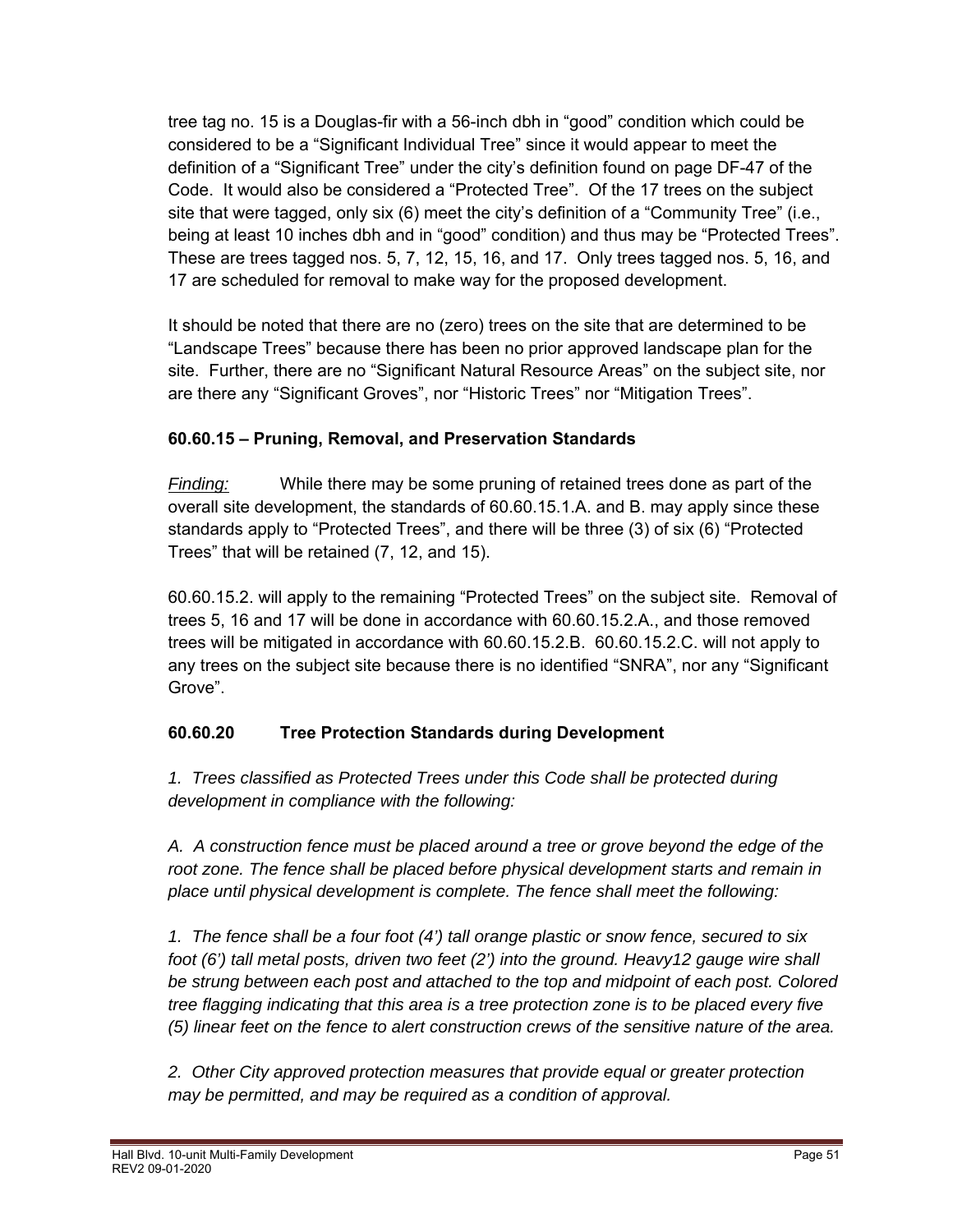*Finding:* Any tree on the subject site that may be classified as a "Protected Tree" or a "Community Tree", will be protected during development of the subject site by compliance with 60.60.20.1.A. As required by 60.60.20.1.B., the root protection zones of all retained trees shall be protected by limiting activities as noted in sub-items 1., 2., 3., 4., 5., and 6.

# **60.60.25 Mitigation Requirements**

*1. The following standards shall apply to mitigation for the removal of Significant Individual Trees or trees within Significant Groves or SNRAs.* 

 *A. All mitigation tree planting shall take place in conformance with accepted arboricultural practices and shall be spaced a minimum of ten (10) feet apart. B. As of May 19, 2005, all trees planted for the purpose of tree removal mitigation shall be maintained in accordance with the approved mitigation plan. Monitoring of mitigation planting shall be the ongoing responsibility of the property owner where mitigation trees are located, unless otherwise approved through Development Review. Monitoring shall take place for a period of two (2) years. Trees that die shall be replaced in accordance with the tree replacement standards of this section. C. As of May 19, 2005, all trees planted for the purpose of tree removal mitigation shall be set aside in a conservation easement or a separate tract and shall be designated as "Mitigation Trees" and recorded with a deed restriction identifying the trees as "Mitigation Trees".* 

*D. Each Mitigation Tree planted shall be insured through a performance security, equal to 110 percent of the cost of the landscaping, filed with the City for a period of two (2) years to ensure establishment of the mitigation planting.* 

*E. Street trees shall not be counted as providing mitigation of a SNRA or Significant Grove.* 

*F. Transplanting trees within the project site is not subject to mitigation. However, a performance security is required for transplanted tree(s) to insure that the tree(s) will be replaced if the tree(s) is dead or dying at the end of two (2) years.*

*Finding:* Mitigation requirements will follow those set forth in 60.60.25.1. It should be noted that because there is no SNRA on the subject site, nor any Significant Grove, the standards of 60.60.25.2., 60.60.25.3., 60.60.25.4., 60.60.25.5., or 60.60.25.6.

As required under 60.60.25.1.A., all tree planting will be in conformance with accepted arboricultural practices, and will be monitored and reviewed by the project arborist, Teragan & Associates during the planting process. Further, the property owner recognizes the responsibility for maintaining the trees that are planted for a period of two (2) years. Monitoring during this two year period shall be the responsibility of the property owner, as required in 60.60.25.1.B.

While some of the mitigation trees will be located in the landscape buffer areas in the perimeter of the site, there is no need for a separate tract as called for in 60.60.25.1.C. While the owner may record a deed restriction identifying which trees are mitigation trees, no separate tract will be provided other than the required landscape buffer along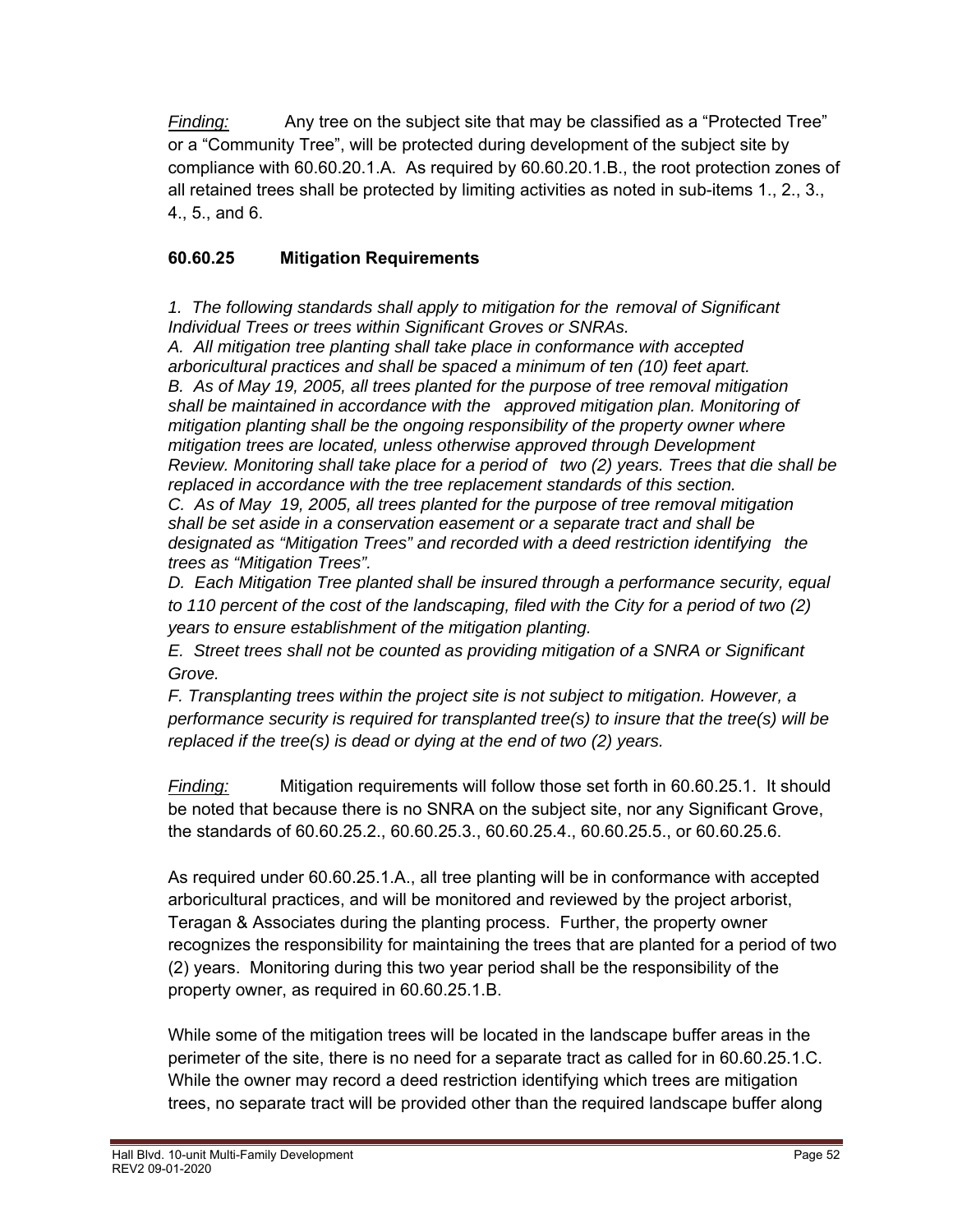the perimeter of the site. Similarly, because the mitigation trees will be located within the required landscape buffer along the perimeter of the subject site, no performance security will be provided, nor is any such security necessary. If the property owner records a deed restriction identifying the mitigation trees within the required landscape buffer, and will monitor and maintain the trees for a period of two years, the same purpose as the security deposit is served.

60.60.25.7. calls for a determination of required mitigation for "All Other Zones". This has been done following the example in the table on pageSR-265 , as follows:

| DBH of Surveyed Trees                           | 460.0 |
|-------------------------------------------------|-------|
| <b>DBH Proposed for Removal</b>                 | 245.0 |
| Mitigation Threshold (50% Surveyed Tree DBH)    | 230.0 |
| DBH to be Mitigated (25% Surveyed DBH)          | 115.0 |
| On Site Mitigation (50% of DBH to be Mitigated) | 57.5  |

Of the total of 460.0 inches of trees inventoried on the subject site, 245.0 inches of those to be removed, those that are deciduous (trees tagged nos. 4, 13, 16, and 17) total 89 inches. However, tree tagged no. 13 is a sweet cherry which measures only 7 inches dbh. Therefore, the final total for deciduous trees is 83 inches. Based on the "Replacement Table for Significant Deciduous Trees", those 82 caliper inches result in a total of **24 inches** of trees  $(6 + 9 + 9)$ .

Of the total of 460.0 inches of trees inventoried on the subject site, 245.0 inches of those to be removed, those that are coniferous (trees tagged nos. 1, 2, 3, 5, and 10) total 156 inches. Based on the "Replacement Table for Significant Coniferous Trees", 156 caliper inches result in a total of **14** trees.

So, the final total of mitigation trees is 24 inches of deciduous trees and 14 coniferous trees. The Preliminary Landscape Plan (Sheet 8 of 8) and the Planting Schedule (Sheet 8a of 8), proposes to plant enough trees to cover these requirements.

# **60.65 Utility Undergrounding**

*60.65.05. Purpose. The purposes and objectives of locating existing and proposed private utilities underground are to:* 

*1. Implement the policies, goals, and standards of the City Council and the adopted Comprehensive Plan of the City of Beaverton.* 

*2. Improve aesthetics of the community by reducing the number of utility poles and above ground wires.* 

*3. Provide consistency in management of the City's rights-of-way.*